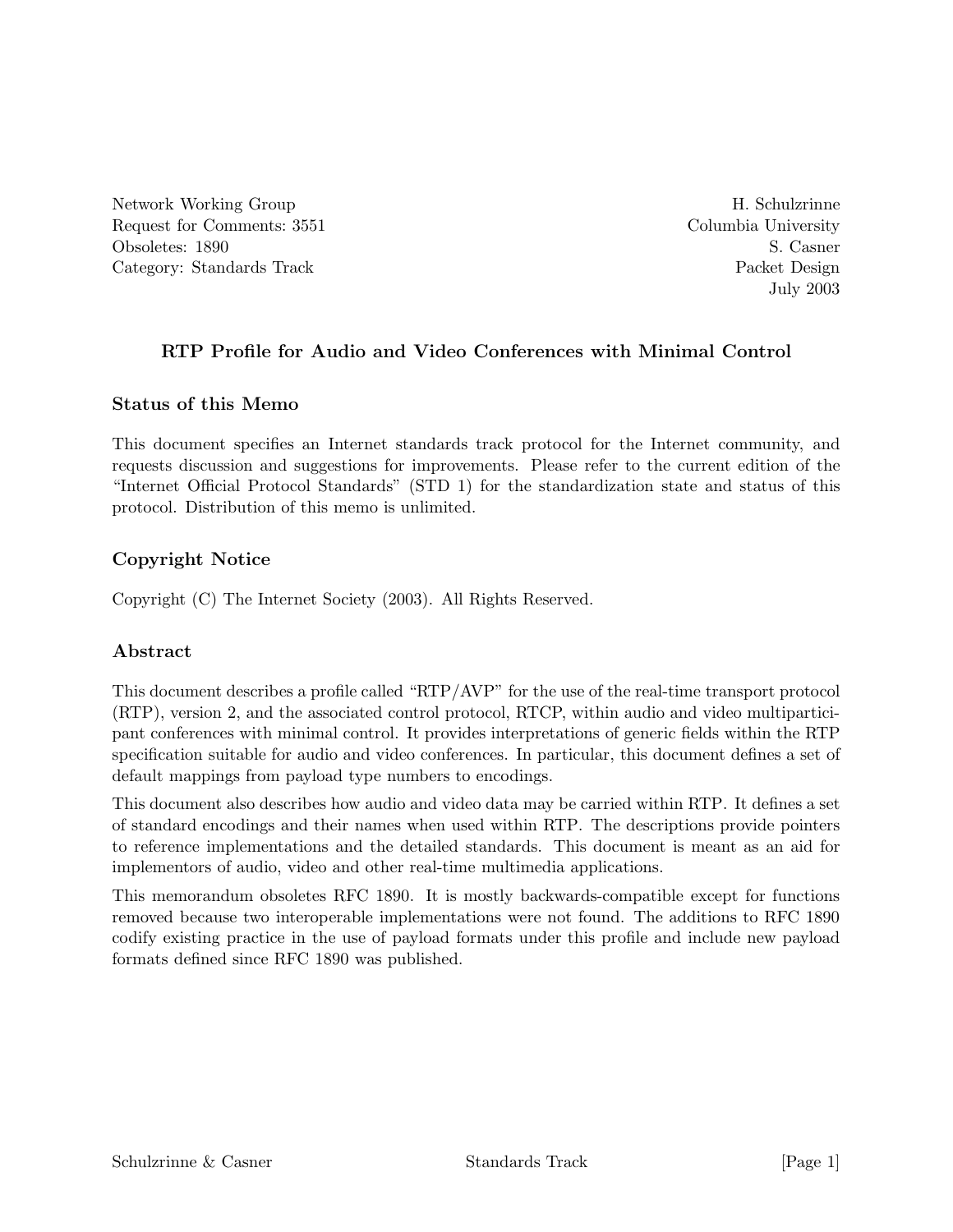# **Table of Contents**

| 1.    | Introduction |                                                                                             |  |  |                |  |  |  |  |  |  |  |  |  |  |  |
|-------|--------------|---------------------------------------------------------------------------------------------|--|--|----------------|--|--|--|--|--|--|--|--|--|--|--|
|       | 1.1          |                                                                                             |  |  | $\overline{4}$ |  |  |  |  |  |  |  |  |  |  |  |
| 2.    |              | RTP and RTCP Packet Forms and Protocol Behavior                                             |  |  | 4              |  |  |  |  |  |  |  |  |  |  |  |
| 3.    |              | <b>Registering Additional Encodings</b>                                                     |  |  | 6              |  |  |  |  |  |  |  |  |  |  |  |
| 4.    | Audio        |                                                                                             |  |  | 7              |  |  |  |  |  |  |  |  |  |  |  |
|       | 4.1          |                                                                                             |  |  | 7              |  |  |  |  |  |  |  |  |  |  |  |
|       | 4.2          |                                                                                             |  |  |                |  |  |  |  |  |  |  |  |  |  |  |
|       | 4.3          |                                                                                             |  |  | 9              |  |  |  |  |  |  |  |  |  |  |  |
|       | 4.4          |                                                                                             |  |  |                |  |  |  |  |  |  |  |  |  |  |  |
|       | 4.5          |                                                                                             |  |  |                |  |  |  |  |  |  |  |  |  |  |  |
|       |              | 4.5.1                                                                                       |  |  | 11             |  |  |  |  |  |  |  |  |  |  |  |
|       |              | 4.5.2                                                                                       |  |  | 12             |  |  |  |  |  |  |  |  |  |  |  |
| 4.5.3 |              |                                                                                             |  |  |                |  |  |  |  |  |  |  |  |  |  |  |
|       |              | 4.5.4<br>G726-40, G726-32, G726-24, and G726-16 $\ldots \ldots \ldots \ldots \ldots \ldots$ |  |  | 15             |  |  |  |  |  |  |  |  |  |  |  |
|       |              | 4.5.5                                                                                       |  |  | -16            |  |  |  |  |  |  |  |  |  |  |  |
|       |              | 4.5.6                                                                                       |  |  | 16             |  |  |  |  |  |  |  |  |  |  |  |
|       |              | 4.5.7                                                                                       |  |  | 18             |  |  |  |  |  |  |  |  |  |  |  |
|       |              | 4.5.8                                                                                       |  |  | <b>20</b>      |  |  |  |  |  |  |  |  |  |  |  |
|       |              | 4.5.9                                                                                       |  |  | 23             |  |  |  |  |  |  |  |  |  |  |  |
|       |              |                                                                                             |  |  | 23             |  |  |  |  |  |  |  |  |  |  |  |
|       |              |                                                                                             |  |  | 23             |  |  |  |  |  |  |  |  |  |  |  |
|       |              |                                                                                             |  |  | 23             |  |  |  |  |  |  |  |  |  |  |  |
|       |              |                                                                                             |  |  | 23             |  |  |  |  |  |  |  |  |  |  |  |
|       |              |                                                                                             |  |  | 24             |  |  |  |  |  |  |  |  |  |  |  |
|       |              |                                                                                             |  |  | 24             |  |  |  |  |  |  |  |  |  |  |  |
|       |              |                                                                                             |  |  | 24             |  |  |  |  |  |  |  |  |  |  |  |
|       |              |                                                                                             |  |  | 24             |  |  |  |  |  |  |  |  |  |  |  |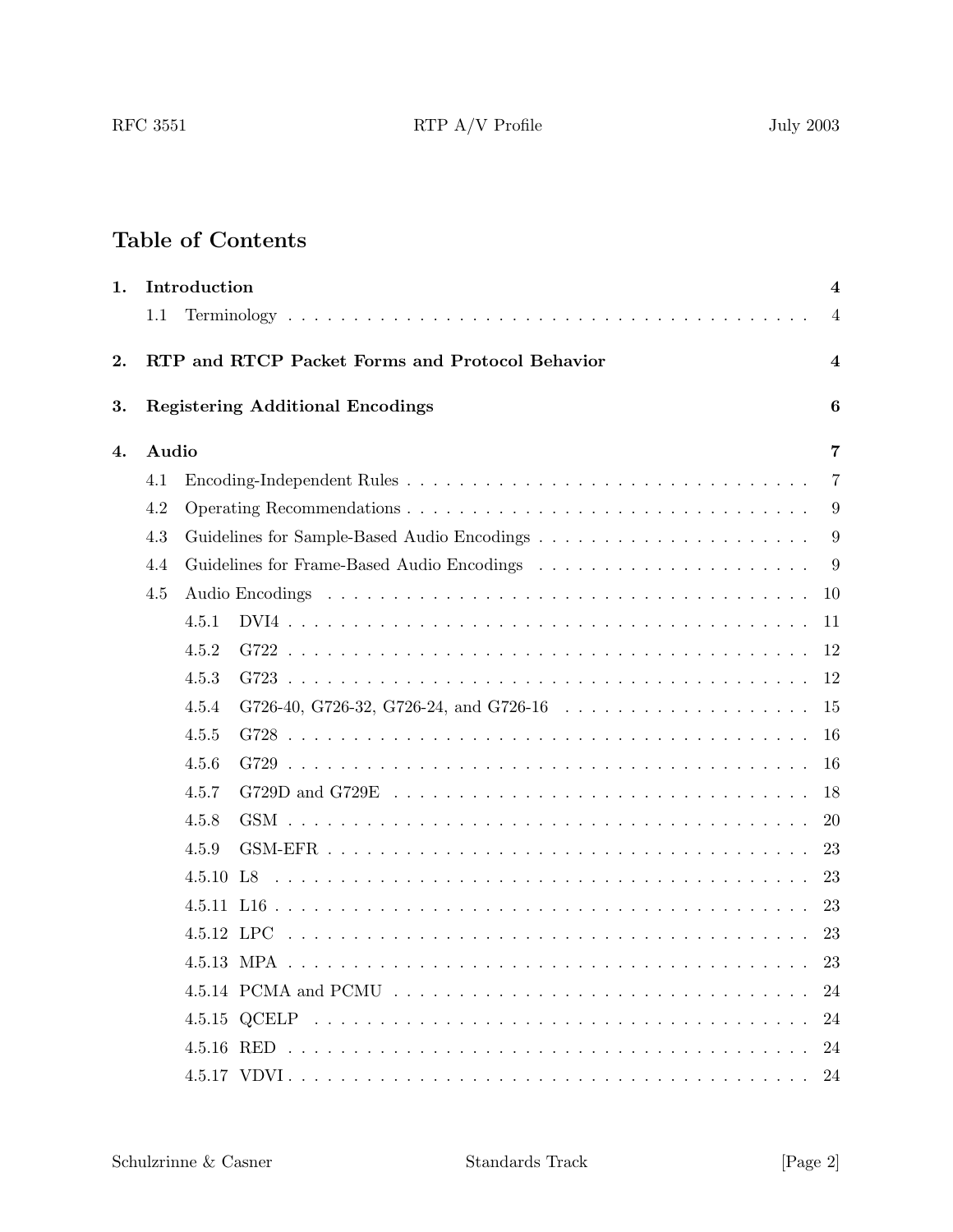| 5. | Video                                                | 25     |  |  |  |  |  |  |  |  |  |  |  |
|----|------------------------------------------------------|--------|--|--|--|--|--|--|--|--|--|--|--|
|    | 5.1<br>Cel <sub>B</sub>                              | 26     |  |  |  |  |  |  |  |  |  |  |  |
|    | 5.2                                                  | 26     |  |  |  |  |  |  |  |  |  |  |  |
|    | 5.3<br>H <sub>261</sub>                              | 26     |  |  |  |  |  |  |  |  |  |  |  |
|    | 5.4                                                  | 26     |  |  |  |  |  |  |  |  |  |  |  |
|    | 5.5                                                  | 26     |  |  |  |  |  |  |  |  |  |  |  |
|    | 5.6                                                  | 26     |  |  |  |  |  |  |  |  |  |  |  |
|    | 5.7<br>MP2T                                          | 27     |  |  |  |  |  |  |  |  |  |  |  |
|    | 5.8                                                  | 27     |  |  |  |  |  |  |  |  |  |  |  |
| 6. | <b>Payload Type Definitions</b>                      | $27\,$ |  |  |  |  |  |  |  |  |  |  |  |
| 7. | RTP over TCP and Similar Byte Stream Protocols<br>29 |        |  |  |  |  |  |  |  |  |  |  |  |
| 8. | Port Assignment<br>29                                |        |  |  |  |  |  |  |  |  |  |  |  |
| 9. | Changes from RFC 1890                                | 30     |  |  |  |  |  |  |  |  |  |  |  |
|    | 10. Security Considerations                          | 32     |  |  |  |  |  |  |  |  |  |  |  |
|    | 11. IANA Considerations                              | 33     |  |  |  |  |  |  |  |  |  |  |  |
|    | 12. References                                       | 33     |  |  |  |  |  |  |  |  |  |  |  |
|    |                                                      | 33     |  |  |  |  |  |  |  |  |  |  |  |
|    |                                                      | 33     |  |  |  |  |  |  |  |  |  |  |  |
|    | 13. Current Locations of Related Resources           | 34     |  |  |  |  |  |  |  |  |  |  |  |
|    | 14. Acknowledgments                                  | 36     |  |  |  |  |  |  |  |  |  |  |  |
|    | 15. Intellectual Property Rights Statement           | 36     |  |  |  |  |  |  |  |  |  |  |  |
|    | 16. Authors' Addresses                               | 37     |  |  |  |  |  |  |  |  |  |  |  |
|    | 17. Full Copyright Statement                         | 38     |  |  |  |  |  |  |  |  |  |  |  |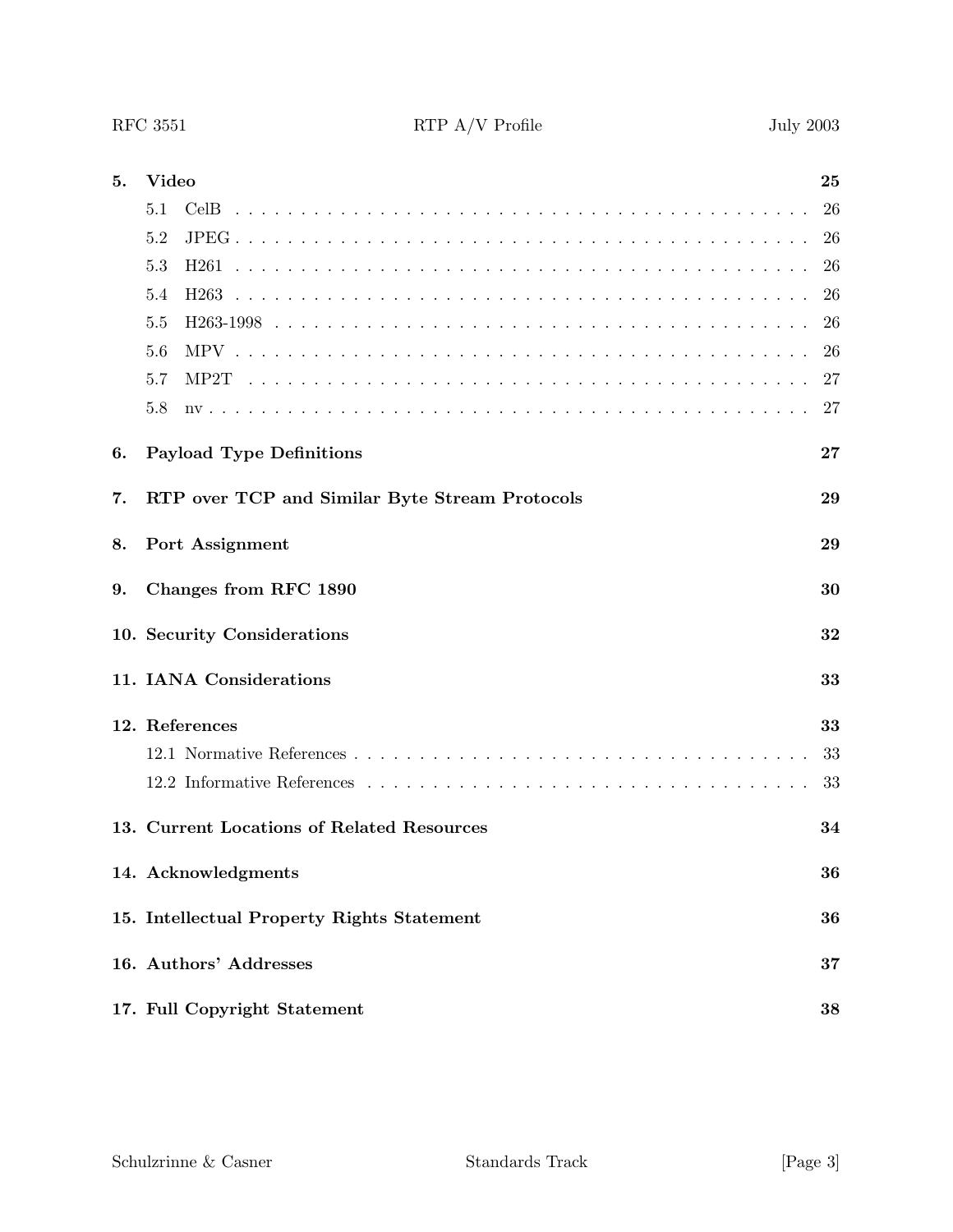# **1. Introduction**

This profile defines aspects of RTP left unspecified in the RTP Version 2 protocol definition (RFC 3550) [1]. This profile is intended for the use within audio and video conferences with minimal session control. In particular, no support for the negotiation of parameters or membership control is provided. The profile is expected to be useful in sessions where no negotiation or membership control are used (e.g., using the static payload types and the membership indications provided by RTCP), but this profile may also be useful in conjunction with a higher-level control protocol.

Use of this profile may be implicit in the use of the appropriate applications; there may be no explicit indication by port number, protocol identifier or the like. Applications such as session directories may use the name for this profile specified in Section 11.

Other profiles may make different choices for the items specified here.

This document also defines a set of encodings and payload formats for audio and video. These payload format descriptions are included here only as a matter of convenience since they are too small to warrant separate documents. Use of these payload formats is NOT REQUIRED to use this profile. Only the binding of some of the payload formats to static payload type numbers in Tables 4 and 5 is normative.

## **1.1 Terminology**

The key words "MUST", "MUST NOT", "REQUIRED", "SHALL", "SHALL NOT", "SHOULD", "SHOULD NOT", "RECOMMENDED", "MAY", and "OPTIONAL" in this document are to be interpreted as described in RFC 2119 [2] and indicate requirement levels for implementations compliant with this RTP profile.

This document defines the term *media type* as dividing encodings of audio and video content into three classes: audio, video and audio/video (interleaved).

# **2. RTP and RTCP Packet Forms and Protocol Behavior**

The section "RTP Profiles and Payload Format Specifications" of RFC 3550 enumerates a number of items that can be specified or modified in a profile. This section addresses these items. Generally, this profile follows the default and/or recommended aspects of the RTP specification.

**RTP data header:** The standard format of the fixed RTP data header is used (one marker bit).

**Payload types:** Static payload types are defined in Section 6.

**RTP data header additions:** No additional fixed fields are appended to the RTP data header.

**RTP data header extensions:** No RTP header extensions are defined, but applications operating under this profile MAY use such extensions. Thus, applications SHOULD NOT assume that the RTP header X bit is always zero and SHOULD be prepared to ignore the header extension.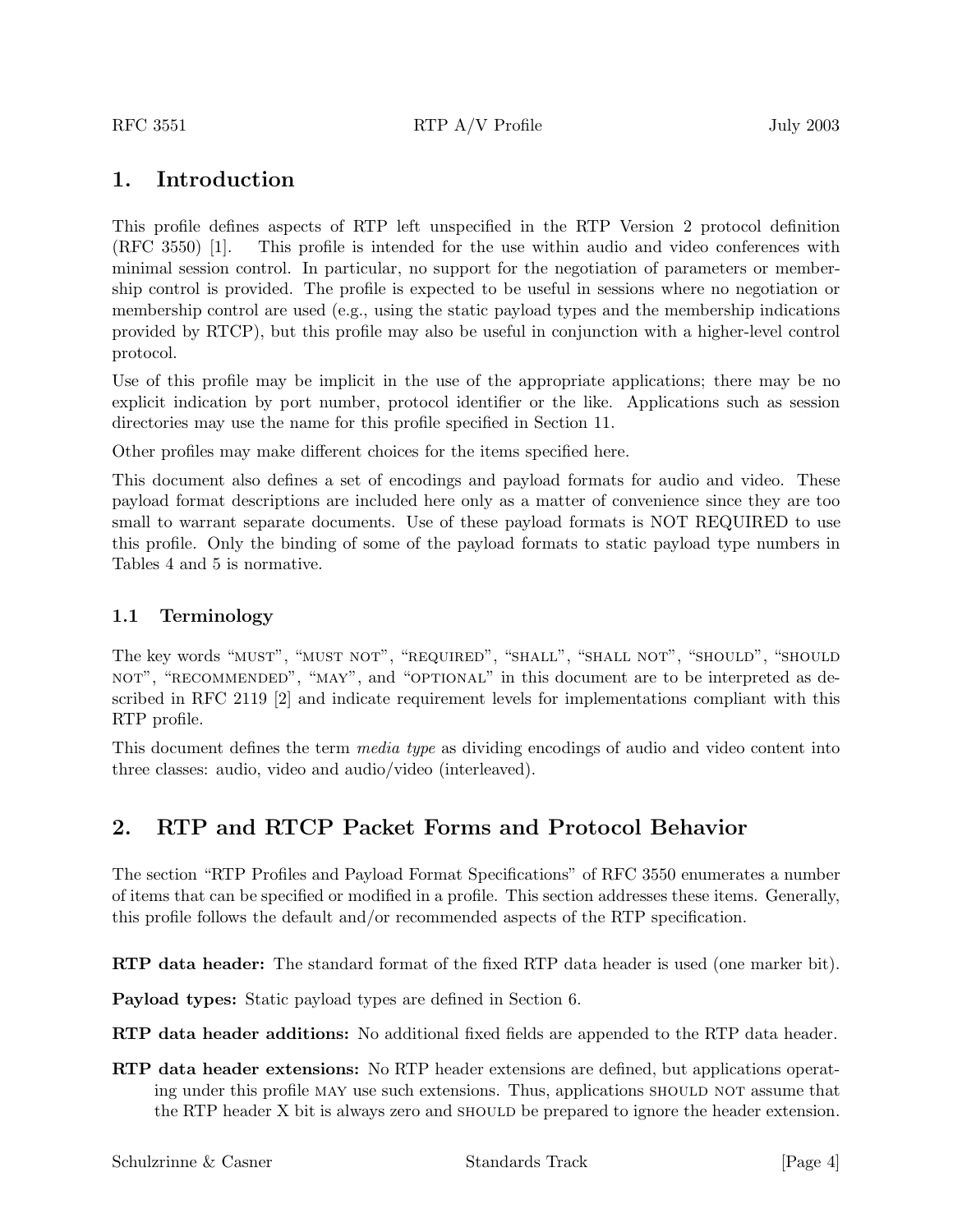If a header extension is defined in the future, that definition must specify the contents of the first 16 bits in such a way that multiple different extensions can be identified.

- **RTCP packet types:** No additional RTCP packet types are defined by this profile specification.
- **RTCP report interval:** The suggested constants are to be used for the RTCP report interval calculation. Sessions operating under this profile may specify a separate parameter for the RTCP traffic bandwidth rather than using the default fraction of the session bandwidth. The RTCP traffic bandwidth may be divided into two separate session parameters for those participants which are active data senders and those which are not. Following the recommendation in the RTP specification  $[1]$  that  $1/4$  of the RTCP bandwidth be dedicated to data senders, the RECOMMENDED default values for these two parameters would be 1.25% and 3.75%, respectively. For a particular session, the RTCP bandwidth for non-data-senders may be set to zero when operating on unidirectional links or for sessions that don't require feedback on the quality of reception. The RTCP bandwidth for data senders should be kept non-zero so that sender reports can still be sent for inter-media synchronization and to identify the source by CNAME. The means by which the one or two session parameters for RTCP bandwidth are specified is beyond the scope of this memo.
- **SR/RR extension:** No extension section is defined for the RTCP SR or RR packet.
- **SDES use:** Applications may use any of the SDES items described in the RTP specification. While CNAME information MUST be sent every reporting interval, other items SHOULD only be sent every third reporting interval, with NAME sent seven out of eight times within that slot and the remaining SDES items cyclically taking up the eighth slot, as defined in Section 6.2.2 of the RTP specification. In other words, NAME is sent in RTCP packets 1, 4, 7, 10, 13, 16, 19, while, say, EMAIL is used in RTCP packet 22.
- **Security:** The RTP default security services are also the default under this profile.
- **String-to-key mapping:** No mapping is specified by this profile.
- **Congestion:** RTP and this profile may be used in the context of enhanced network service, for example, through Integrated Services (RFC 1633) [4] or Differentiated Services (RFC 2475) [5], or they may be used with best effort service.

If enhanced service is being used, RTP receivers should monitor packet loss to ensure that the service that was requested is actually being delivered. If it is not, then they should assume that they are receiving best-effort service and behave accordingly.

If best-effort service is being used, RTP receivers should monitor packet loss to ensure that the packet loss rate is within acceptable parameters. Packet loss is considered acceptable if a TCP flow across the same network path and experiencing the same network conditions would achieve an average throughput, measured on a reasonable timescale, that is not less than the RTP flow is achieving. This condition can be satisfied by implementing congestion control mechanisms to adapt the transmission rate (or the number of layers subscribed for a layered multicast session), or by arranging for a receiver to leave the session if the loss rate is unacceptably high.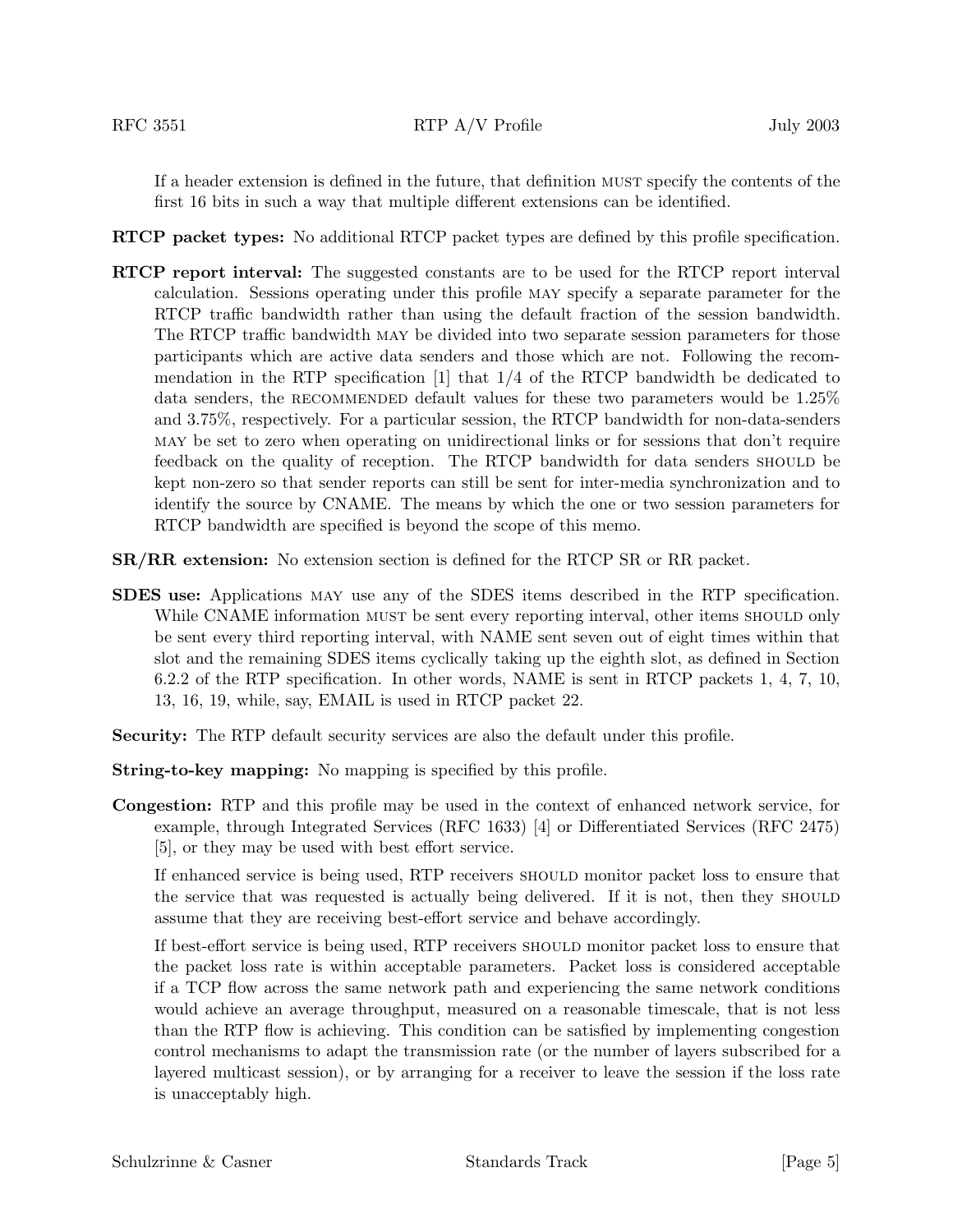The comparison to TCP cannot be specified exactly, but is intended as an "order-of-magnitude" comparison in timescale and throughput. The timescale on which TCP throughput is measured is the round-trip time of the connection. In essence, this requirement states that it is not acceptable to deploy an application (using RTP or any other transport protocol) on the best-effort Internet which consumes bandwidth arbitrarily and does not compete fairly with TCP within an order of magnitude.

- **Underlying protocol:** The profile specifies the use of RTP over unicast and multicast UDP as well as TCP. (This does not preclude the use of these definitions when RTP is carried by other lower-layer protocols.)
- **Transport mapping:** The standard mapping of RTP and RTCP to transport-level addresses is used.
- **Encapsulation:** This profile leaves to applications the specification of RTP encapsulation in protocols other than UDP.

# **3. Registering Additional Encodings**

This profile lists a set of encodings, each of which is comprised of a particular media data compression or representation plus a payload format for encapsulation within RTP. Some of those payload formats are specified here, while others are specified in separate RFCs. It is expected that additional encodings beyond the set listed here will be created in the future and specified in additional payload format RFCs.

This profile also assigns to each encoding a short name which may be used by higher-level control protocols, such as the Session Description Protocol (SDP), RFC 2327 [6], to identify encodings selected for a particular RTP session.

In some contexts it may be useful to refer to these encodings in the form of a MIME content-type. To facilitate this, RFC 3555 [7] provides registrations for all of the encodings names listed here as MIME subtype names under the "audio" and "video" MIME types through the MIME registration procedure as specified in RFC 2048 [8].

Any additional encodings specified for use under this profile (or others) may also be assigned names registered as MIME subtypes with the Internet Assigned Numbers Authority (IANA). This registry provides a means to insure that the names assigned to the additional encodings are kept unique. RFC 3555 specifies the information that is required for the registration of RTP encodings.

In addition to assigning names to encodings, this profile also assigns static RTP payload type numbers to some of them. However, the payload type number space is relatively small and cannot accommodate assignments for all existing and future encodings. During the early stages of RTP development, it was necessary to use statically assigned payload types because no other mechanism had been specified to bind encodings to payload types. It was anticipated that non-RTP means beyond the scope of this memo (such as directory services or invitation protocols) would be specified to establish a dynamic mapping between a payload type and an encoding. Now, mechanisms for defining dynamic payload type bindings have been specified in the Session Description Protocol (SDP) and in other protocols such as ITU-T Recommendation H.323/H.245. These mechanisms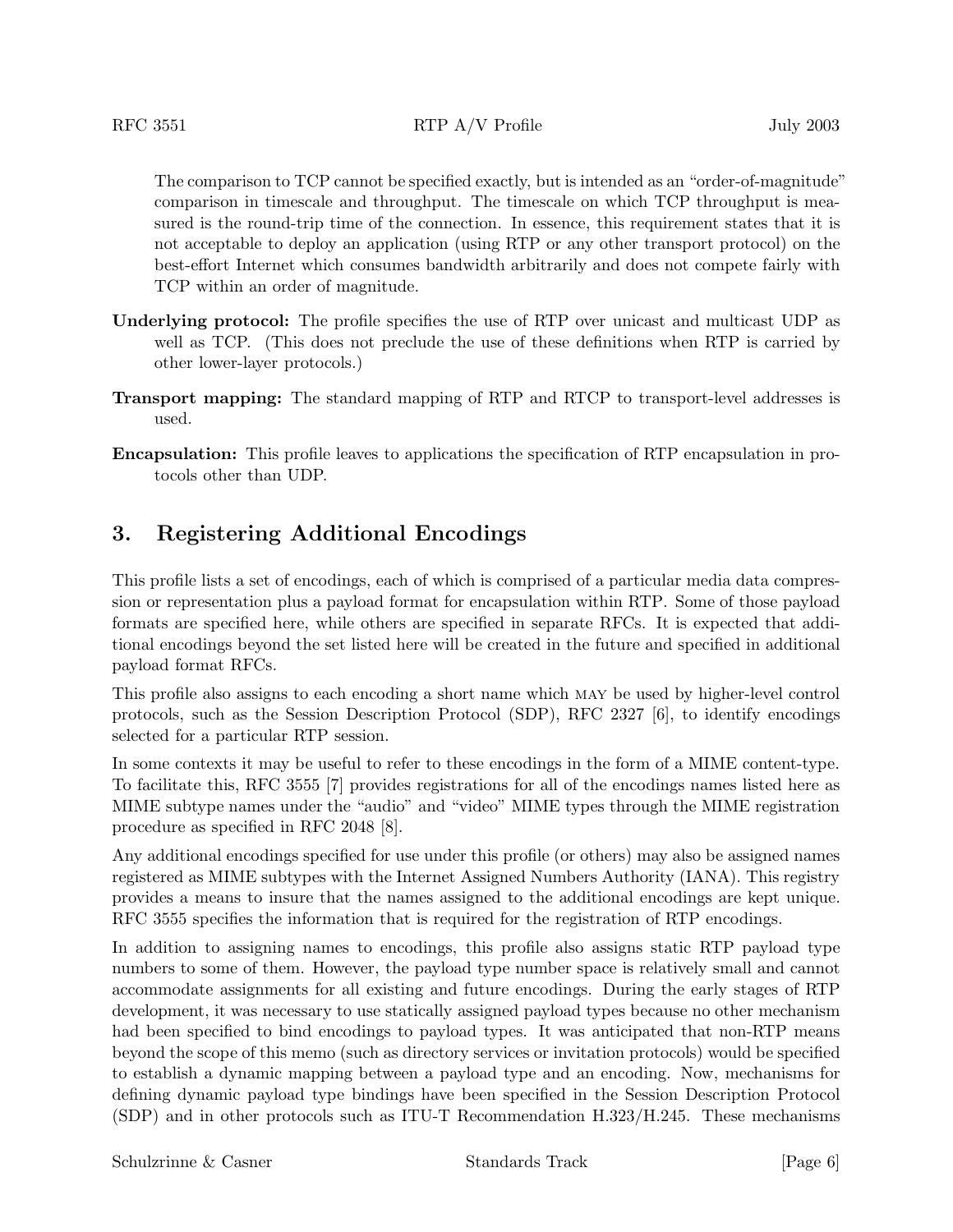associate the registered name of the encoding/payload format, along with any additional required parameters, such as the RTP timestamp clock rate and number of channels, with a payload type number. This association is effective only for the duration of the RTP session in which the dynamic payload type binding is made. This association applies only to the RTP session for which it is made, thus the numbers can be re-used for different encodings in different sessions so the number space limitation is avoided.

This profile reserves payload type numbers in the range 96-127 exclusively for dynamic assignment. Applications should first use values in this range for dynamic payload types. Those applications which need to define more than 32 dynamic payload types MAY bind codes below 96, in which case it is recommended that unassigned payload type numbers be used first. However, the statically assigned payload types are default bindings and may be dynamically bound to new encodings if needed. Redefining payload types below 96 may cause incorrect operation if an attempt is made to join a session without obtaining session description information that defines the dynamic payload types.

Dynamic payload types should not be used without a well-defined mechanism to indicate the mapping. Systems that expect to interoperate with others operating under this profile SHOULD not make their own assignments of proprietary encodings to particular, fixed payload types.

This specification establishes the policy that no additional static payload types will be assigned beyond the ones defined in this document. Establishing this policy avoids the problem of trying to create a set of criteria for accepting static assignments and encourages the implementation and deployment of the dynamic payload type mechanisms.

The final set of static payload type assignments is provided in Tables 4 and 5.

# **4. Audio**

## **4.1 Encoding-Independent Rules**

Since the ability to suppress silence is one of the primary motivations for using packets to transmit voice, the RTP header carries both a sequence number and a timestamp to allow a receiver to distinguish between lost packets and periods of time when no data was transmitted. Discontiguous transmission (silence suppression) may be used with any audio payload format. Receivers must assume that senders may suppress silence unless this is restricted by signaling specified elsewhere. (Even if the transmitter does not suppress silence, the receiver should be prepared to handle periods when no data is present since packets may be lost.)

Some payload formats (see Sections 4.5.3 and 4.5.6) define a "silence insertion descriptor" or "comfort noise" frame to specify parameters for artificial noise that may be generated during a period of silence to approximate the background noise at the source. For other payload formats, a generic Comfort Noise (CN) payload format is specified in RFC 3389 [9]. When the CN payload format is used with another payload format, different values in the RTP payload type field distinguish comfort-noise packets from those of the selected payload format.

For applications which send either no packets or occasional comfort-noise packets during silence, the first packet of a talkspurt, that is, the first packet after a silence period during which packets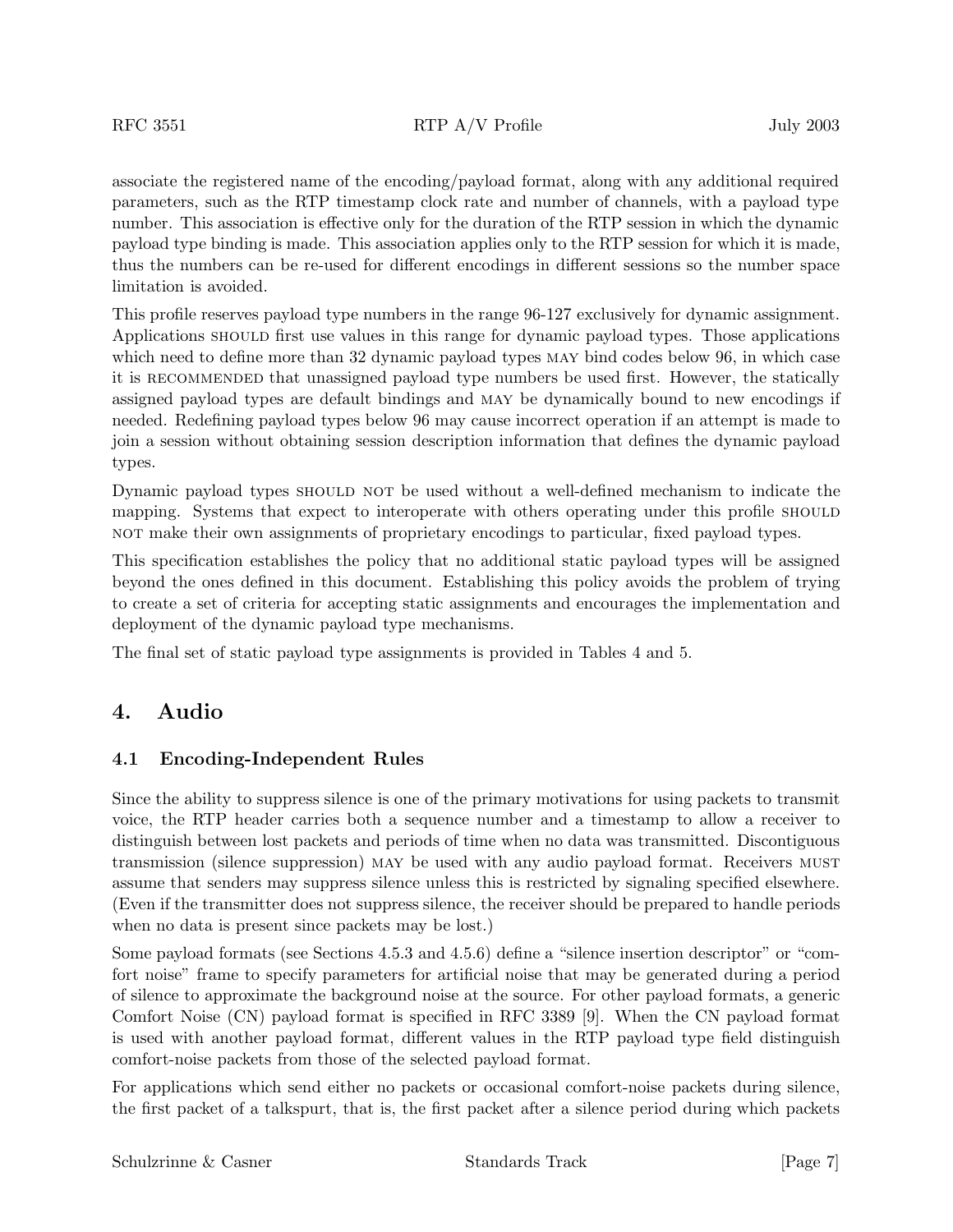have not been transmitted contiguously, SHOULD be distinguished by setting the marker bit in the RTP data header to one. The marker bit in all other packets is zero. The beginning of a talkspurt may be used to adjust the playout delay to reflect changing network delays. Applications without silence suppression MUST set the marker bit to zero.

The RTP clock rate used for generating the RTP timestamp is independent of the number of channels and the encoding; it usually equals the number of sampling periods per second. For Nchannel encodings, each sampling period (say,  $1/8,000$  of a second) generates N samples. (This terminology is standard, but somewhat confusing, as the total number of samples generated per second is then the sampling rate times the channel count.)

If multiple audio channels are used, channels are numbered left-to-right, starting at one. In RTP audio packets, information from lower-numbered channels precedes that from higher-numbered channels. For more than two channels, the convention followed by the AIFF-C audio interchange format should be followed [3], using the following notation, unless some other convention is specified for a particular encoding or payload format:

l left

- r right
- c center
- S surround
- F front
- R rear

|   | channels description | channel      |     |                |   |      |   |  |  |  |  |
|---|----------------------|--------------|-----|----------------|---|------|---|--|--|--|--|
|   |                      | 1            | 2   | 3 <sup>3</sup> | 4 | $-5$ | 6 |  |  |  |  |
| 2 | stereo               |              | r   |                |   |      |   |  |  |  |  |
| 3 |                      |              | r c |                |   |      |   |  |  |  |  |
|   |                      | $\mathbf{l}$ |     | $c \r S$       |   |      |   |  |  |  |  |
| 5 |                      |              |     | Fl Fr Fc Sl Sr |   |      |   |  |  |  |  |
|   |                      | $\mathbb{R}$ |     | le e r re      |   |      |   |  |  |  |  |

Note: RFC 1890 defined two conventions for the ordering of four audio channels. Since the ordering is indicated implicitly by the number of channels, this was ambiguous. In this revision, the order described as "quadrophonic" has been eliminated to remove the ambiguity. This choice was based on the observation that quadrophonic consumer audio format did not become popular whereas surround-sound subsequently has.

Samples for all channels belonging to a single sampling instant MUST be within the same packet. The interleaving of samples from different channels depends on the encoding. General guidelines are given in Section 4.3 and 4.4.

The sampling frequency should be drawn from the set: 8,000, 11,025, 16,000, 22,050, 24,000, 32,000, 44,100 and 48,000 Hz. (Older Apple Macintosh computers had a native sample rate of 22,254.54 Hz, which can be converted to 22,050 with acceptable quality by dropping 4 samples in a 20 ms frame.) However, most audio encodings are defined for a more restricted set of sampling frequencies. Receivers should be prepared to accept multi-channel audio, but may choose to only play a single channel.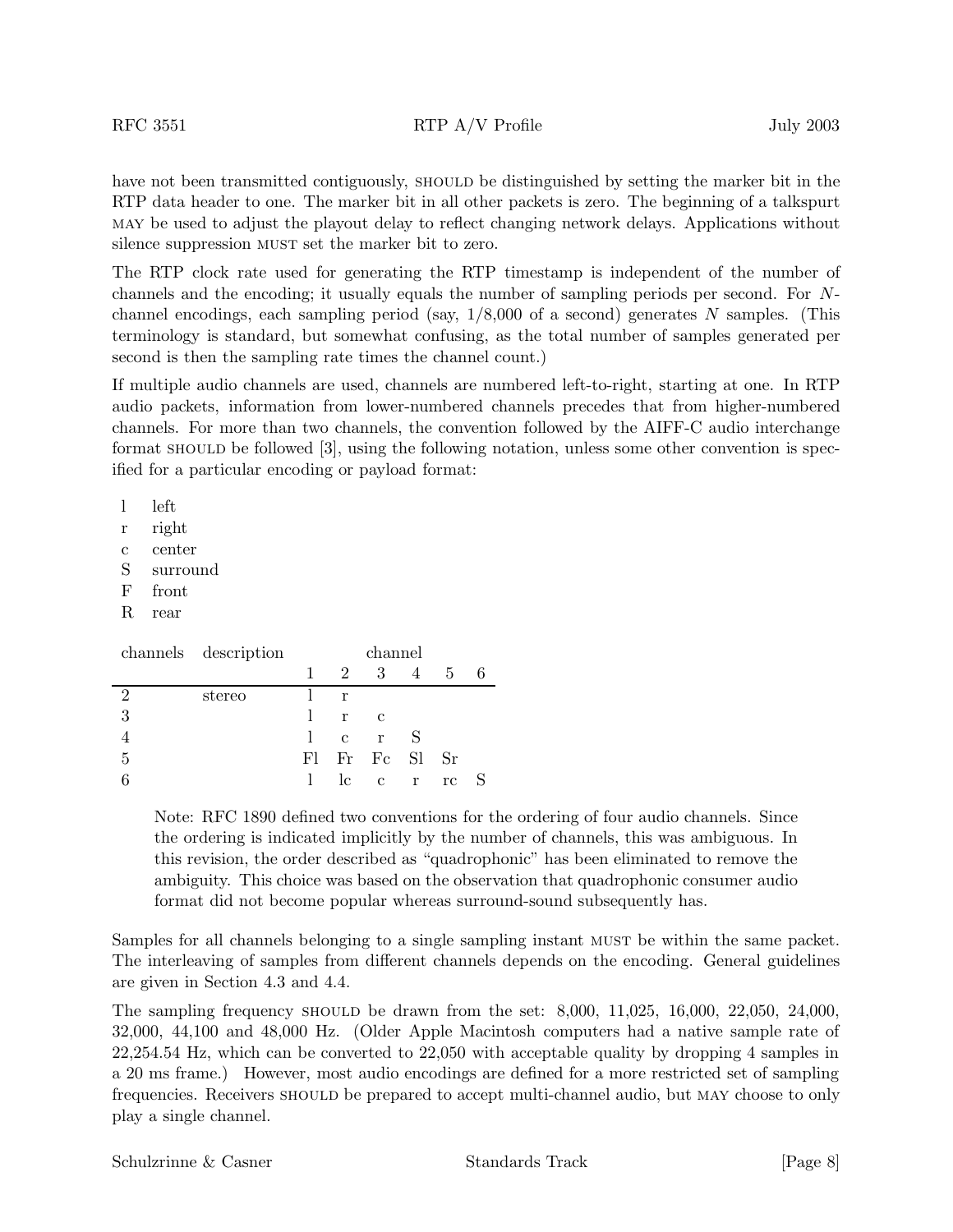# **4.2 Operating Recommendations**

The following recommendations are default operating parameters. Applications SHOULD be prepared to handle other values. The ranges given are meant to give guidance to application writers, allowing a set of applications conforming to these guidelines to interoperate without additional negotiation. These guidelines are not intended to restrict operating parameters for applications that can negotiate a set of interoperable parameters, e.g., through a conference control protocol.

For packetized audio, the default packetization interval should have a duration of 20 ms or one frame, whichever is longer, unless otherwise noted in Table 1 (column "ms/packet"). The packetization interval determines the minimum end-to-end delay; longer packets introduce less header overhead but higher delay and make packet loss more noticeable. For non-interactive applications such as lectures or for links with severe bandwidth constraints, a higher packetization delay MAY be used. A receiver should accept packets representing between 0 and 200 ms of audio data. (For framed audio encodings, a receiver should accept packets with a number of frames equal to 200 ms divided by the frame duration, rounded up.) This restriction allows reasonable buffer sizing for the receiver.

# **4.3 Guidelines for Sample-Based Audio Encodings**

In *sample-based* encodings, each audio sample is represented by a fixed number of bits. Within the compressed audio data, codes for individual samples may span octet boundaries. An RTP audio packet may contain any number of audio samples, subject to the constraint that the number of bits per sample times the number of samples per packet yields an integral octet count. *Fractional encodings* produce less than one octet per sample.

The duration of an audio packet is determined by the number of samples in the packet.

For sample-based encodings producing one or more octets per sample, samples from different channels sampled at the same sampling instant should be packed in consecutive octets. For example, for a two-channel encoding, the octet sequence is (left channel, first sample), (right channel, first sample), (left channel, second sample), (right channel, second sample), .... For multi-octet encodings, octets should be transmitted in network byte order (i.e., most significant octet first).

The packing of sample-based encodings producing less than one octet per sample is encodingspecific.

The RTP timestamp reflects the instant at which the first sample in the packet was sampled, that is, the oldest information in the packet.

# **4.4 Guidelines for Frame-Based Audio Encodings**

*Frame-based* encodings encode a fixed-length block of audio into another block of compressed data, typically also of fixed length. For frame-based encodings, the sender may choose to combine several such frames into a single RTP packet. The receiver can tell the number of frames contained in an RTP packet, if all the frames have the same length, by dividing the RTP payload length by the audio frame size which is defined as part of the encoding. This does not work when carrying frames of different sizes unless the frame sizes are relatively prime. If not, the frames must indicate their size.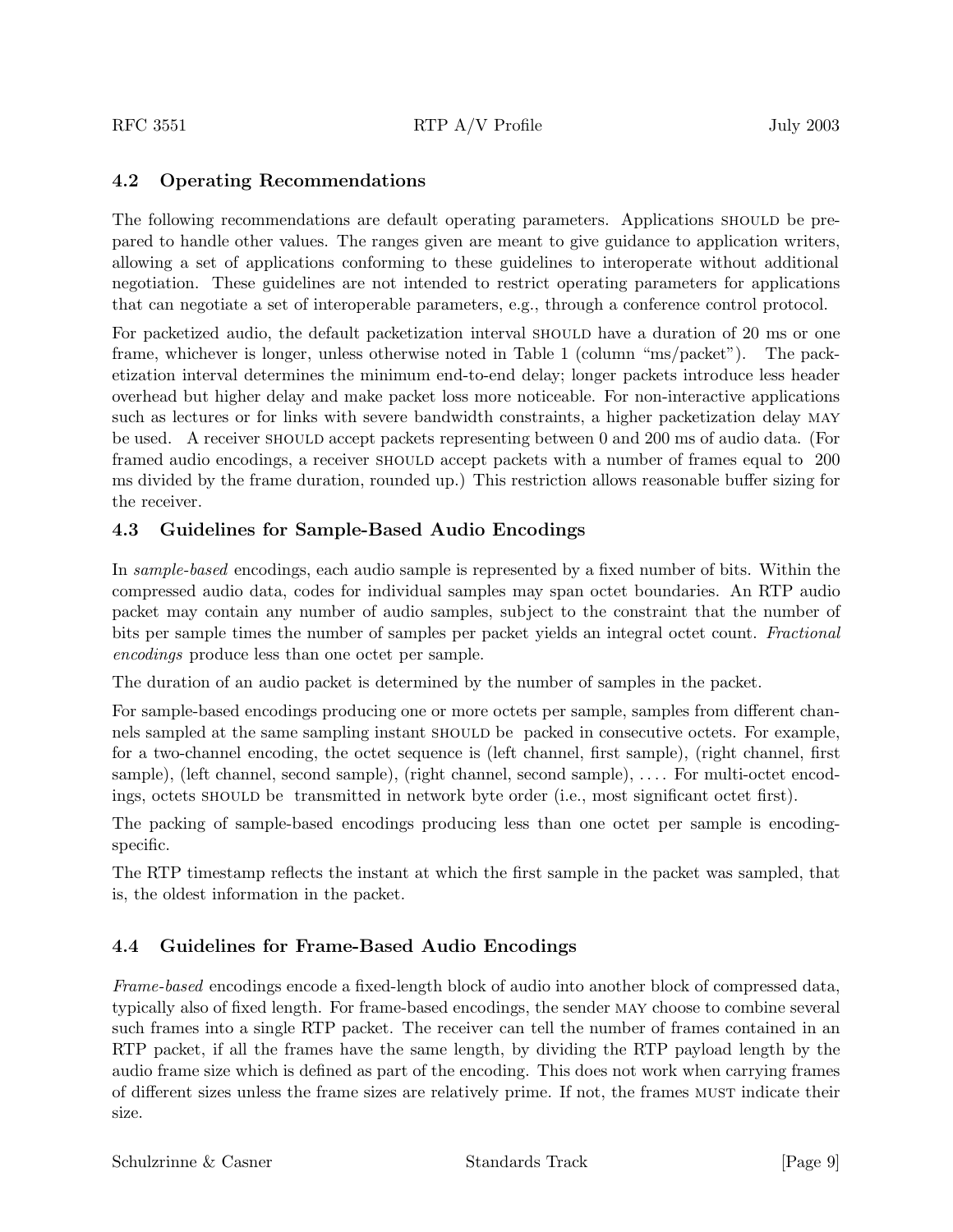For frame-based codecs, the channel order is defined for the whole block. That is, for two-channel audio, right and left samples should be coded independently, with the encoded frame for the left channel preceding that for the right channel.

All frame-oriented audio codecs SHOULD be able to encode and decode several consecutive frames within a single packet. Since the frame size for the frame-oriented codecs is given, there is no need to use a separate designation for the same encoding, but with different number of frames per packet.

RTP packets shall contain a whole number of frames, with frames inserted according to age within a packet, so that the oldest frame (to be played first) occurs immediately after the RTP packet header. The RTP timestamp reflects the instant at which the first sample in the first frame was sampled, that is, the oldest information in the packet.

| name of     |              |                | sampling |                                | default                   |
|-------------|--------------|----------------|----------|--------------------------------|---------------------------|
| encoding    | sample/frame | bits/sample    | rate     | $\,\mathrm{ms}/\mathrm{frame}$ | $\text{ms}/\text{packet}$ |
| DVI4        | sample       | 4              | var.     |                                | 20                        |
| G722        | sample       | 8              | 16,000   |                                | $20\,$                    |
| G723        | frame        | N/A            | 8,000    | 30                             | 30                        |
| G726-40     | sample       | $\overline{5}$ | 8,000    |                                | 20                        |
| G726-32     | sample       | $\overline{4}$ | 8,000    |                                | $20\,$                    |
| G726-24     | sample       | 3              | 8,000    |                                | 20                        |
| G726-16     | sample       | $\overline{2}$ | 8,000    |                                | 20                        |
| G728        | frame        | N/A            | 8,000    | 2.5                            | $20\,$                    |
| G729        | frame        | N/A            | 8,000    | 10                             | $20\,$                    |
| G729D       | frame        | N/A            | 8,000    | 10                             | 20                        |
| G729E       | frame        | N/A            | 8,000    | 10                             | 20                        |
| <b>GSM</b>  | frame        | N/A            | 8,000    | 20                             | 20                        |
| GSM-EFR     | frame        | N/A            | 8,000    | 20                             | 20                        |
| L8          | sample       | 8              | var.     |                                | 20                        |
| L16         | sample       | 16             | var.     |                                | 20                        |
| LPC         | frame        | N/A            | 8,000    | $20\,$                         | 20                        |
| <b>MPA</b>  | frame        | N/A            | var.     | var.                           |                           |
| <b>PCMA</b> | sample       | 8              | var.     |                                | 20                        |
| <b>PCMU</b> | sample       | 8              | var.     |                                | 20                        |
| QCELP       | frame        | N/A            | 8,000    | 20                             | 20                        |
| VDVI        | sample       | var.           | var.     |                                | 20                        |

## **4.5 Audio Encodings**

Table 1: Properties of Audio Encodings (N/A: not applicable; var.: variable)

The characteristics of the audio encodings described in this document are shown in Table 1; they are listed in order of their payload type in Table 4. While most audio codecs are only specified for a fixed sampling rate, some sample-based algorithms (indicated by an entry of "var." in the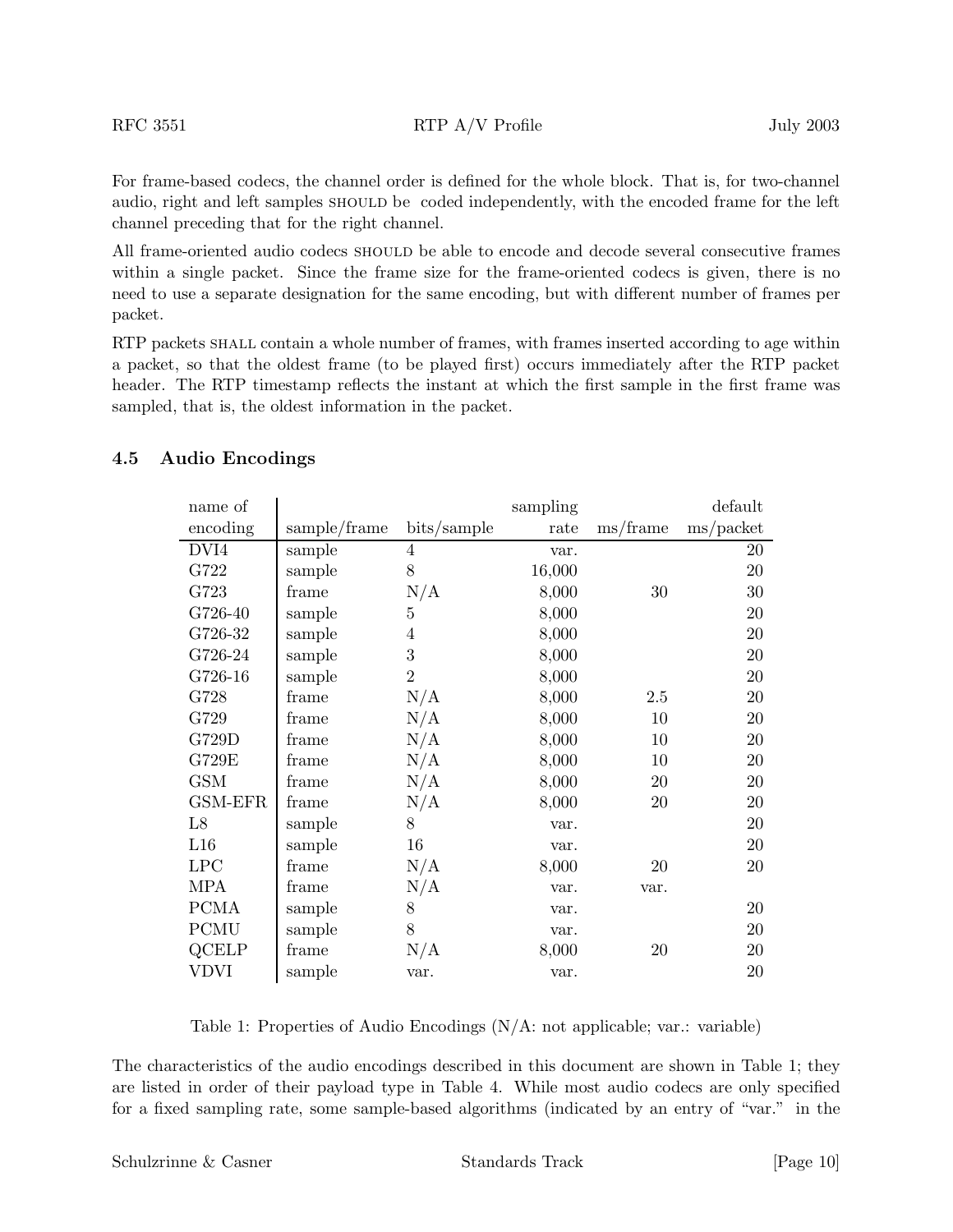sampling rate column of Table 1) may be used with different sampling rates, resulting in different coded bit rates. When used with a sampling rate other than that for which a static payload type is defined, non-RTP means beyond the scope of this memo MUST be used to define a dynamic payload type and must indicate the selected RTP timestamp clock rate, which is usually the same as the sampling rate for audio.

## **4.5.1 DVI4**

DVI4 uses an adaptive delta pulse code modulation (ADPCM) encoding scheme that was specified by the Interactive Multimedia Association (IMA) as the "IMA ADPCM wave type". However, the encoding defined here as DVI4 differs in three respects from the IMA specification:

- The RTP DVI4 header contains the predicted value rather than the first sample value contained the IMA ADPCM block header.
- IMA ADPCM blocks contain an odd number of samples, since the first sample of a block is contained just in the header (uncompressed), followed by an even number of compressed samples. DVI4 has an even number of compressed samples only, using the 'predict' word from the header to decode the first sample.
- For DVI4, the 4-bit samples are packed with the first sample in the four most significant bits and the second sample in the four least significant bits. In the IMA ADPCM codec, the samples are packed in the opposite order.

Each packet contains a single DVI block. This profile only defines the 4-bit-per-sample version, while IMA also specified a 3-bit-per-sample encoding.

The "header" word for each channel has the following structure:

int16 predict; /\* predicted value of first sample from the previous block (L16 format) \*/ u\_int8 index; /\* current index into stepsize table \*/ u\_int8 reserved; /\* set to zero by sender, ignored by receiver \*/

Each octet following the header contains two 4-bit samples, thus the number of samples per packet must be even because there is no means to indicate a partially filled last octet.

Packing of samples for multiple channels is for further study.

The IMA ADPCM algorithm was described in the document *IMA Recommended Practices for Enhancing Digital Audio Compatibility in Multimedia Systems (version 3.0).* However, the Interactive Multimedia Association ceased operations in 1997. Resources for an archived copy of that document and a software implementation of the RTP DVI4 encoding are listed in Section 13.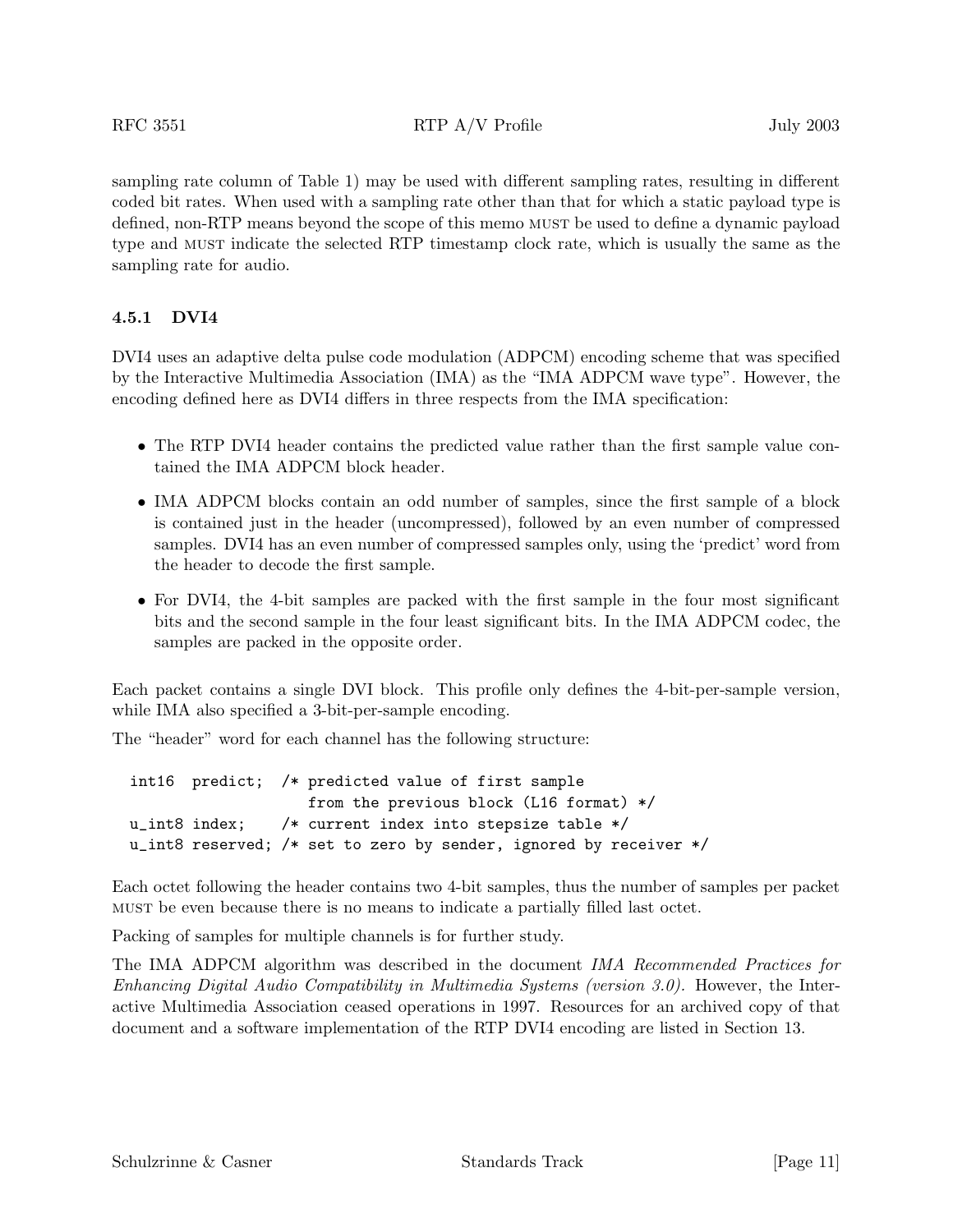#### **4.5.2 G722**

G722 is specified in ITU-T Recommendation G.722, "7 kHz audio-coding within 64 kbit/s". The G.722 encoder produces a stream of octets, each of which shall be octet-aligned in an RTP packet. The first bit transmitted in the G.722 octet, which is the most significant bit of the higher sub-band sample, SHALL correspond to the most significant bit of the octet in the RTP packet.

Even though the actual sampling rate for G.722 audio is 16,000 Hz, the RTP clock rate for the G722 payload format is 8,000 Hz because that value was erroneously assigned in RFC 1890 and must remain unchanged for backward compatibility. The octet rate or sample-pair rate is 8,000 Hz.

#### **4.5.3 G723**

G723 is specified in ITU Recommendation G.723.1, "Dual-rate speech coder for multimedia communications transmitting at 5.3 and 6.3 kbit/s". The  $G.723.1$  5.3/6.3 kbit/s codec was defined by the ITU-T as a mandatory codec for ITU-T H.324 GSTN videophone terminal applications. The algorithm has a floating point specification in Annex B to G.723.1, a silence compression algorithm in Annex A to G.723.1 and a scalable channel coding scheme for wireless applications in G.723.1 Annex C.

This Recommendation specifies a coded representation that can be used for compressing the speech signal component of multi-media services at a very low bit rate. Audio is encoded in 30 ms frames, with an additional delay of 7.5 ms due to look-ahead. A G.723.1 frame can be one of three sizes: 24 octets (6.3 kb/s frame), 20 octets (5.3 kb/s frame), or 4 octets. These 4-octet frames are called SID frames (Silence Insertion Descriptor) and are used to specify comfort noise parameters. There is no restriction on how 4, 20, and 24 octet frames are intermixed. The least significant two bits of the first octet in the frame determine the frame size and codec type:

| bits | content                               | octets/frame |
|------|---------------------------------------|--------------|
| 00   | high-rate speech $(6.3 \text{ kb/s})$ | 24           |
| 01   | low-rate speech $(5.3 \text{ kb/s})$  | 20           |
| 10   | SID frame                             |              |
| 11   | reserved                              |              |

It is possible to switch between the two rates at any 30 ms frame boundary. Both (5.3 kb/s and 6.3 kb/s) rates are a mandatory part of the encoder and decoder. Receivers must accept both data rates and must accept SID frames unless restriction of these capabilities has been signaled. The MIME registration for G723 in RFC 3555 [7] specifies parameters that may be used with MIME or SDP to restrict to a single data rate or to restrict the use of SID frames. This coder was optimized to represent speech with near-toll quality at the above rates using a limited amount of complexity.

The packing of the encoded bit stream into octets and the transmission order of the octets is specified in Rec. G.723.1 and is the same as that produced by the G.723 C code reference implementation. For the 6.3 kb/s data rate, this packing is illustrated as follows, where the header (HDR) bits are always "0 0" as shown in Fig. 1 to indicate operation at 6.3 kb/s, and the Z bit is always set to zero. The diagrams show the bit packing in "network byte order", also known as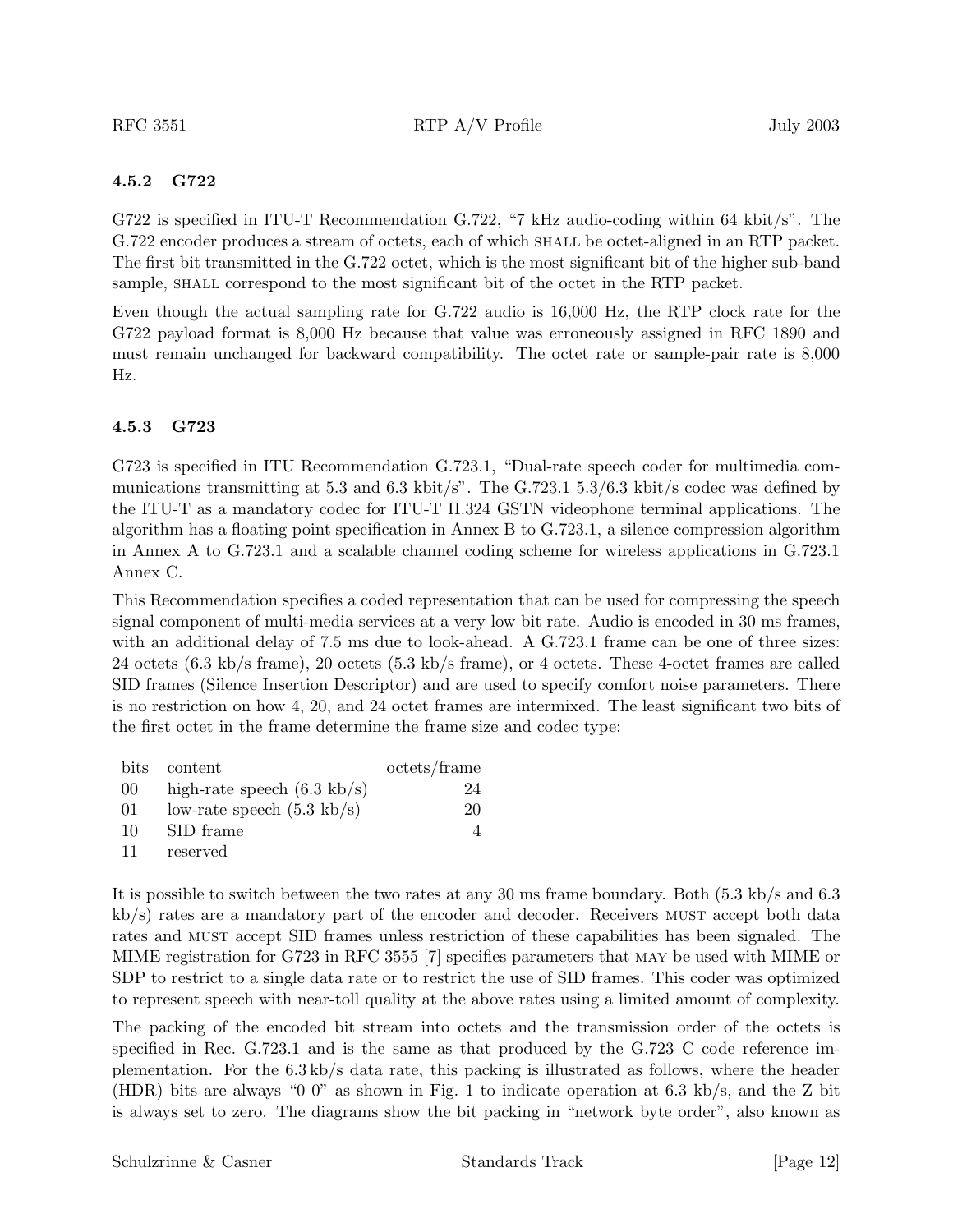big-endian order. The bits of each 32-bit word are numbered 0 to 31, with the most significant bit on the left and numbered 0. The octets (bytes) of each word are transmitted most significant octet first. The bits of each data field are numbered in the order of the bit stream representation of the encoding (least significant bit first). The vertical bars indicate the boundaries between field fragments.

| 0<br>0                                                                          | 1 2 3 4 5 6 7 8 9 0 1 2 3 4 5 6 7 8 9 0 1 2 3 4 5 6 7 8 9 0 1         |                  |  |                                    |             | ーナーナーナーナ  |            |       |        |                          |  | -+-+-+-+-+-+-+-+-+-+-+                                 |                  | 2     |           |              |              |      |       |       |      |             | З |         |
|---------------------------------------------------------------------------------|-----------------------------------------------------------------------|------------------|--|------------------------------------|-------------|-----------|------------|-------|--------|--------------------------|--|--------------------------------------------------------|------------------|-------|-----------|--------------|--------------|------|-------|-------|------|-------------|---|---------|
|                                                                                 |                                                                       | LPC              |  | I HDR I                            |             |           | <b>LPC</b> |       |        |                          |  |                                                        | <b>LPC</b>       |       |           |              |              |      |       | ACLO  |      |             |   | ILPCI   |
| 15432101                                                                        |                                                                       |                  |  |                                    |             |           |            |       |        |                          |  | $[3 2 1 0 9 8 7 6] 1 0 9 8 7 6 5 4] 5 4 3 2 1 0] 3 2]$ |                  |       |           |              |              |      |       |       |      |             |   |         |
|                                                                                 | ACL <sub>2</sub>                                                      |                  |  | IACLIAI GAINO IACLIACLI<br>  1   C |             |           |            |       | 3   2  |                          |  |                                                        | GAINO            |       |           |              |              |      |       | GAIN1 |      |             |   |         |
| 43210 10 6 3210 10 65 10987654 76543210                                         |                                                                       |                  |  |                                    |             |           |            |       |        |                          |  |                                                        |                  |       |           |              |              |      |       |       |      |             |   |         |
|                                                                                 | GAIN2   GAIN1                                                         |                  |  |                                    |             |           |            | GAIN2 |        |                          |  |                                                        |                  | GAIN3 |           |              | $\mathbf{L}$ | GRID |       |       |      | I GAIN3     |   |         |
| [00001110011100000000000000000001100]<br> 3210 1098 10987654 76543210 3210 1098 |                                                                       |                  |  |                                    |             |           |            |       |        |                          |  |                                                        |                  |       |           |              |              |      |       |       |      |             |   |         |
|                                                                                 | MSBPOS                                                                |                  |  |                                    | Z POS <br>0 |           |            |       | MSBPOS | <b>Contract Contract</b> |  |                                                        | POS0             |       |           |              |              | POS  |       |       | POSO |             |   |         |
| 16.                                                                             | 5 4 3 2 1 0   1 0   2 1 0 9 8 7   9 8 7 6 5 4 3 2   1 0   5 4 3 2 1 0 |                  |  |                                    |             |           |            |       |        |                          |  |                                                        |                  |       |           |              |              |      |       |       |      |             |   | 1 I     |
|                                                                                 |                                                                       | POS1             |  |                                    | POS2        | -+-+-+-+- |            |       | POS1   |                          |  | -+-+-+-+-+                                             | POS <sub>2</sub> |       | -+-+-+-+- |              |              | POS3 |       | -+–+  |      | $\mid$ POS2 |   |         |
| $(0.00000000000011111110000000000111111)$                                       | 98765432 3210 3210 10987654 3210 5432                                 |                  |  |                                    |             |           |            |       |        |                          |  |                                                        |                  |       |           |              |              |      |       |       |      |             |   |         |
|                                                                                 |                                                                       | POS <sub>3</sub> |  |                                    |             | PSIGO     |            |       |        | 3<br>- 1                 |  | POSIPSIG21 PSIG1                                       |                  |       |           | $\mathbf{I}$ |              |      | PSIG3 |       |      |             |   | IPSIG21 |
| $\vert$ 1                                                                       | 0 9 8 7 6 5 4 5 4 3 2 1 0 3 2 2 1 0 4 3 2 1 0 4 3 2 1 0 5 4 3         |                  |  |                                    |             |           |            |       |        |                          |  |                                                        |                  |       |           |              |              |      |       |       |      |             |   |         |

Figure 1: G.723 (6.3 kb/s) bit packing

For the 5.3 kb/s data rate, the header (HDR) bits are always "0 1", as shown in Fig. 2, to indicate operation at 5.3 kb/s.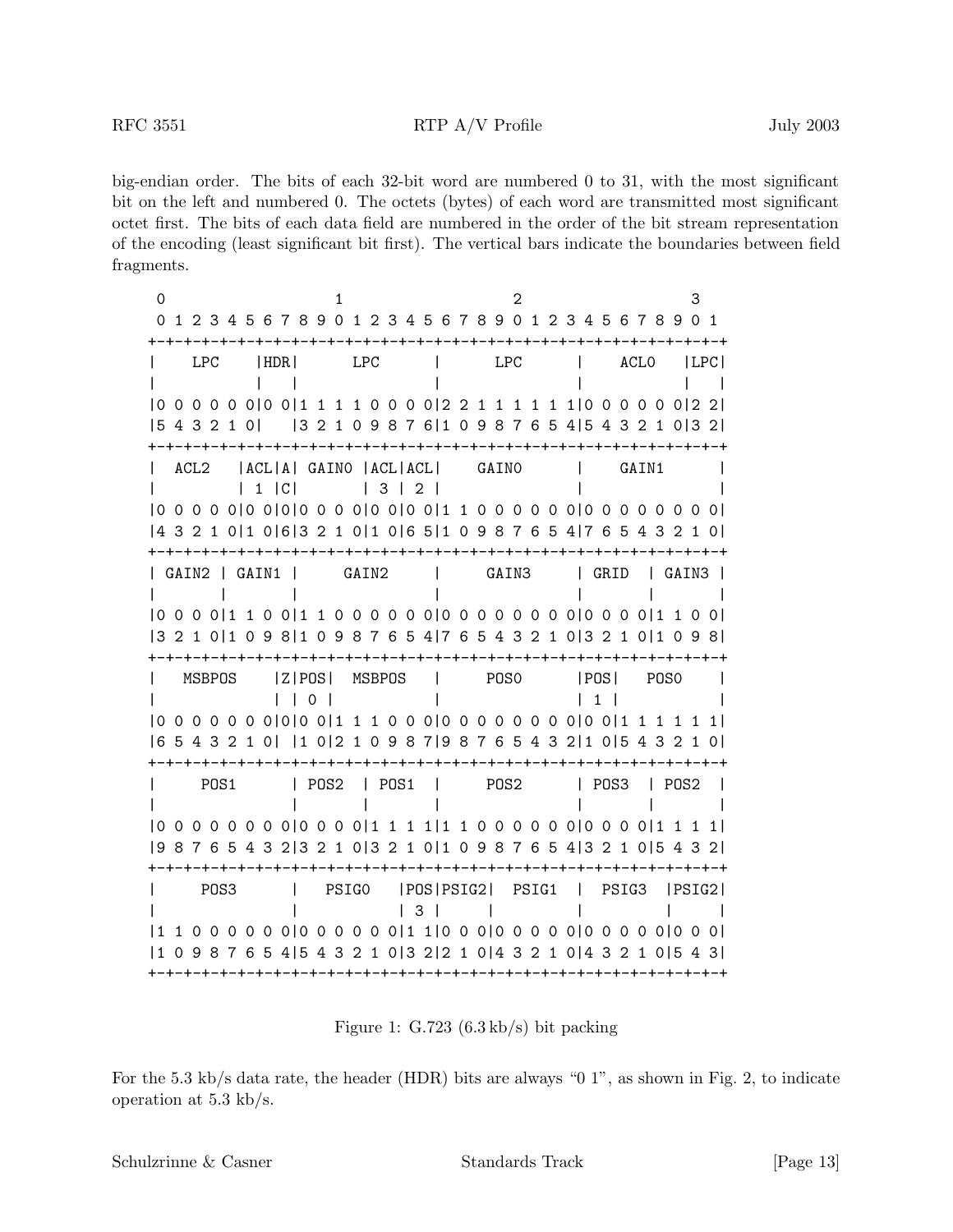0 1 2 3 01234567890123456789012345678901 +-+-+-+-+-+-+-+-+-+-+-+-+-+-+-+-+-+-+-+-+-+-+-+-+-+-+-+-+-+-+-+-+ | LPC |HDR| LPC | LPC | ACL0 |LPC| | || | | || |0 0 0 0 0 0|0 1|1 1 1 1 0 0 0 0|2 2 1 1 1 1 1 1|0 0 0 0 0 0|2 2| |5 4 3 2 1 0| |3 2 1 0 9 8 7 6|1 0 9 8 7 6 5 4|5 4 3 2 1 0|3 2| +-+-+-+-+-+-+-+-+-+-+-+-+-+-+-+-+-+-+-+-+-+-+-+-+-+-+-+-+-+-+-+-+ | ACL2 |ACL|A| GAIN0 |ACL|ACL| GAIN0 | GAIN1 | | | 1 |C| | 3 | 2 | | | |0 0 0 0 0|0 0|0|0 0 0 0|0 0|0 0|1 1 0 0 0 0 0 0|0 0 0 0 0 0 0 0| |4 3 2 1 0|1 0|6|3 2 1 0|1 0|6 5|1 0 9 8 7 6 5 4|7 6 5 4 3 2 1 0| +-+-+-+-+-+-+-+-+-+-+-+-+-+-+-+-+-+-+-+-+-+-+-+-+-+-+-+-+-+-+-+-+ | GAIN2 | GAIN1 | GAIN2 | GAIN3 | GRID | GAIN3 | ||| | ||| |0 0 0 0|1 1 0 0|1 1 0 0 0 0 0 0|0 0 0 0 0 0 0 0|0 0 0 0|1 1 0 0| |3 2 1 0|1 0 9 8|1 0 9 8 7 6 5 4|7 6 5 4 3 2 1 0|4 3 2 1|1 0 9 8| +-+-+-+-+-+-+-+-+-+-+-+-+-+-+-+-+-+-+-+-+-+-+-+-+-+-+-+-+-+-+-+-+ | POS0 | POS1 | POS0 | POS1 | POS2 | | ||| | | |0 0 0 0 0 0 0 0|0 0 0 0|1 1 0 0|1 1 0 0 0 0 0 0|0 0 0 0 0 0 0 0| |7 6 5 4 3 2 1 0|3 2 1 0|1 0 9 8|1 0 9 8 7 6 5 4|7 6 5 4 3 2 1 0| +-+-+-+-+-+-+-+-+-+-+-+-+-+-+-+-+-+-+-+-+-+-+-+-+-+-+-+-+-+-+-+-+ | POS3 | POS2 | POS3 | PSIG1 | PSIG0 | PSIG3 | PSIG2 | ||| ||||| |0 0 0 0|1 1 0 0|1 1 0 0 0 0 0 0|0 0 0 0|0 0 0 0|0 0 0 0|0 0 0 0| |3 2 1 0|1 0 9 8|1 0 9 8 7 6 5 4|3 2 1 0|3 2 1 0|3 2 1 0|3 2 1 0| +-+-+-+-+-+-+-+-+-+-+-+-+-+-+-+-+-+-+-+-+-+-+-+-+-+-+-+-+-+-+-+-+

Figure 2: G.723 (5.3 kb/s) bit packing

The packing of G.723.1 SID (silence) frames, which are indicated by the header (HDR) bits having the pattern "1 0", is depicted in Fig. 3.

|  |  |  |  |  |  |  |  |  |  |  | 0 1 2 3 4 5 6 7 8 9 0 1 2 3 4 5 6 7 8 9 0 1 2 3 4 5 6 7 8 9 0 1                                                                                                                                                                                                                               |  |  |  |  |  |  |  |
|--|--|--|--|--|--|--|--|--|--|--|-----------------------------------------------------------------------------------------------------------------------------------------------------------------------------------------------------------------------------------------------------------------------------------------------|--|--|--|--|--|--|--|
|  |  |  |  |  |  |  |  |  |  |  |                                                                                                                                                                                                                                                                                               |  |  |  |  |  |  |  |
|  |  |  |  |  |  |  |  |  |  |  | LPC  HDR  LPC   LPC   GAIN  LPC                                                                                                                                                                                                                                                               |  |  |  |  |  |  |  |
|  |  |  |  |  |  |  |  |  |  |  |                                                                                                                                                                                                                                                                                               |  |  |  |  |  |  |  |
|  |  |  |  |  |  |  |  |  |  |  |                                                                                                                                                                                                                                                                                               |  |  |  |  |  |  |  |
|  |  |  |  |  |  |  |  |  |  |  |                                                                                                                                                                                                                                                                                               |  |  |  |  |  |  |  |
|  |  |  |  |  |  |  |  |  |  |  | $\begin{bmatrix} 5 & 4 & 3 & 2 & 1 & 0 \end{bmatrix}$ $\begin{bmatrix} 3 & 2 & 1 & 0 & 9 & 8 & 7 & 6 \end{bmatrix}$ $\begin{bmatrix} 1 & 0 & 9 & 8 & 7 & 6 & 5 & 4 \end{bmatrix}$ $\begin{bmatrix} 5 & 4 & 3 & 2 & 1 & 0 \end{bmatrix}$ $\begin{bmatrix} 3 & 2 & 1 & 0 & 3 & 2 \end{bmatrix}$ |  |  |  |  |  |  |  |

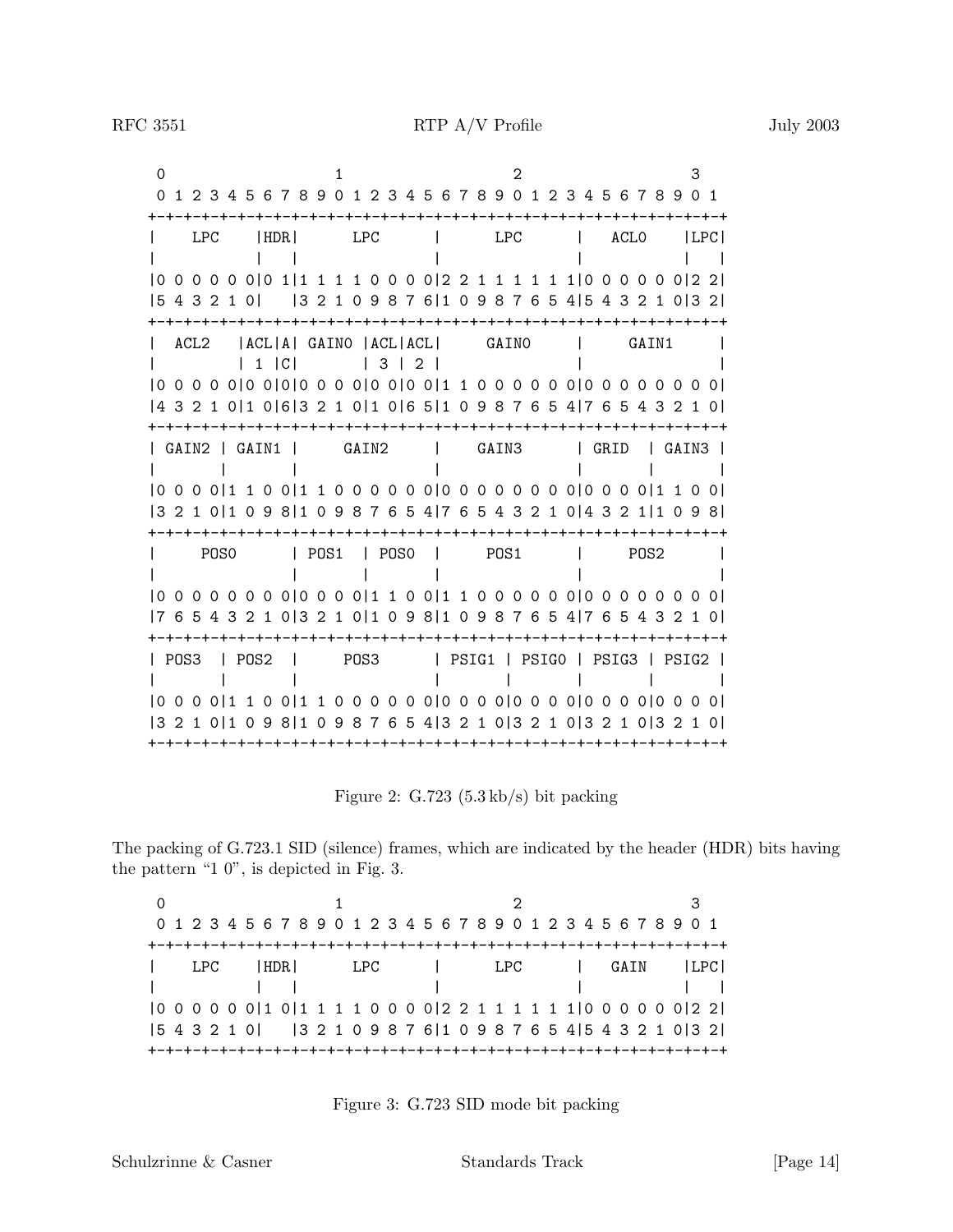#### **4.5.4 G726-40, G726-32, G726-24, and G726-16**

ITU-T Recommendation G.726 describes, among others, the algorithm recommended for conversion of a single 64 kbit/s A-law or mu-law PCM channel encoded at 8,000 samples/sec to and from a 40, 32, 24, or 16 kbit/s channel. The conversion is applied to the PCM stream using an Adaptive Differential Pulse Code Modulation (ADPCM) transcoding technique. The ADPCM representation consists of a series of codewords with a one-to-one correspondence to the samples in the PCM stream. The G726 data rates of  $40, 32, 24,$  and  $16$  kbit/s have codewords of  $5, 4, 3,$  and  $2$  bits, respectively.

The 16 and 24 kbit/s encodings do not provide toll quality speech. They are designed for used in overloaded Digital Circuit Multiplication Equipment (DCME). ITU-T G.726 recommends that the 16 and 24 kbit/s encodings should be alternated with higher data rate encodings to provide an average sample size of between 3.5 and 3.7 bits per sample.

The encodings of G.726 are here denoted as G726-40, G726-32, G726-24, and G726-16. Prior to 1990, G721 described the 32 kbit/s ADPCM encoding, and G723 described the 40, 32, and 16 kbit/s encodings. Thus, G726-32 designates the same algorithm as G721 in RFC 1890.

A stream of G726 codewords contains no information on the encoding being used, therefore transitions between G726 encoding types are not permitted within a sequence of packed codewords. Applications must determine the encoding type of packed codewords from the RTP payload identifier.

No payload-specific header information shall be included as part of the audio data. A stream of G726 codewords must be packed into octets as follows: the first codeword is placed into the first octet such that the least significant bit of the codeword aligns with the least significant bit in the octet, the second codeword is then packed so that its least significant bit coincides with the least significant unoccupied bit in the octet. When a complete codeword cannot be placed into an octet, the bits overlapping the octet boundary are placed into the least significant bits of the next octet. Packing MUST end with a completely packed final octet. The number of codewords packed will therefore be a multiple of 8, 2, 8, and 4 for G726-40, G726-32, G726-24, and G726-16, respectively. An example of the packing scheme for G726-32 codewords is as shown, where bit 7 is the least significant bit of the first octet, and bit A3 is the least significant bit of the first codeword:

0 1 0123456789012345 +-+-+-+-+-+-+-+-+-+-+-+-+-+-+-+-+- |B B B B|A A A A|D D D D|C C C C| ... |0 1 2 3|0 1 2 3|0 1 2 3|0 1 2 3| +-+-+-+-+-+-+-+-+-+-+-+-+-+-+-+-+-

An example of the packing scheme for G726-24 codewords follows, where again bit 7 is the least significant bit of the first octet, and bit A2 is the least significant bit of the first codeword: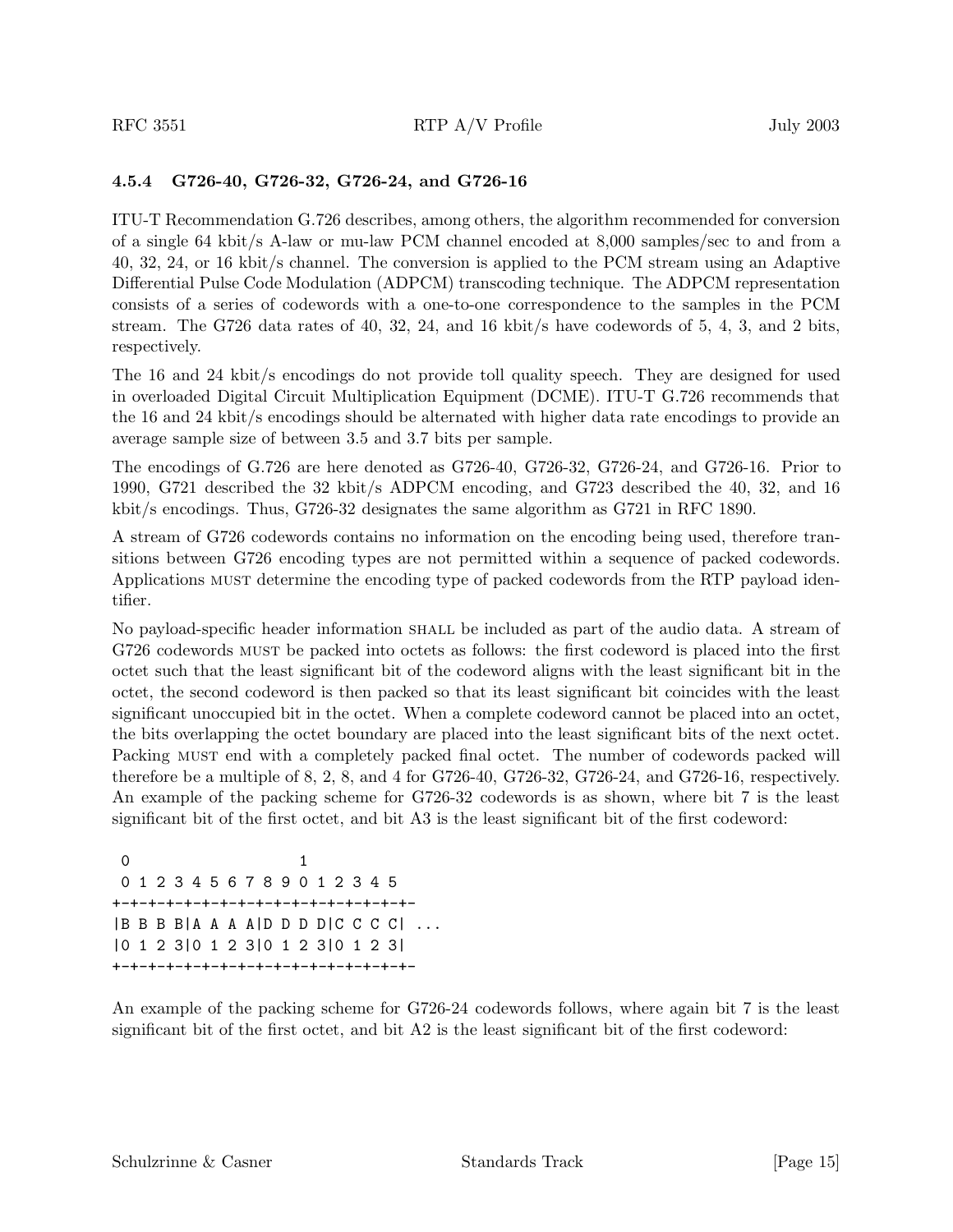0 1 2 012345678901234567890123 +-+-+-+-+-+-+-+-+-+-+-+-+-+-+-+-+-+-+-+-+-+-+-+-+-  $|C|$  C  $|B|$  B  $B$   $|A|$  A  $A$   $|F|$  E  $E$   $|D|$   $D$   $D$   $|C|$  H  $|H|$   $|G|$   $G$   $|G|$   $F$   $|H|$   $\ldots$ |1 2|0 1 2|0 1 2|2|0 1 2|0 1 2|0|0 1 2|0 1 2|0 1| +-+-+-+-+-+-+-+-+-+-+-+-+-+-+-+-+-+-+-+-+-+-+-+-+-

Note that the "little-endian" direction in which samples are packed into octets in the G726-16, -24, -32 and -40 payload formats specified here is consistent with ITU-T Recommendation X.420, but is the opposite of what is specified in ITU-T Recommendation I.366.2 Annex E for ATM AAL2 transport. A second set of RTP payload formats matching the packetization of I.366.2 Annex E and identified by MIME subtypes AAL2-G726-16, -24, -32 and -40 will be specified in a separate document.

#### **4.5.5 G728**

G728 is specified in ITU-T Recommendation G.728, "Coding of speech at 16 kbit/s using low-delay code excited linear prediction".

A G.278 encoder translates 5 consecutive audio samples into a 10-bit codebook index, resulting in a bit rate of 16 kb/s for audio sampled at 8,000 samples per second. The group of five consecutive samples is called a vector. Four consecutive vectors, labeled V1 to V4 (where V1 is to be played first by the receiver), build one G.728 frame. The four vectors of 40 bits are packed into 5 octets, labeled B1 through B5. B1 SHALL be placed first in the RTP packet.

Referring to the figure below, the principle for bit order is "maintenance of bit significance". Bits from an older vector are more significant than bits from newer vectors. The MSB of the frame goes to the MSB of B1 and the LSB of the frame goes to LSB of B5.

1 2 33 0 0 0 0 9 ++++++++++++++++++++++++++++++++++++++++ <---V1---><---V2---><---V3---><---V4---> vectors <--B1--><--B2--><--B3--><--B4--><--B5--> octets <------------- frame 1 ---------------->

In particular, B1 contains the eight most significant bits of V1, with the MSB of V1 being the MSB of B1. B2 contains the two least significant bits of V1, the more significant of the two in its MSB, and the six most significant bits of V2. B1 shall be placed first in the RTP packet and B5 last.

#### **4.5.6 G729**

G729 is specified in ITU-T Recommendation G.729, "Coding of speech at 8 kbit/s using conjugate structure-algebraic code excited linear prediction (CS-ACELP)". A reduced-complexity version of the G.729 algorithm is specified in Annex A to Rec. G.729. The speech coding algorithms in the main body of G.729 and in G.729 Annex A are fully interoperable with each other, so there is no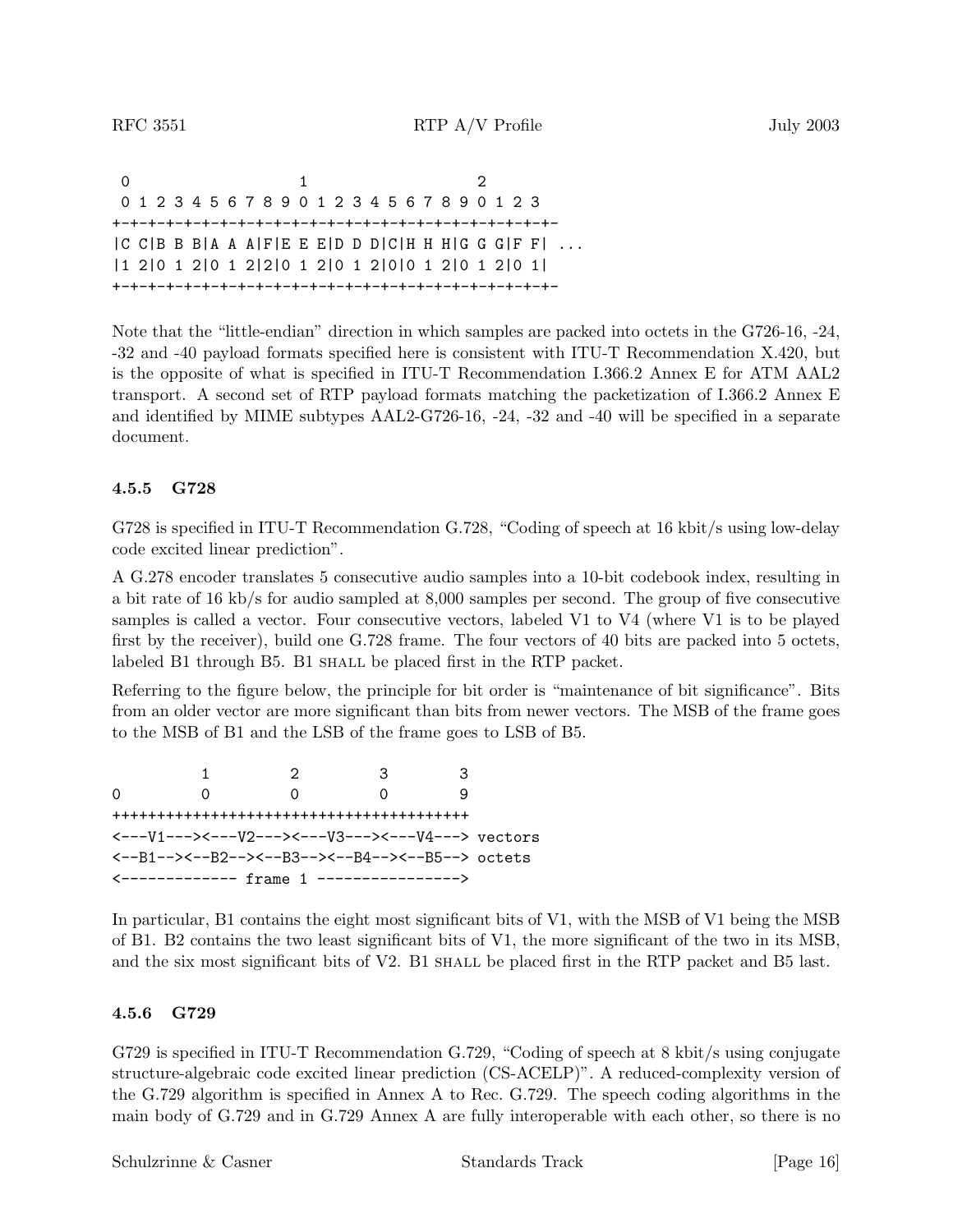need to further distinguish between them. An implementation that signals or accepts use of G729 payload format may implement either G.729 or G.729A unless restricted by additional signaling specified elsewhere related specifically to the encoding rather than the payload format. The G.729 and G.729 Annex A codecs were optimized to represent speech with high quality, where G.729 Annex A trades some speech quality for an approximate 50% complexity reduction [10]. See the next Section (4.5.7) for other data rates added in later G.729 Annexes. For all data rates, the sampling frequency (and RTP timestamp clock rate) is 8,000 Hz.

A voice activity detector (VAD) and comfort noise generator (CNG) algorithm in Annex B of G.729 is RECOMMENDED for digital simultaneous voice and data applications and can be used in conjunction with G.729 or G.729 Annex A. A G.729 or G.729 Annex A frame contains 10 octets, while the G.729 Annex B comfort noise frame occupies 2 octets. Receivers MUST accept comfort noise frames if restriction of their use has not been signaled. The MIME registration for G729 in RFC 3555 [7] specifies a parameter that may be used with MIME or SDP to restrict the use of comfort noise frames.

A G729 RTP packet may consist of zero or more G.729 or G.729 Annex A frames, followed by zero or one G.729 Annex B frames. The presence of a comfort noise frame can be deduced from the length of the RTP payload. The default packetization interval is 20 ms (two frames), but in some situations it may be desirable to send 10 ms packets. An example would be a transition from speech to comfort noise in the first 10 ms of the packet. For some applications, a longer packetization interval may be required to reduce the packet rate.

| ∩                                                                         |                                                                       |    |          |
|---------------------------------------------------------------------------|-----------------------------------------------------------------------|----|----------|
| 0 1 2 3 4 5 6 7 8 9 0 1 2 3 4 5 6 7 8 9 0 1 2 3 4 5 6 7 8 9 0 1           |                                                                       |    |          |
|                                                                           |                                                                       |    |          |
| -ILI<br>$-L1$                                                             | $\begin{array}{cccc} \mid & \text{L2} & \mid & \text{L3} \end{array}$ | P1 | P <br>C1 |
| 0                                                                         |                                                                       |    | 101      |
| 0 1 2 3 4 5 6 0 1 2 3 4 0 1 2 3 4 0 1 2 3 4 5 6 7   0 1 2 3 4             |                                                                       |    |          |
|                                                                           |                                                                       |    |          |
| C1                                                                        | S1   GA1   GB1   P2                                                   |    | C2       |
| 1 1 1 1                                                                   |                                                                       |    |          |
| 5 6 7 8 9 0 1 2   0 1 2 3   0 1 2   0 1 2 3   0 1 2 3 4   0 1 2 3 4 5 6 7 |                                                                       |    |          |
|                                                                           |                                                                       |    |          |
| C <sub>2</sub>                                                            | S2   GA2   GB2                                                        |    |          |
| 1 1 1 1                                                                   |                                                                       |    |          |
| 18 9 0 1 2 10 1 2 3 10 1 2 10 1 2 3 1                                     |                                                                       |    |          |
| +-+-+-+-+-+-+-+-+-+-+-+-+-+-+-+-+-                                        |                                                                       |    |          |

Figure 4: G.729 and G.729A bit packing

The transmitted parameters of a G.729/G.729A 10-ms frame, consisting of 80 bits, are defined in Recommendation G.729, Table 8/G.729. The mapping of the these parameters is given below in Fig. 4. The diagrams show the bit packing in "network byte order", also known as big-endian order. The bits of each 32-bit word are numbered 0 to 31, with the most significant bit on the left and numbered 0. The octets (bytes) of each word are transmitted most significant octet first.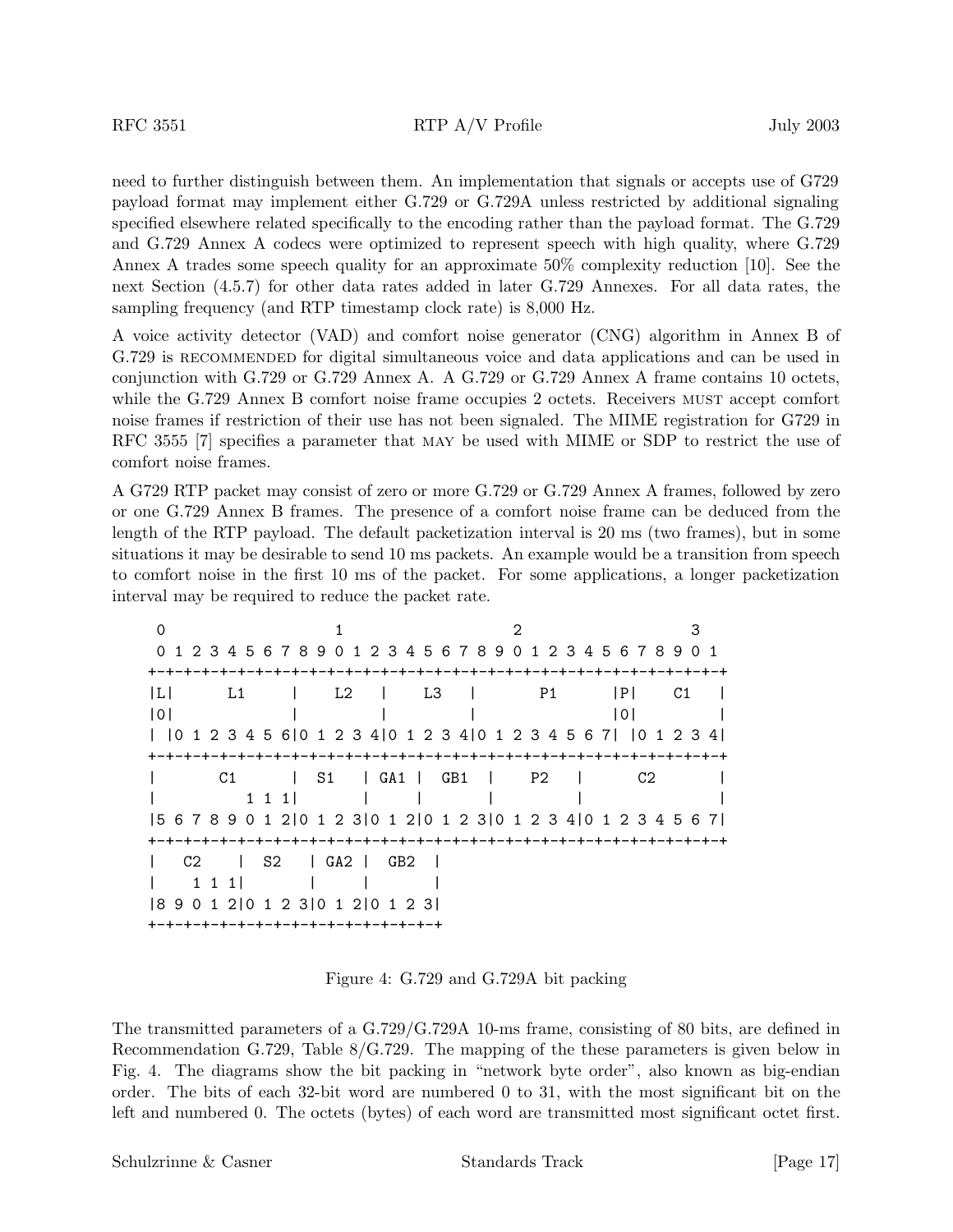The bits of each data field are numbered in the order as produced by the G.729 C code reference implementation.

The packing of the G.729 Annex B comfort noise frame is shown in Fig. 5.

|  | 0123456789012345                                                                                                                                                                                                                                                                                                                                                                    |         |                        |
|--|-------------------------------------------------------------------------------------------------------------------------------------------------------------------------------------------------------------------------------------------------------------------------------------------------------------------------------------------------------------------------------------|---------|------------------------|
|  | +-+-+-+-+-+-+-+-+-+-+-+-+-+-+-+-+-                                                                                                                                                                                                                                                                                                                                                  |         |                        |
|  | $ L $ LSF1   LSF2   GAIN $ R $                                                                                                                                                                                                                                                                                                                                                      |         |                        |
|  | $ \mathbf{S} $ $ \mathbf{S} $ $ \mathbf{S} $ $ \mathbf{S} $ $ \mathbf{S} $ $ \mathbf{S} $ $ \mathbf{S} $ $ \mathbf{S} $ $ \mathbf{S} $ $ \mathbf{S} $ $ \mathbf{S} $ $ \mathbf{S} $ $ \mathbf{S} $ $ \mathbf{S} $ $ \mathbf{S} $ $ \mathbf{S} $ $ \mathbf{S} $ $ \mathbf{S} $ $ \mathbf{S} $ $ \mathbf{S} $ $ \mathbf{S} $ $ \mathbf{S} $ $ \mathbf{S} $ $ \mathbf{S} $ $ \mathbf{$ |         |                        |
|  | $ F $ and $ F $ and $ F $ and $ F $ and $ F $ and $ F $ and $ F $ and $ F $ and $ F $ and $ F $ and $ F $ and $ F $ and $ F $ and $ F $ and $ F $ and $ F $ and $ F $ and $ F $ and $ F $ and $ F $ and $ F $ and $ F $ and                                                                                                                                                         | - I S I |                        |
|  | 0 0 1 2 3 4 0 1 2 3 0 1 2 3 4 0                                                                                                                                                                                                                                                                                                                                                     |         | RESV = Reserved (zero) |
|  | +-+-+-+-+-+-+-+-+-+-+-+-+-+-+-+-+-                                                                                                                                                                                                                                                                                                                                                  |         |                        |

Figure 5: G.729 Annex B bit packing

#### **4.5.7 G729D and G729E**

Annexes D and E to ITU-T Recommendation G.729 provide additional data rates. Because the data rate is not signaled in the bitstream, the different data rates are given distinct RTP encoding names which are mapped to distinct payload type numbers. G729D indicates a 6.4 kbit/s coding mode (G.729 Annex D, for momentary reduction in channel capacity), while G729E indicates an 11.8 kbit/s mode (G.729 Annex E, for improved performance with a wide range of narrow-band input signals, e.g., music and background noise). Annex E has two operating modes, backward adaptive and forward adaptive, which are signaled by the first two bits in each frame (the most significant two bits of the first octet).

The voice activity detector (VAD) and comfort noise generator (CNG) algorithm specified in Annex B of G.729 may be used with Annex D and Annex E frames in addition to G.729 and G.729 Annex A frames. The algorithm details for the operation of Annexes D and E with the Annex B CNG are specified in G.729 Annexes F and G. Note that Annexes F and G do not introduce any new encodings. Receivers must accept comfort noise frames if restriction of their use has not been signaled. The MIME registrations for G729D and G729E in RFC 3555 [7] specify a parameter that may be used with MIME or SDP to restrict the use of comfort noise frames.

For G729D, an RTP packet may consist of zero or more G.729 Annex D frames, followed by zero or one G.729 Annex B frame. Similarly, for G729E, an RTP packet may consist of zero or more G.729 Annex E frames, followed by zero or one G.729 Annex B frame. The presence of a comfort noise frame can be deduced from the length of the RTP payload.

A single RTP packet must contain frames of only one data rate, optionally followed by one comfort noise frame. The data rate may be changed from packet to packet by changing the payload type number. G.729 Annexes D, E and H describe what the encoding and decoding algorithms must do to accommodate a change in data rate.

For G729D, the bits of a G.729 Annex D frame are formatted as shown below in Fig. 6 (cf. Table D.1/G.729). The frame length is 64 bits.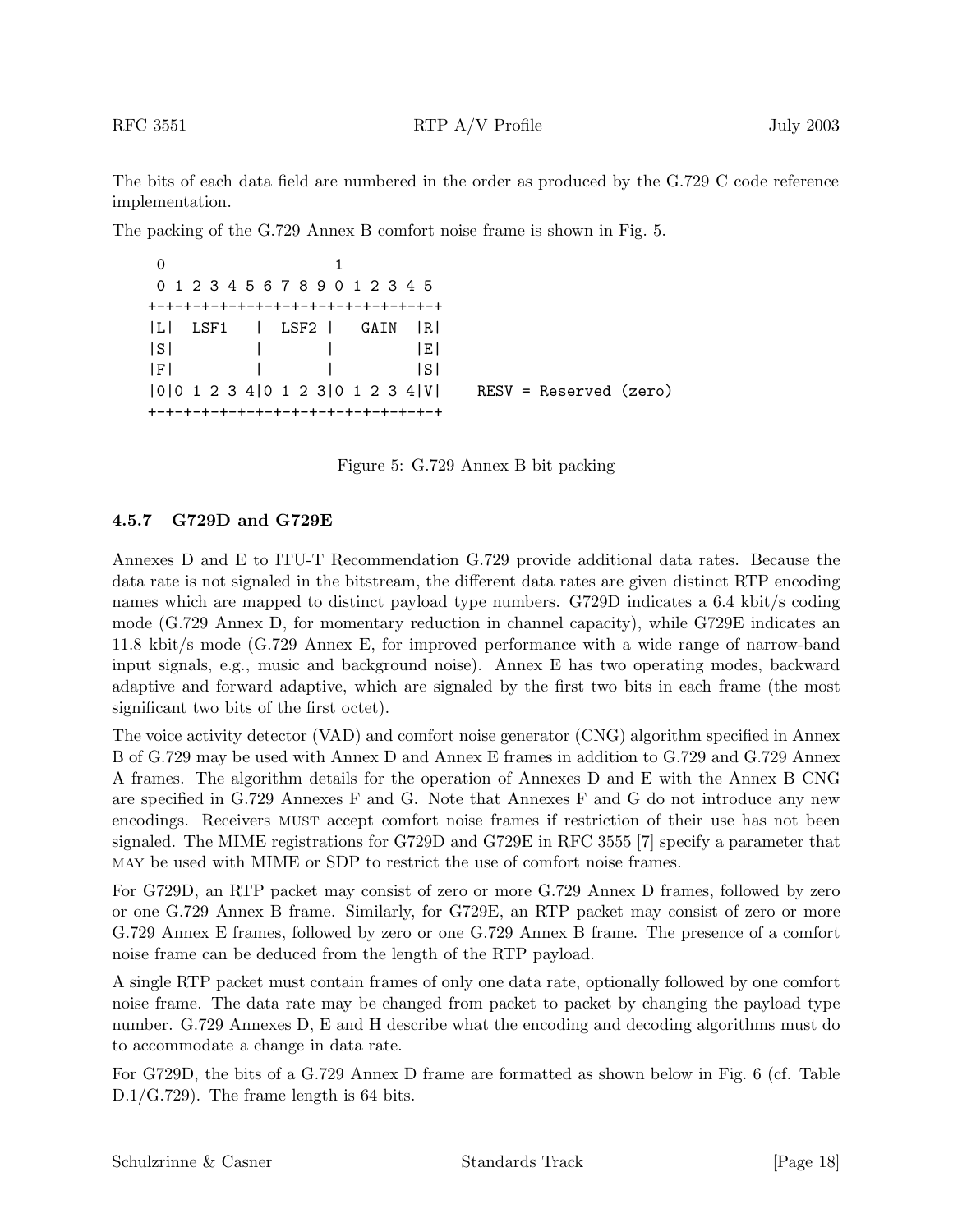| $\Omega$ |  |  |  |                                                                 |                                                                         |
|----------|--|--|--|-----------------------------------------------------------------|-------------------------------------------------------------------------|
|          |  |  |  | 0 1 2 3 4 5 6 7 8 9 0 1 2 3 4 5 6 7 8 9 0 1 2 3 4 5 6 7 8 9 0 1 |                                                                         |
|          |  |  |  |                                                                 |                                                                         |
|          |  |  |  |                                                                 | L  L1   L2   L3   P1   C1                                               |
|          |  |  |  |                                                                 |                                                                         |
|          |  |  |  |                                                                 | 0 1 2 3 4 5 6  0 1 2 3 4  0 1 2 3 4  0 1 2 3 4 5 6 7  0 1 2 3 4 5       |
|          |  |  |  |                                                                 |                                                                         |
|          |  |  |  |                                                                 | C1   S1   GA1   GB1   P2   C2   S2   GA2   GB2                          |
|          |  |  |  |                                                                 | 1 1 1 1 1 1 1 1 1 1 1 1                                                 |
|          |  |  |  |                                                                 | 6 7 8  0 1  0 1 2  0 1 2  0 1 2 3  0 1 2 3 4 5 6 7 8  0 1  0 1 2  0 1 2 |
|          |  |  |  |                                                                 |                                                                         |



The net bit rate for the G.729 Annex E algorithm is 11.8 kbit/s and a total of 118 bits are used. Two bits are appended as "don't care" bits to complete an integer number of octets for the frame. For G729E, the bits of a data frame are formatted as shown in the next two diagrams (cf. Table E.1/G.729). The fields for the G729E forward adaptive mode are packed as shown in Fig. 7.

| $\Omega$                                                        |   |  |  |  |  |                              |  |  |  | 2 |  |  |    |                                                               | 3 |  |
|-----------------------------------------------------------------|---|--|--|--|--|------------------------------|--|--|--|---|--|--|----|---------------------------------------------------------------|---|--|
| $\Omega$                                                        |   |  |  |  |  |                              |  |  |  |   |  |  |    | 1 2 3 4 5 6 7 8 9 0 1 2 3 4 5 6 7 8 9 0 1 2 3 4 5 6 7 8 9 0 1 |   |  |
|                                                                 |   |  |  |  |  |                              |  |  |  |   |  |  |    |                                                               |   |  |
| $ 0 \t0 $                                                       |   |  |  |  |  | L1   L2   L3                 |  |  |  |   |  |  | P1 | IPI CO 11                                                     |   |  |
|                                                                 | 0 |  |  |  |  |                              |  |  |  |   |  |  |    | 0                                                             |   |  |
| 0123456 01234 01234 01234567  012                               |   |  |  |  |  |                              |  |  |  |   |  |  |    |                                                               |   |  |
|                                                                 |   |  |  |  |  |                              |  |  |  |   |  |  |    |                                                               |   |  |
|                                                                 |   |  |  |  |  |                              |  |  |  |   |  |  |    | $C1_1$   $C2_1$   $C3_1$   $C4_1$                             |   |  |
|                                                                 |   |  |  |  |  |                              |  |  |  |   |  |  |    |                                                               |   |  |
| 3 4 5 6 0 1 2 3 4 5 6 0 1 2 3 4 5 6 0 1 2 3 4 5 6 0 1 2 3 4 5 6 |   |  |  |  |  |                              |  |  |  |   |  |  |    |                                                               |   |  |
| +-+-+-+-+-+-+-+                                                 |   |  |  |  |  |                              |  |  |  |   |  |  |    |                                                               |   |  |
| GA1   GB1   P2   CO_2   C1_2   C2_2                             |   |  |  |  |  |                              |  |  |  |   |  |  |    |                                                               |   |  |
|                                                                 |   |  |  |  |  |                              |  |  |  |   |  |  |    |                                                               |   |  |
| 0 1 2 0 1 2 3 0 1 2 3 4 0 1 2 3 4 5 6 0 1 2 3 4 5 6 0 1 2 3 4 5 |   |  |  |  |  |                              |  |  |  |   |  |  |    |                                                               |   |  |
| +-+-+-+-+-+-+-+-+-+-+-+-+-+-+                                   |   |  |  |  |  |                              |  |  |  |   |  |  |    |                                                               |   |  |
| $\mathbf{1}$                                                    |   |  |  |  |  | C3_2   C4_2   GA2   GB2   DC |  |  |  |   |  |  |    |                                                               |   |  |
|                                                                 |   |  |  |  |  |                              |  |  |  |   |  |  |    |                                                               |   |  |
| 6 0 1 2 3 4 5 6 0 1 2 3 4 5 6 0 1 2 0 1 2 3 0 1                 |   |  |  |  |  |                              |  |  |  |   |  |  |    |                                                               |   |  |
|                                                                 |   |  |  |  |  |                              |  |  |  |   |  |  |    |                                                               |   |  |

Figure 7: G.729 Annex E (forward adaptive mode) bit packing

The fields for the G729E backward adaptive mode are packed as shown in Fig. 8.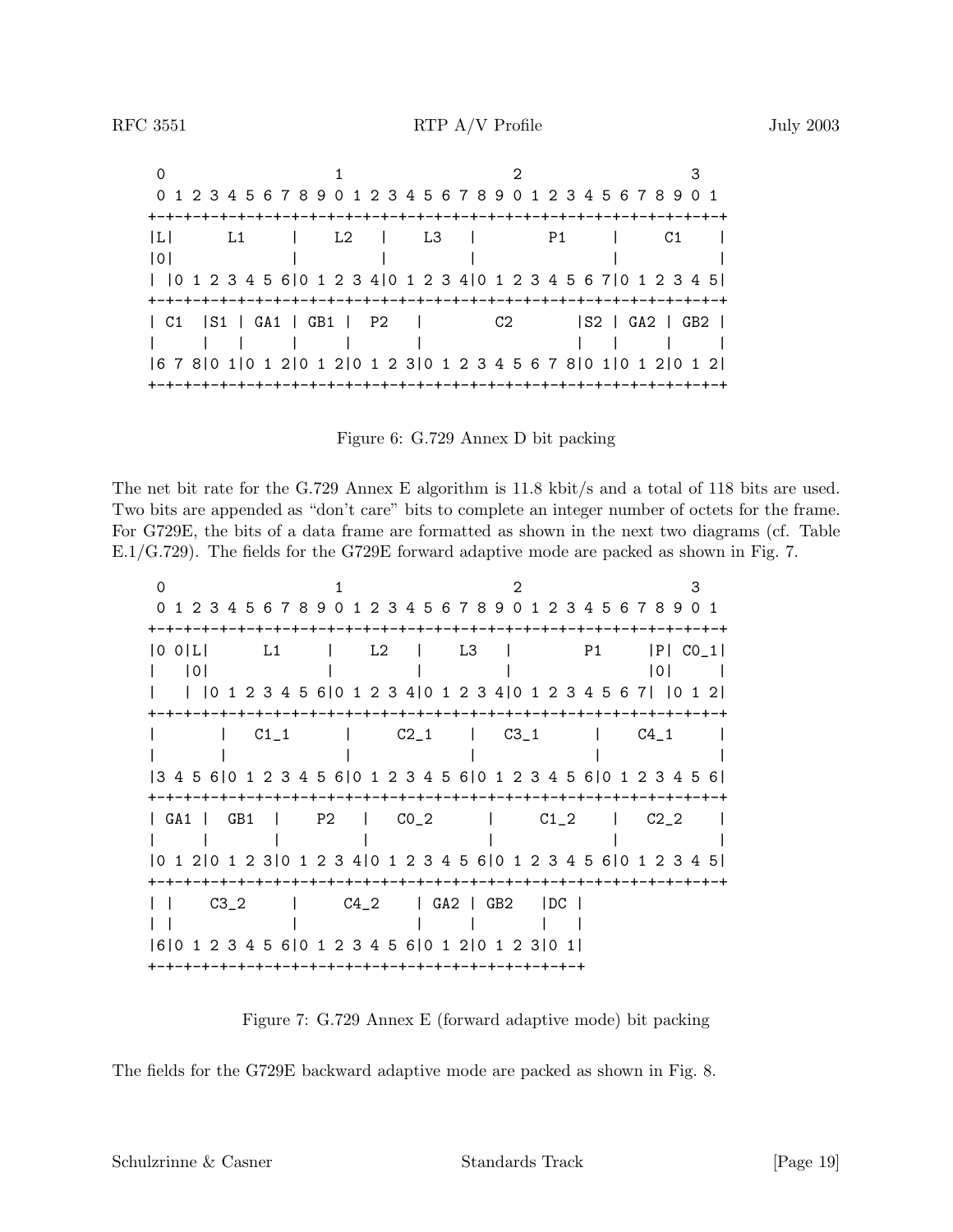0 1 2 3 01234567890123456789012345678901 +-+-+-+-+-+-+-+-+-+-+-+-+-+-+-+-+-+-+-+-+-+-+-+-+-+-+-+-+-+-+-+-+  $|1\ 1|$  P1  $|P|$  CO<sub>-</sub>1  $|$  C1<sub>-</sub>1  $|$ | | |0| 1 1 1| | | |0 1 2 3 4 5 6 7|0|0 1 2 3 4 5 6 7 8 9 0 1 2|0 1 2 3 4 5 6 7| +-+-+-+-+-+-+-+-+-+-+-+-+-+-+-+-+-+-+-+-+-+-+-+-+-+-+-+-+-+-+-+-+ | | C2\_1 | C3\_1 | C4\_1 |GA1 | GB1 |P2 | || | | | | || |8 9|0 1 2 3 4 5 6|0 1 2 3 4 5 6|0 1 2 3 4 5 6|0 1 2|0 1 2 3|0 1| +-+-+-+-+-+-+-+-+-+-+-+-+-+-+-+-+-+-+-+-+-+-+-+-+-+-+-+-+-+-+-+-+ | | C0\_2 | C1\_2 | C2\_2 | | | 1 1 1| | | |2 3 4|0 1 2 3 4 5 6 7 8 9 0 1 2|0 1 2 3 4 5 6 7 8 9|0 1 2 3 4 5| +-+-+-+-+-+-+-+-+-+-+-+-+-+-+-+-+-+-+-+-+-+-+-+-+-+-+-+-+-+-+-+-+ | | C3\_2 | C4\_2 | GA2 | GB2 |DC | || | | | | | |6|0 1 2 3 4 5 6|0 1 2 3 4 5 6|0 1 2|0 1 2 3|0 1| +-+-+-+-+-+-+-+-+-+-+-+-+-+-+-+-+-+-+-+-+-+-+-+-+

Figure 8: G.729 Annex E (backward adaptive mode) bit packing

#### **4.5.8 GSM**

GSM (Group Speciale Mobile) denotes the European GSM 06.10 standard for full-rate speech transcoding, ETS 300 961, which is based on RPE/LTP (residual pulse excitation/long term prediction) coding at a rate of 13 kb/s  $[11, 12, 13]$ . The text of the standard can be obtained from:

ETSI (European Telecommunications Standards Institute) ETSI Secretariat: B.P.152 F-06561 Valbonne Cedex France Phone: +33 92 94 42 00 Fax: +33 93 65 47 16

Blocks of 160 audio samples are compressed into 33 octets, for an effective data rate of 13,200 b/s.

#### **4.5.8.1 General Packaging Issues**

The GSM standard (ETS 300 961) specifies the bit stream produced by the codec, but does not specify how these bits should be packed for transmission. The packetization specified here has subsequently been adopted in ETSI Technical Specification TS 101 318. Some software implementations of the GSM codec use a different packing than that specified here.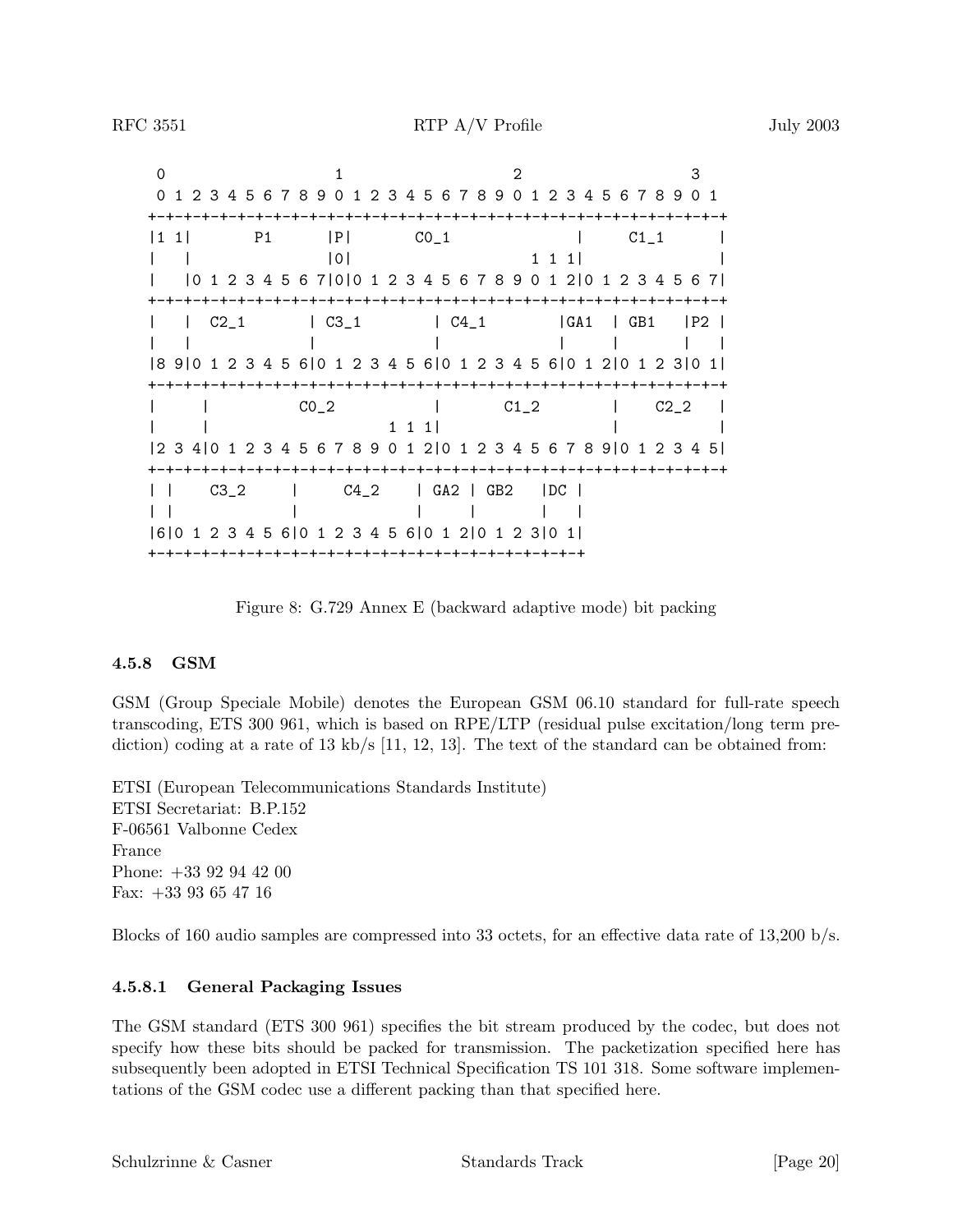| field            | field name | bits           | field  | field name | bits           |
|------------------|------------|----------------|--------|------------|----------------|
| $\mathbf{1}$     | LARc[0]    | $\,6$          | $39\,$ | xmc[22]    | $\overline{3}$ |
| $\overline{2}$   | LARc[1]    | $\!6\,$        | $40\,$ | xmc[23]    | $\overline{3}$ |
| 3                | LARc[2]    | $\bf 5$        | 41     | xmc[24]    | $\overline{3}$ |
| $\overline{4}$   | LARc[3]    | $\overline{5}$ | 42     | xmc[25]    | $\overline{3}$ |
| $\overline{5}$   | LARc[4]    | $\overline{4}$ | $43\,$ | Nc[2]      | $\overline{7}$ |
| $\boldsymbol{6}$ | LARc[5]    | $\overline{4}$ | 44     | bc[2]      | $\overline{2}$ |
| $\overline{7}$   | LARc[6]    | 3              | $45\,$ | Mc[2]      | $\overline{2}$ |
| 8                | LARc[7]    | 3              | $46\,$ | xmax[2]    | $\overline{6}$ |
| $\overline{9}$   | Nc[0]      | $\overline{7}$ | 47     | xmc[26]    | $\overline{3}$ |
| 10               | bc[0]      | $\overline{2}$ | $48\,$ | xmc[27]    | $\overline{3}$ |
| 11               | Mc[0]      | $\overline{2}$ | $49\,$ | xmc[28]    | $\overline{3}$ |
| $12\,$           | xmax[0]    | $\overline{6}$ | $50\,$ | xmc[29]    | $\overline{3}$ |
| $13\,$           | xmc[0]     | 3              | 51     | xmc[30]    | $\overline{3}$ |
| 14               | xmc[1]     | 3              | 52     | xmc[31]    | $\overline{3}$ |
| $15\,$           | xmc[2]     | 3              | $53\,$ | xmc[32]    | $\overline{3}$ |
| $16\,$           | xmc[3]     | 3              | 54     | xmc[33]    | $\overline{3}$ |
| 17               | xmc[4]     | 3              | $55\,$ | xmc[34]    | $\overline{3}$ |
| $18\,$           | xmc[5]     | 3              | 56     | xmc[35]    | $\overline{3}$ |
| $19\,$           | xmc[6]     | 3              | $57\,$ | xmc[36]    | $\overline{3}$ |
| $20\,$           | xmc[7]     | 3              | 58     | xmc[37]    | $\overline{3}$ |
| 21               | xmc[8]     | 3              | 59     | xmc[38]    | $\overline{3}$ |
| $\bf{22}$        | xmc[9]     | 3              | 60     | Nc[3]      | $\overline{7}$ |
| $23\,$           | xmc[10]    | 3              | 61     | bc[3]      | $\overline{2}$ |
| $\sqrt{24}$      | xmc[11]    | 3              | $62\,$ | Mc[3]      | $\overline{2}$ |
| 25               | xmc[12]    | 3              | 63     | xmax[3]    | $\overline{6}$ |
| ${\bf 26}$       | Nc[1]      | $\overline{7}$ | 64     | xmc[39]    | $\overline{3}$ |
| $\sqrt{27}$      | bc[1]      | $\overline{2}$ | 65     | xmc[40]    | $\overline{3}$ |
| $28\,$           | Mc[1]      | $\overline{2}$ | 66     | xmc[41]    | $\overline{3}$ |
| $\,29$           | xmax[1]    | $\overline{6}$ | 67     | xmc[42]    | $\overline{3}$ |
| $30\,$           | xmc[13]    | 3              | 68     | xmc[43]    | $\overline{3}$ |
| 31               | xmc[14]    | 3              | 69     | xmc[44]    | $\overline{3}$ |
| $32\,$           | xmc[15]    | 3              | 70     | xmc[45]    | $\overline{3}$ |
| 33               | xmc[16]    | 3              | 71     | xmc[46]    | 3              |
| 34               | xmc[17]    | 3              | 72     | xmc[47]    | 3              |
| $35\,$           | xmc[18]    | 3              | 73     | xmc[48]    | 3              |
| 36               | xmc[19]    | 3              | 74     | xmc[49]    | 3              |
| 37               | xmc[20]    | 3              | 75     | xmc[50]    | 3              |
| $38\,$           | xmc[21]    | 3              | 76     | xmc[51]    | 3              |

Table 2: Ordering of GSM variables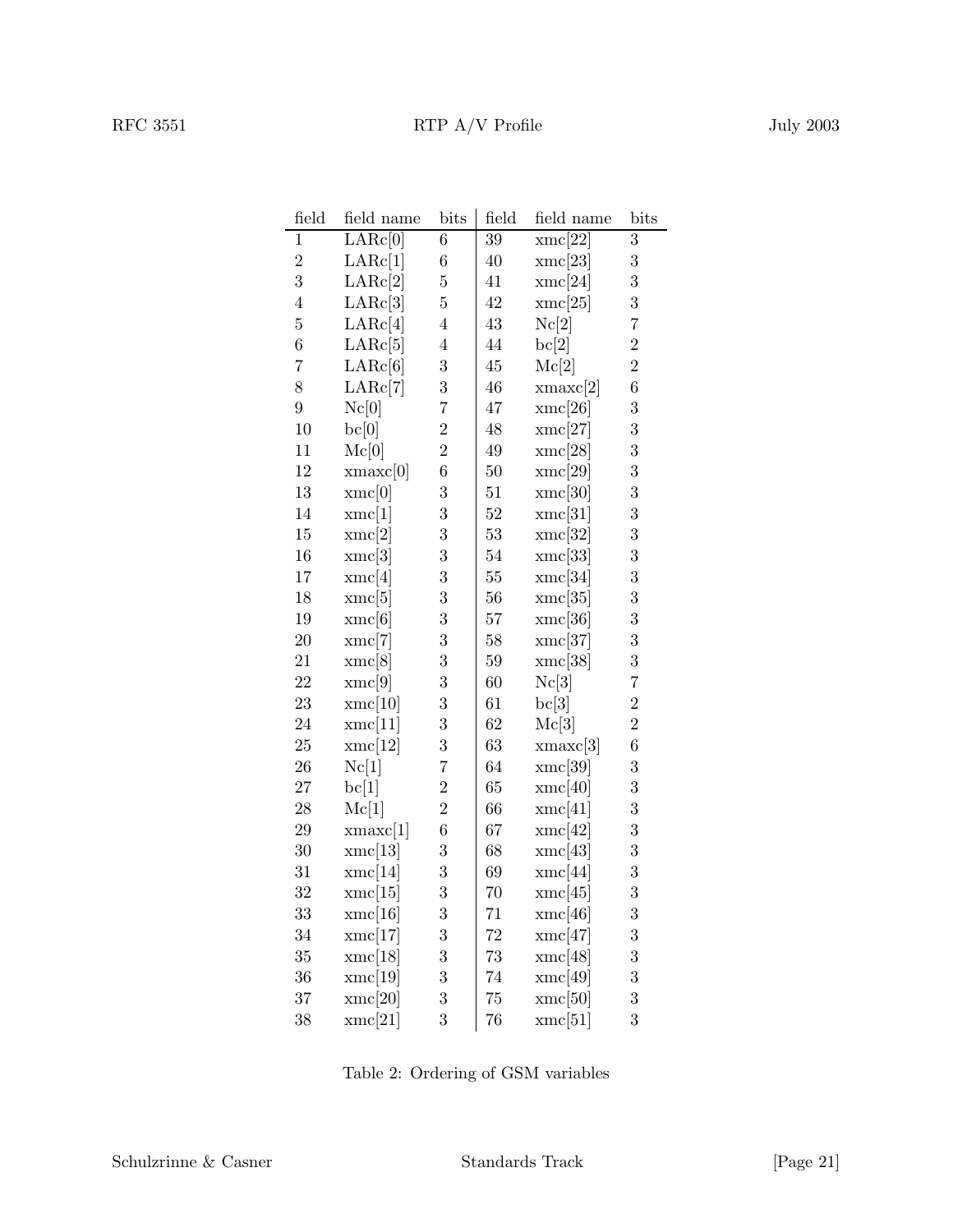| Octet            | Bit 0         | Bit 1   | Bit $2\,$      | Bit 3         | Bit 4         | Bit 5   | Bit 6   | Bit 7   |
|------------------|---------------|---------|----------------|---------------|---------------|---------|---------|---------|
| $\boldsymbol{0}$ | $\mathbf{1}$  | 1       | $\overline{0}$ | 1             | LARc0.0       | LARc0.1 | LARc0.2 | LARc0.3 |
| $\mathbf{1}$     | LARc0.4       | LARc0.5 | LARc1.0        | LARc1.1       | LARc1.2       | LARc1.3 | LARc1.4 | LARc1.5 |
| $\,2$            | LARc2.0       | LARc2.1 | LARc2.2        | LARc2.3       | LARc2.4       | LARc3.0 | LARc3.1 | LARc3.2 |
| 3                | LARc3.3       | LARc3.4 | LARc4.0        | LARc4.1       | LARc4.2       | LARc4.3 | LARc5.0 | LARc5.1 |
| $\overline{4}$   | LARc5.2       | LARc5.3 | LARc6.0        | LARc6.1       | LARc6.2       | LARc7.0 | LARc7.1 | LARc7.2 |
| $\bf 5$          | Nc0.0         | Nc0.1   | Nc0.2          | Nc0.3         | Nc0.4         | Nc0.5   | Nc0.6   | bc0.0   |
| $\,6$            | bc0.1         | Mc0.0   | Mc0.1          | xmaxc00       | xmaxc01       | xmaxc02 | xmaxc03 | xmaxc04 |
| 7                | xmaxc05       | xmc0.0  | xmc0.1         | xmc0.2        | xmc1.0        | xmc1.1  | xmc1.2  | xmc2.0  |
| $8\,$            | xmc2.1        | xmc2.2  | xmc3.0         | xmc3.1        | xmc3.2        | xmc4.0  | xmc4.1  | xmc4.2  |
| $\boldsymbol{9}$ | xmc5.0        | xmc5.1  | xmc5.2         | xmc6.0        | xmc6.1        | xmc6.2  | xmc7.0  | xmc7.1  |
| $10\,$           | xmc7.2        | xmc8.0  | xmc8.1         | xmc8.2        | xmc9.0        | xmc9.1  | xmc9.2  | xmc10.0 |
| 11               | xmc10.1       | xmc10.2 | xmc11.0        | xmc11.1       | xmc11.2       | xmc12.0 | xmc12.1 | xcm12.2 |
| $12\,$           | Nc1.0         | Nc1.1   | Nc1.2          | Nc1.3         | Nc1.4         | Nc1.5   | Nc1.6   | bc1.0   |
| 13               | bc1.1         | Mc1.0   | Mc1.1          | $x$ maxc $10$ | $x$ maxc $11$ | xmaxc12 | xmaxc13 | xmaxc14 |
| 14               | xmax15        | xmc13.0 | xmc13.1        | xmc13.2       | xmc14.0       | xmc14.1 | xmc14.2 | xmc15.0 |
| 15               | xmc15.1       | xmc15.2 | xmc16.0        | xmc16.1       | xmc16.2       | xmc17.0 | xmc17.1 | xmc17.2 |
| 16               | xmc18.0       | xmc18.1 | xmc18.2        | xmc19.0       | xmc19.1       | xmc19.2 | xmc20.0 | xmc20.1 |
| $17\,$           | xmc20.2       | xmc21.0 | xmc21.1        | xmc21.2       | xmc22.0       | xmc22.1 | xmc22.2 | xmc23.0 |
| 18               | xmc23.1       | xmc23.2 | xmc24.0        | xmc24.1       | xmc24.2       | xmc25.0 | xmc25.1 | xmc25.2 |
| 19               | Nc2.0         | Nc2.1   | Nc2.2          | Nc2.3         | Nc2.4         | Nc2.5   | Nc2.6   | bc2.0   |
| $20\,$           | bc2.1         | Mc2.0   | Mc2.1          | xmaxc20       | xmaxc21       | xmaxc22 | xmaxc23 | xmaxc24 |
| 21               | xmaxc25       | xmc26.0 | xmc26.1        | xmc26.2       | xmc27.0       | xmc27.1 | xmc27.2 | xmc28.0 |
| $22\,$           | xmc28.1       | xmc28.2 | xmc29.0        | xmc29.1       | xmc29.2       | xmc30.0 | xmc30.1 | xmc30.2 |
| 23               | xmc31.0       | xmc31.1 | xmc31.2        | xmc32.0       | xmc32.1       | xmc32.2 | xmc33.0 | xmc33.1 |
| 24               | xmc33.2       | xmc34.0 | xmc34.1        | xmc34.2       | xmc35.0       | xmc35.1 | xmc35.2 | xmc36.0 |
| $25\,$           | Xmc36.1       | xmc36.2 | xmc37.0        | xmc37.1       | xmc37.2       | xmc38.0 | xmc38.1 | xmc38.2 |
| 26               | Nc3.0         | Nc3.1   | Nc3.2          | Nc3.3         | Nc3.4         | Nc3.5   | Nc3.6   | bc3.0   |
| $27\,$           | bc3.1         | Mc3.0   | Mc3.1          | xmaxc30       | xmaxc31       | xmaxc32 | xmaxc33 | xmaxc34 |
| $28\,$           | $x$ max $c35$ | xmc39.0 | xmc39.1        | xmc39.2       | xmc40.0       | xmc40.1 | xmc40.2 | xmc41.0 |
| $\,29$           | xmc41.1       | xmc41.2 | xmc42.0        | xmc42.1       | xmc42.2       | xmc43.0 | xmc43.1 | xmc43.2 |
| $30\,$           | xmc44.0       | xmc44.1 | xmc44.2        | xmc45.0       | xmc45.1       | xmc45.2 | xmc46.0 | xmc46.1 |
| 31               | xmc46.2       | xmc47.0 | xmc47.1        | xmc47.2       | xmc48.0       | xmc48.1 | xmc48.2 | xmc49.0 |
| 32               | xmc49.1       | xmc49.2 | xmc50.0        | xmc50.1       | xmc50.2       | xmc51.0 | xmc51.1 | xmc51.2 |
|                  |               |         |                |               |               |         |         |         |

Table 3: GSM payload format

In the GSM packing used by RTP, the bits shall be packed beginning from the most significant bit. Every 160 sample GSM frame is coded into one 33 octet (264 bit) buffer. Every such buffer begins with a 4 bit signature (0xD), followed by the MSB encoding of the fields of the frame. The first octet thus contains 1101 in the 4 most significant bits (0-3) and the 4 most significant bits of F1 (0-3) in the 4 least significant bits (4-7). The second octet contains the 2 least significant bits of F1 in bits 0-1, and F2 in bits 2-7, and so on. The order of the fields in the frame is described in Table 2.

#### **4.5.8.2 GSM Variable Names and Numbers**

In the RTP encoding we have the bit pattern described in Table 3, where F.i signifies the ith bit of the field F, bit 0 is the most significant bit, and the bits of every octet are numbered from 0 to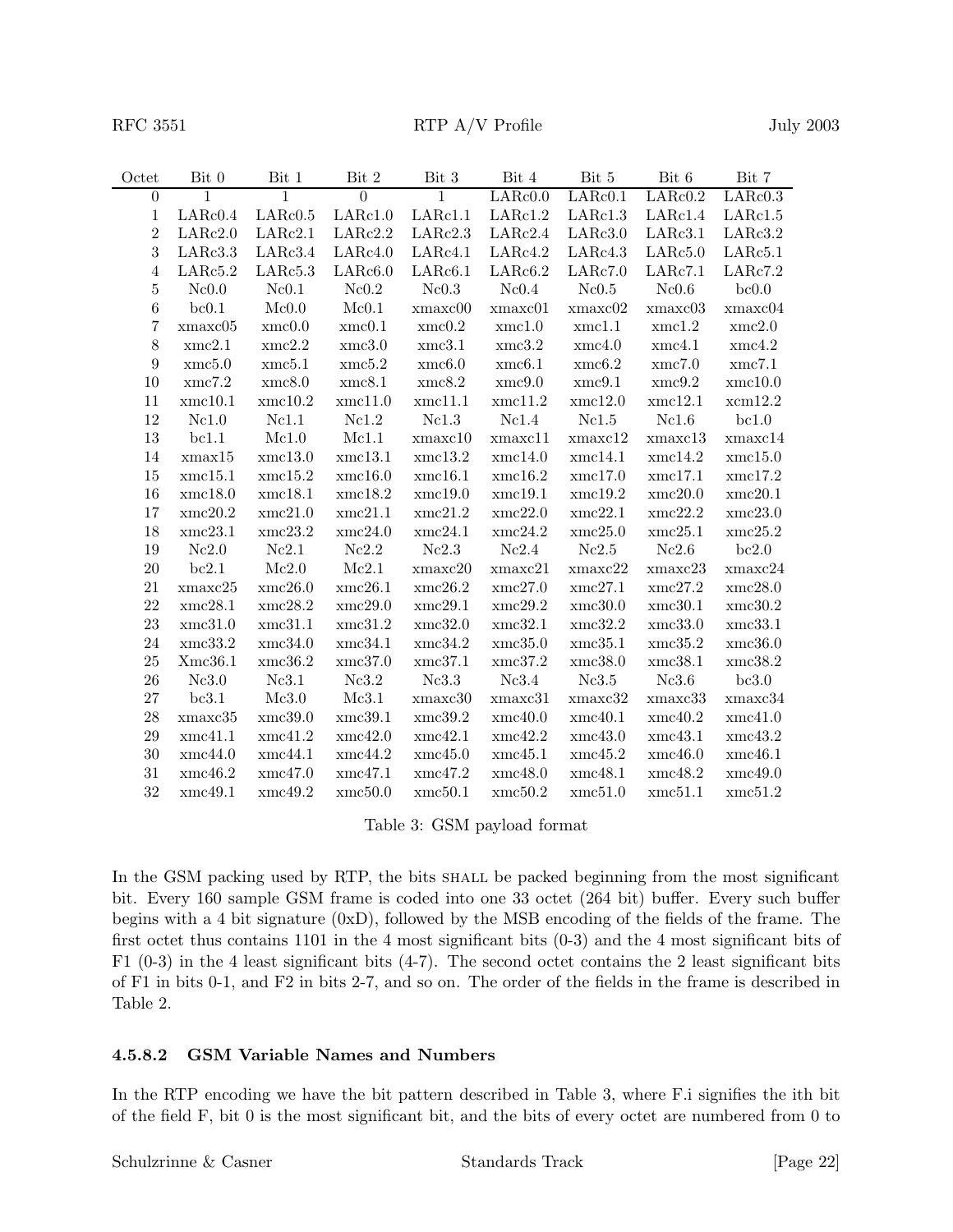7 from most to least significant.

#### **4.5.9 GSM-EFR**

GSM-EFR denotes GSM 06.60 enhanced full rate speech transcoding, specified in ETS 300 726 which is available from ETSI at the address given in Section 4.5.8. This codec has a frame length of 244 bits. For transmission in RTP, each codec frame is packed into a 31 octet (248 bit) buffer beginning with a 4-bit signature 0xC in a manner similar to that specified here for the original GSM 06.10 codec. The packing is specified in ETSI Technical Specification TS 101 318.

#### **4.5.10 L8**

L8 denotes linear audio data samples, using 8-bits of precision with an offset of 128, that is, the most negative signal is encoded as zero.

#### **4.5.11 L16**

L16 denotes uncompressed audio data samples, using 16-bit signed representation with 65,535 equally divided steps between minimum and maximum signal level, ranging from -32,768 to 32,767. The value is represented in two's complement notation and transmitted in network byte order (most significant byte first).

The MIME registration for L16 in RFC 3555 [7] specifies parameters that MAY be used with MIME or SDP to indicate that analog pre-emphasis was applied to the signal before quantization or to indicate that a multiple-channel audio stream follows a different channel ordering convention than is specified in Section 4.1.

#### **4.5.12 LPC**

LPC designates an experimental linear predictive encoding contributed by Ron Frederick, which is based on an implementation written by Ron Zuckerman posted to the Usenet group comp.dsp on June 26, 1992. The codec generates 14 octets for every frame. The framesize is set to 20 ms, resulting in a bit rate of 5,600 b/s.

#### **4.5.13 MPA**

MPA denotes MPEG-1 or MPEG-2 audio encapsulated as elementary streams. The encoding is defined in ISO standards ISO/IEC 11172-3 and 13818-3. The encapsulation is specified in RFC 2250 [14].

The encoding may be at any of three levels of complexity, called Layer I, II and III. The selected layer as well as the sampling rate and channel count are indicated in the payload. The RTP timestamp clock rate is always 90,000, independent of the sampling rate. MPEG-1 audio supports sampling rates of 32, 44.1, and 48 kHz (ISO/IEC 11172-3, section 1.1; "Scope"). MPEG-2 supports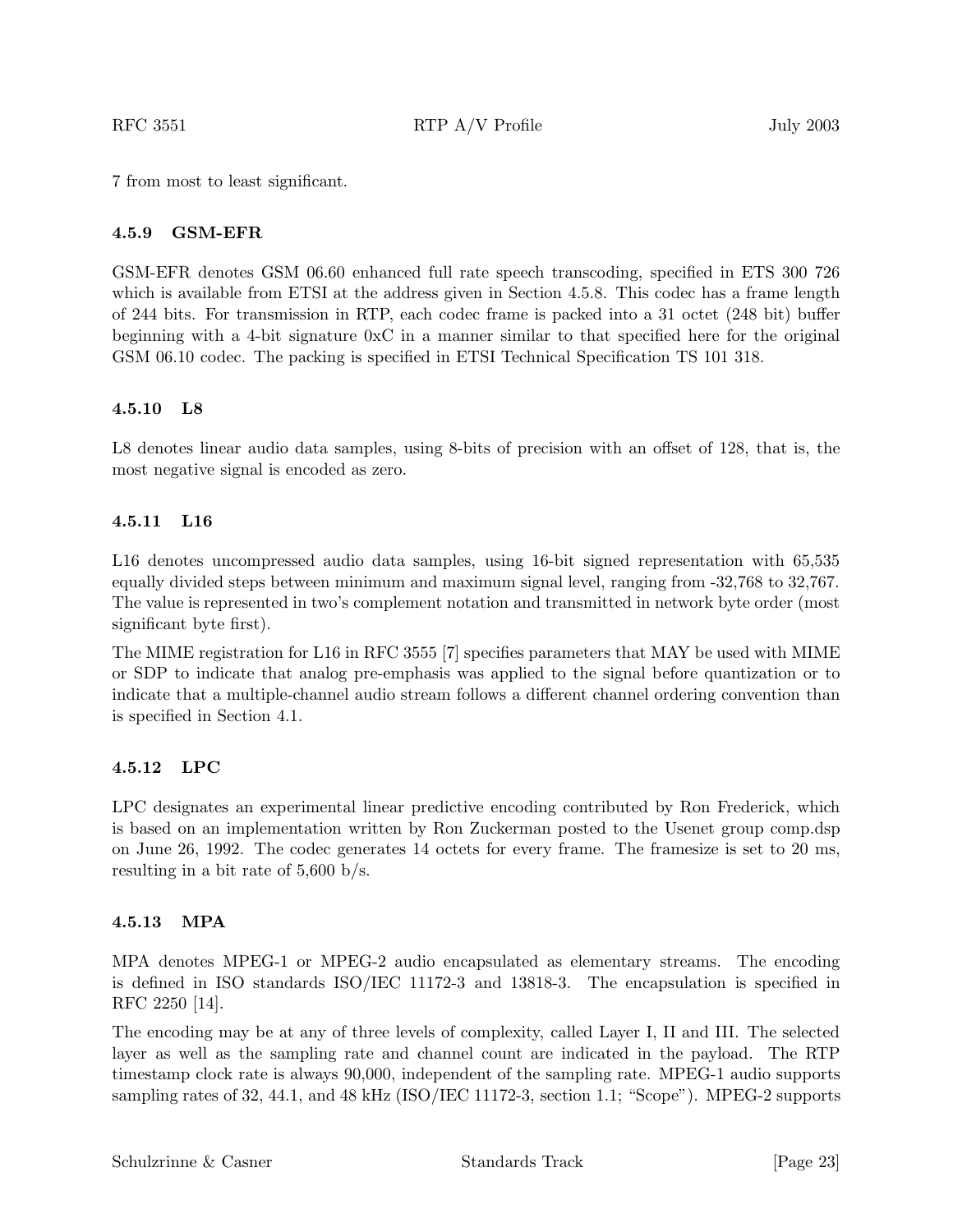sampling rates of 16, 22.05 and 24 kHz. The number of samples per frame is fixed, but the frame size will vary with the sampling rate and bit rate.

The MIME registration for MPA in RFC 3555 [7] specifies parameters that MAY be used with MIME or SDP to restrict the selection of layer, channel count, sampling rate, and bit rate.

#### **4.5.14 PCMA and PCMU**

PCMA and PCMU are specified in ITU-T Recommendation G.711. Audio data is encoded as eight bits per sample, after logarithmic scaling. PCMU denotes mu-law scaling, PCMA A-law scaling. A detailed description is given by Jayant and Noll [15]. Each G.711 octet shall be octet-aligned in an RTP packet. The sign bit of each G.711 octet shall correspond to the most significant bit of the octet in the RTP packet (i.e., assuming the G.711 samples are handled as octets on the host machine, the sign bit shall be the most significant bit of the octet as defined by the host machine format). The 56 kb/s and 48 kb/s modes of G.711 are not applicable to RTP, since PCMA and PCMU must always be transmitted as 8-bit samples.

See Section 4.1 regarding silence suppression.

#### **4.5.15 QCELP**

The Electronic Industries Association (EIA) & Telecommunications Industry Association (TIA) standard IS-733, "TR45: High Rate Speech Service Option for Wideband Spread Spectrum Communications Systems", defines the QCELP audio compression algorithm for use in wireless CDMA applications. The QCELP CODEC compresses each 20 milliseconds of 8,000 Hz, 16-bit sampled input speech into one of four different size output frames: Rate 1 (266 bits), Rate 1/2 (124 bits), Rate 1/4 (54 bits) or Rate 1/8 (20 bits). For typical speech patterns, this results in an average output of 6.8 kb/s for normal mode and 4.7 kb/s for reduced rate mode. The packetization of the QCELP audio codec is described in [16].

#### **4.5.16 RED**

The redundant audio payload format "RED" is specified by RFC 2198 [17]. It defines a means by which multiple redundant copies of an audio packet may be transmitted in a single RTP stream. Each packet in such a stream contains, in addition to the audio data for that packetization interval, a (more heavily compressed) copy of the data from a previous packetization interval. This allows an approximation of the data from lost packets to be recovered upon decoding of a subsequent packet, giving much improved sound quality when compared with silence substitution for lost packets.

#### **4.5.17 VDVI**

VDVI is a variable-rate version of DVI4, yielding speech bit rates of between 10 and 25 kb/s. It is specified for single-channel operation only. Samples are packed into octets starting at the most-significant bit. The last octet is padded with 1 bits if the last sample does not fill the last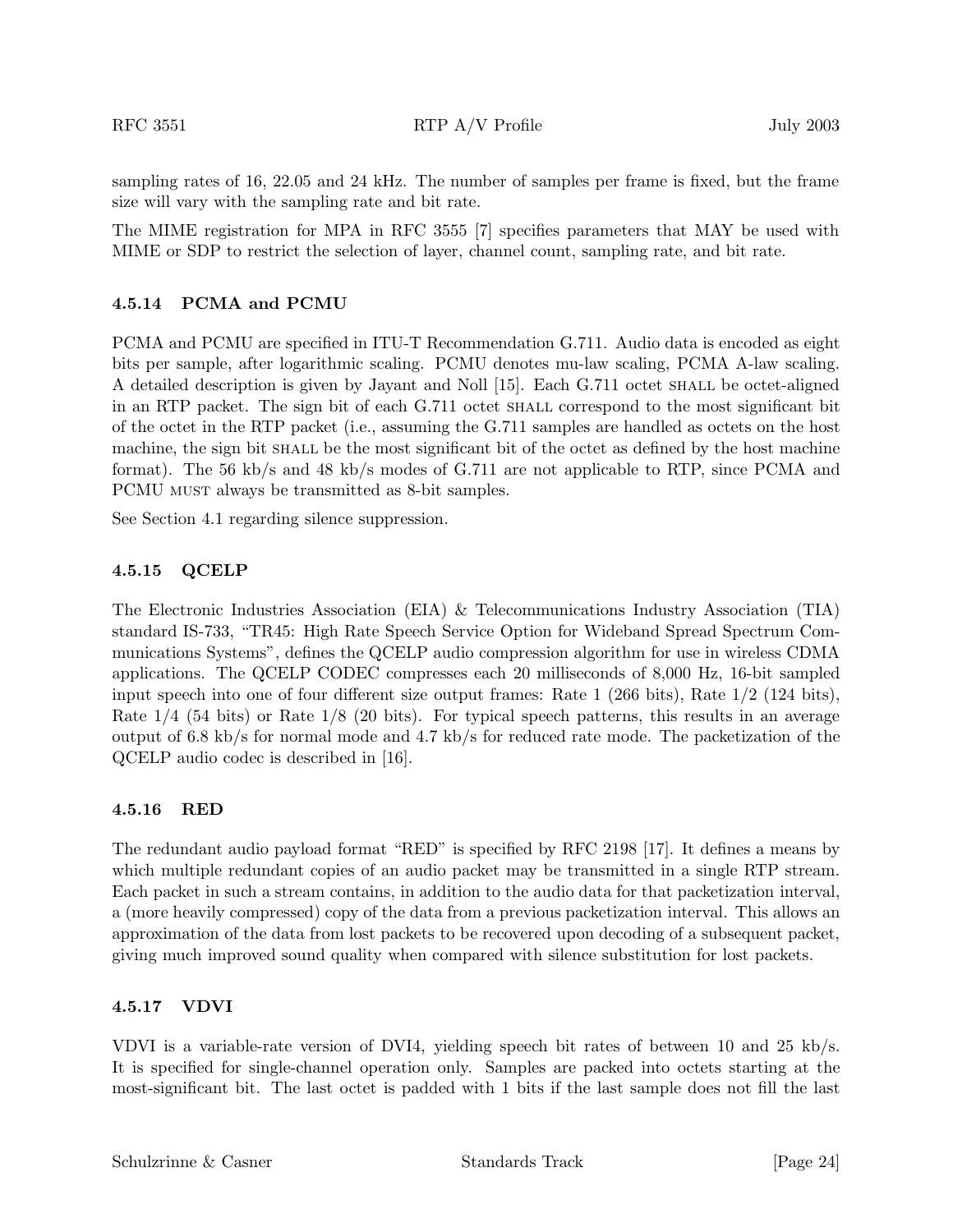octet. This padding is distinct from the valid codewords. The receiver needs to detect the padding because there is no explicit count of samples in the packet.

It uses the following encoding:

| DVI4 codeword  | VDVI bit pattern |
|----------------|------------------|
| 0              | 00               |
| 1              | 010              |
| $\overline{2}$ | 1100             |
| 3 <sup>1</sup> | 11100            |
| 4              | 111100           |
| 5              | 1111100          |
| 6              | 11111100         |
| 7              | 11111110         |
| 8              | 10               |
| 9              | 011              |
| 10             | 1101             |
| 11             | 11101            |
| 12             | 111101           |
| 13             | 1111101          |
| 14             | 11111101         |
| 15             | 11111111         |

# **5. Video**

The following sections describe the video encodings that are defined in this memo and give their abbreviated names used for identification. These video encodings and their payload types are listed in Table 5.

All of these video encodings use an RTP timestamp frequency of 90,000 Hz, the same as the MPEG presentation time stamp frequency. This frequency yields exact integer timestamp increments for the typical 24 (HDTV), 25 (PAL), and 29.97 (NTSC) and 30 Hz (HDTV) frame rates and 50, 59.94 and 60 Hz field rates. While 90 kHz is the RECOMMENDED rate for future video encodings used within this profile, other rates may be used. However, it is not sufficient to use the video frame rate (typically between 15 and 30 Hz) because that does not provide adequate resolution for typical synchronization requirements when calculating the RTP timestamp corresponding to the NTP timestamp in an RTCP SR packet. The timestamp resolution must also be sufficient for the jitter estimate contained in the receiver reports.

For most of these video encodings, the RTP timestamp encodes the sampling instant of the video image contained in the RTP data packet. If a video image occupies more than one packet, the timestamp is the same on all of those packets. Packets from different video images are distinguished by their different timestamps.

Most of these video encodings also specify that the marker bit of the RTP header should be set to one in the last packet of a video frame and otherwise set to zero. Thus, it is not necessary to wait for a following packet with a different timestamp to detect that a new frame should be displayed.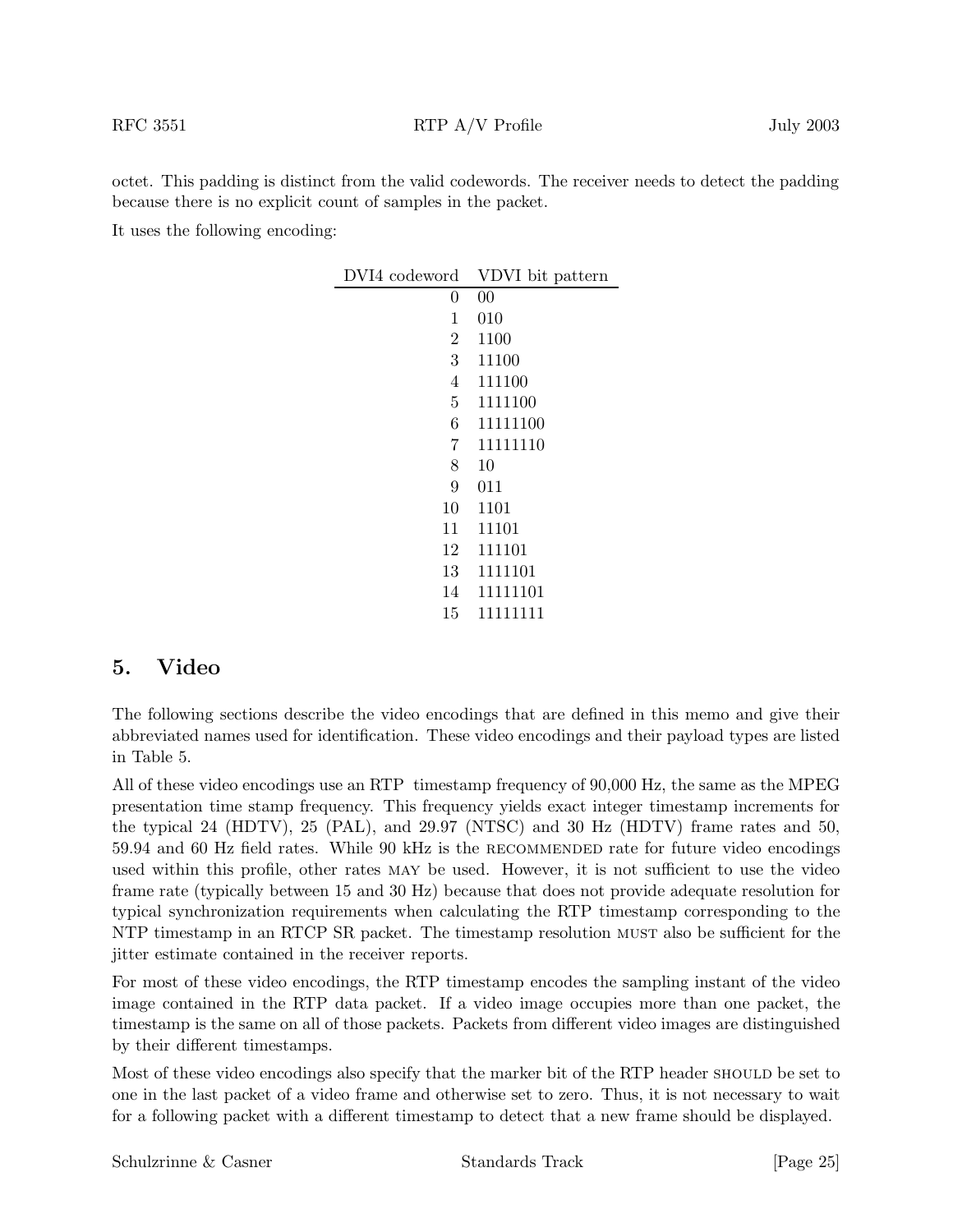## **5.1 CelB**

The CELL-B encoding is a proprietary encoding proposed by Sun Microsystems. The byte stream format is described in RFC 2029 [18].

## **5.2 JPEG**

The encoding is specified in ISO Standards 10918-1 and 10918-2. The RTP payload format is as specified in RFC 2435 [19].

## **5.3 H261**

The encoding is specified in ITU-T Recommendation H.261, "Video codec for audiovisual services at p x 64 kbit/s". The packetization and RTP-specific properties are described in RFC 2032 [20].

#### **5.4 H263**

The encoding is specified in the 1996 version of ITU-T Recommendation H.263, "Video coding for low bit rate communication". The packetization and RTP-specific properties are described in RFC 2190 [21]. The H263-1998 payload format is RECOMMENDED over this one for use by new implementations.

#### **5.5 H263-1998**

The encoding is specified in the 1998 version of ITU-T Recommendation H.263, "Video coding for low bit rate communication". The packetization and RTP-specific properties are described in RFC 2429 [22]. Because the 1998 version of H.263 is a superset of the 1996 syntax, this payload format can also be used with the 1996 version of H.263, and is RECOMMENDED for this use by new implementations. This payload format does not replace RFC 2190, which continues to be used by existing implementations, and may be required for backward compatibility in new implementations. Implementations using the new features of the 1998 version of H.263 must use the payload format described in RFC 2429.

## **5.6 MPV**

MPV designates the use of MPEG-1 and MPEG-2 video encoding elementary streams as specified in ISO Standards ISO/IEC 11172 and 13818-2, respectively. The RTP payload format is as specified in RFC 2250 [14], Section 3.

The MIME registration for MPV in RFC 3555 [7] specifies a parameter that MAY be used with MIME or SDP to restrict the selection of the type of MPEG video.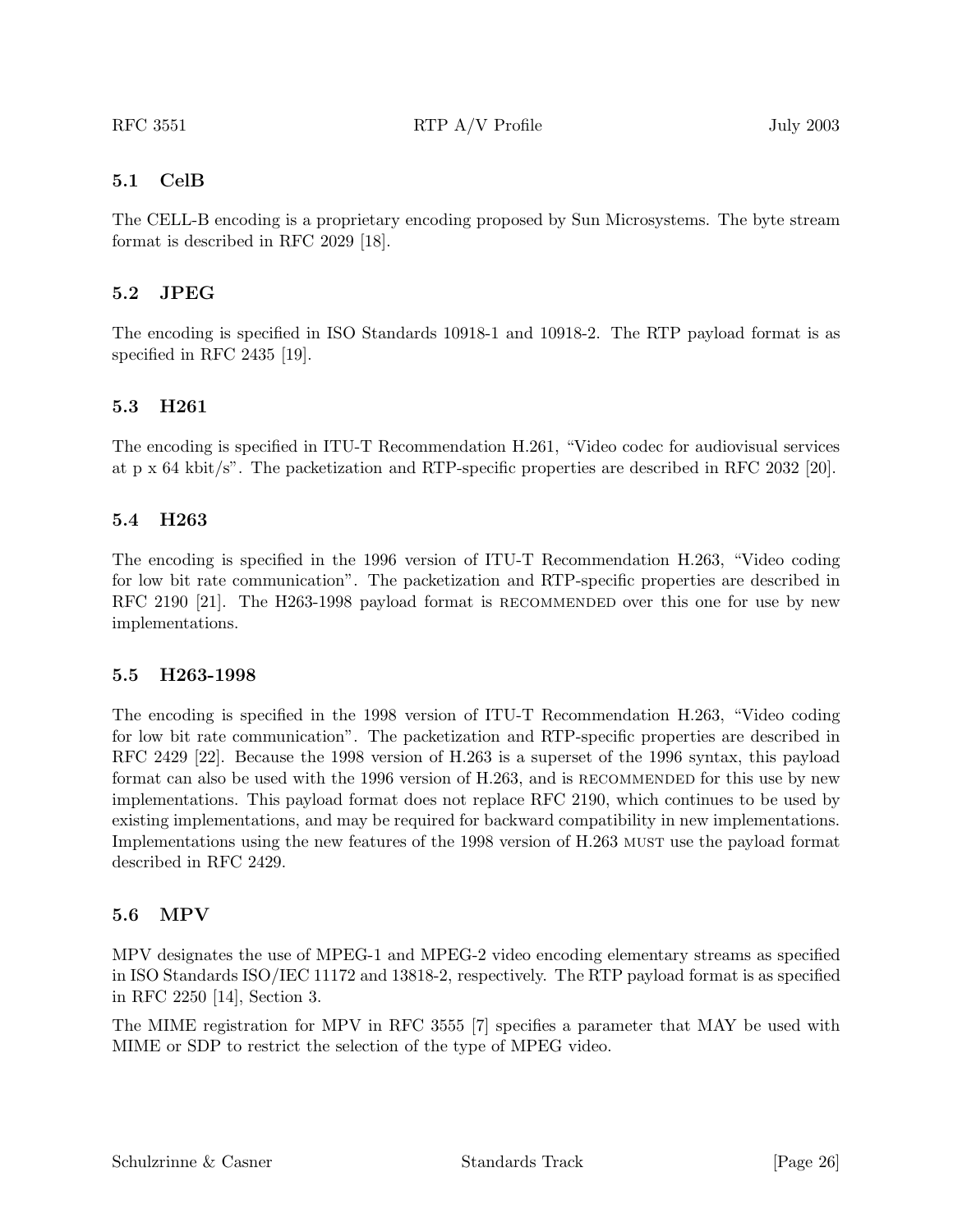## **5.7 MP2T**

MP2T designates the use of MPEG-2 transport streams, for either audio or video. The RTP payload format is described in RFC 2250 [14], Section 2.

#### **5.8 nv**

The encoding is implemented in the program 'nv', version 4, developed at Xerox PARC by Ron Frederick. Further information is available from the author:

Ron Frederick Blue Coat Systems Inc. 650 Almanor Avenue Sunnyvale, CA 94085 United States

EMail: ronf@bluecoat.com

# **6. Payload Type Definitions**

Tables 4 and 5 define this profile's static payload type values for the PT field of the RTP data header. In addition, payload type values in the range  $96-127$  MAY be defined dynamically through a conference control protocol, which is beyond the scope of this document. For example, a session directory could specify that for a given session, payload type 96 indicates PCMU encoding, 8,000 Hz sampling rate, 2 channels. Entries in Tables 4 and 5 with payload type "dyn" have no static payload type assigned and are only used with a dynamic payload type. Payload type 2 was assigned to G721 in RFC 1890 and to its equivalent successor G726-32 in draft versions of this specification, but its use is now deprecated and that static payload type is marked reserved due to conflicting use for the payload formats G726-32 and AAL2-G726-32 (see Section 4.5.4). Payload type 13 indicates the Comfort Noise (CN) payload format specified in RFC 3389 [9]. Payload type 19 is marked "reserved" because some draft versions of this specification assigned that number to an earlier version of the comfort noise payload format. The payload type range 72-76 is marked "reserved" so that RTCP and RTP packets can be reliably distinguished (see Section "Summary of Protocol Constants" of the RTP protocol specification).

The payload types currently defined in this profile are assigned to exactly one of three categories or *media types:* audio only, video only and those combining audio and video. The media types are marked in Tables 4 and 5 as "A", "V" and "AV", respectively. Payload types of different media types shall not be interleaved or multiplexed within a single RTP session, but multiple RTP sessions may be used in parallel to send multiple media types. An RTP source may change payload types within the same media type during a session. See the section "Multiplexing RTP Sessions" of RFC 3550 for additional explanation.

Session participants agree through mechanisms beyond the scope of this specification on the set of payload types allowed in a given session. This set may, for example, be defined by the capabilities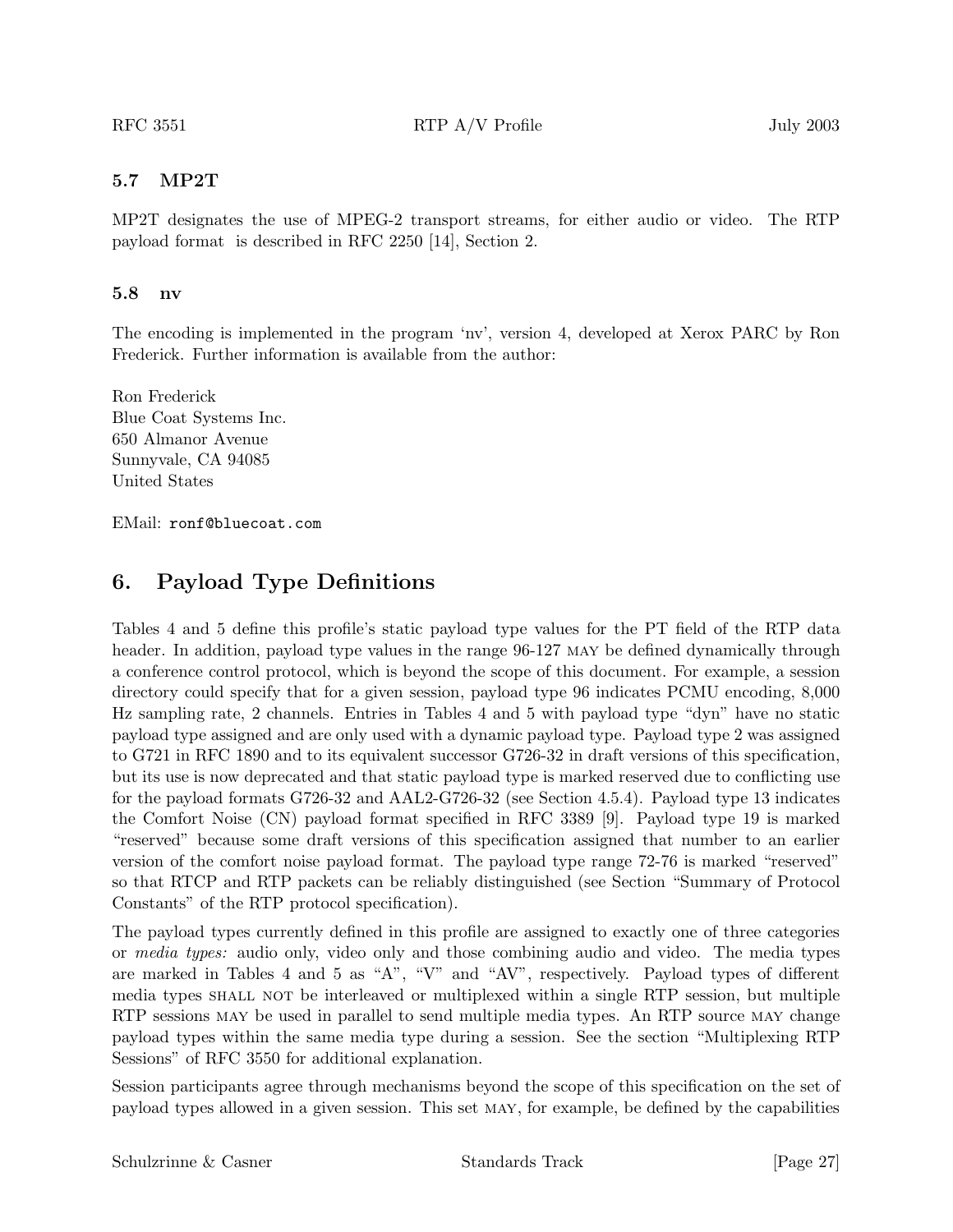| PT               | encoding       | media type       | clock rate | channels       |
|------------------|----------------|------------------|------------|----------------|
|                  | name           |                  | (Hz)       |                |
| $\boldsymbol{0}$ | <b>PCMU</b>    | $\boldsymbol{A}$ | 8,000      | $\overline{1}$ |
| $\mathbf 1$      | reserved       | A                |            |                |
| $\overline{2}$   | reserved       | $\mathbf{A}$     |            |                |
| 3                | <b>GSM</b>     | $\boldsymbol{A}$ | 8,000      | $\mathbf{1}$   |
| $\overline{4}$   | G723           | $\boldsymbol{A}$ | 8,000      | $\mathbf{1}$   |
| $\overline{5}$   | $\rm DVI4$     | $\bf{A}$         | 8,000      | $\mathbf{1}$   |
| 6                | DVI4           | $\bf{A}$         | 16,000     | $\mathbf{1}$   |
| $\overline{7}$   | LPC            | $\mathbf{A}$     | 8,000      | $\mathbf{1}$   |
| 8                | $\rm{PCMA}$    | $\bf{A}$         | 8,000      | $\mathbf{1}$   |
| 9                | G722           | $\mathbf{A}$     | 8,000      | $\mathbf{1}$   |
| 10               | L16            | A                | 44,100     | $\overline{2}$ |
| 11               | L16            | $\boldsymbol{A}$ | 44,100     | $\mathbf{1}$   |
| 12               | QCELP          | $\mathbf{A}$     | 8,000      | $\overline{1}$ |
| 13               | CN             | $\overline{A}$   | 8,000      | $\overline{1}$ |
| 14               | <b>MPA</b>     | $\mathbf{A}$     | 90,000     | (see text)     |
| 15               | G728           | $\bf{A}$         | 8,000      | $\mathbf{1}$   |
| 16               | DVI4           | $\boldsymbol{A}$ | 11,025     | $\mathbf{1}$   |
| 17               | DVI4           | $\boldsymbol{A}$ | 22,050     | $\mathbf{1}$   |
| 18               | G729           | $\bf{A}$         | 8,000      | $\mathbf{1}$   |
| 19               | reserved       | $\bf{A}$         |            |                |
| 20               | unassigned     | $\mathbf{A}$     |            |                |
| 21               | unassigned     | $\boldsymbol{A}$ |            |                |
| 22               | unassigned     | $\boldsymbol{A}$ |            |                |
| 23               | unassigned     | $\boldsymbol{A}$ |            |                |
| dyn              | G726-40        | $\boldsymbol{A}$ | 8,000      | $\mathbf{1}$   |
| dyn              | G726-32        | $\boldsymbol{A}$ | 8,000      | $\mathbf{1}$   |
| dyn              | G726-24        | $\boldsymbol{A}$ | 8,000      | $\mathbf{1}$   |
| dyn              | G726-16        | $\boldsymbol{A}$ | 8,000      | $\mathbf{1}$   |
| dyn              | G729D          | $\boldsymbol{A}$ | 8,000      | $\mathbf{1}$   |
| dyn              | G729E          | $\boldsymbol{A}$ | 8,000      | $\mathbf{1}$   |
| dyn              | <b>GSM-EFR</b> | $\boldsymbol{A}$ | 8,000      | $\mathbf{1}$   |
| dyn              | L8             | $\mathbf{A}$     | var.       | var.           |
| dyn              | <b>RED</b>     | $\boldsymbol{A}$ |            | (see text)     |
| dyn              | VDVI           | $\boldsymbol{A}$ | var.       | $\mathbf{1}$   |

Table 4: Payload types (PT) for audio encodings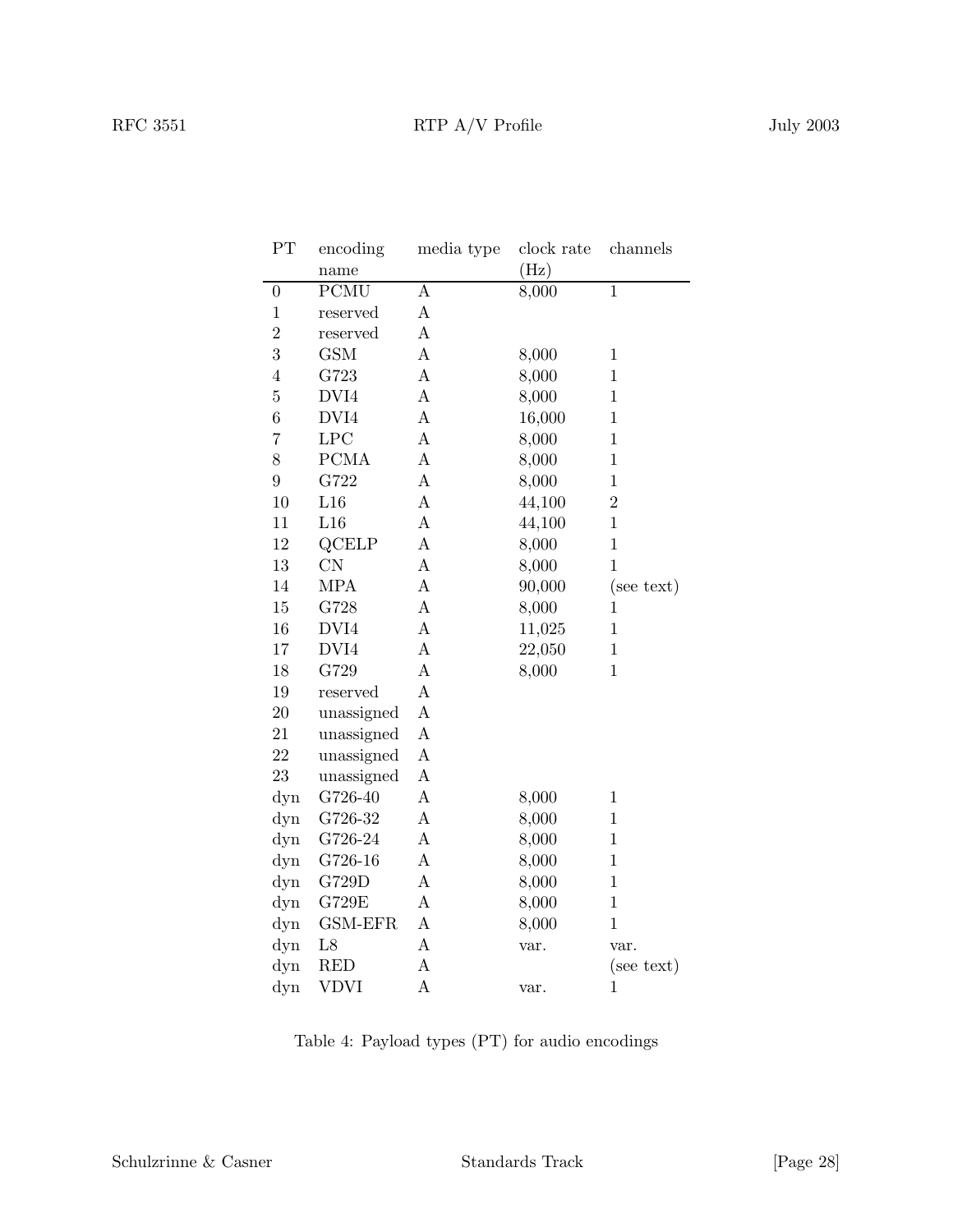| $\rm PT$ | encoding         | media type         | clock rate |
|----------|------------------|--------------------|------------|
|          | name             |                    | (Hz)       |
| 24       | unassigned       | V                  |            |
| 25       | CellB            | V                  | 90,000     |
| 26       | JPEG             | V                  | 90,000     |
| 27       | unassigned       | V                  |            |
| 28       | nv               | V                  | 90,000     |
| 29       | unassigned       | V                  |            |
| 30       | unassigned       | $\rm V$            |            |
| 31       | H <sub>261</sub> | $\rm V$            | 90,000     |
| 32       | MPV              | V                  | 90,000     |
| 33       | MP2T             | AV                 | 90,000     |
| 34       | H <sub>263</sub> | V                  | 90,000     |
| 35-71    | unassigned       | $\overline{\cdot}$ |            |
| 72-76    | reserved         | N/A                | N/A        |
| 77-95    | unassigned       | $\ddot{?}$         |            |
| 96-127   | dynamic          | $\ddot{?}$         |            |
| dyn      | H263-1998        | V                  | 90,000     |

Table 5: Payload types (PT) for video and combined encodings

of the applications used, negotiated by a conference control protocol or established by agreement between the human participants.

Audio applications operating under this profile SHOULD, at a minimum, be able to send and/or receive payload types 0 (PCMU) and 5 (DVI4). This allows interoperability without format negotiation and ensures successful negotiation with a conference control protocol.

# **7. RTP over TCP and Similar Byte Stream Protocols**

Under special circumstances, it may be necessary to carry RTP in protocols offering a byte stream abstraction, such as TCP, possibly multiplexed with other data. The application must define its own method of delineating RTP and RTCP packets (RTSP [23] provides an example of such an encapsulation specification).

# **8. Port Assignment**

As specified in the RTP protocol definition, RTP data should be carried on an even UDP port number and the corresponding RTCP packets should be carried on the next higher (odd) port number.

Applications operating under this profile may use any such UDP port pair. For example, the port pair may be allocated randomly by a session management program. A single fixed port number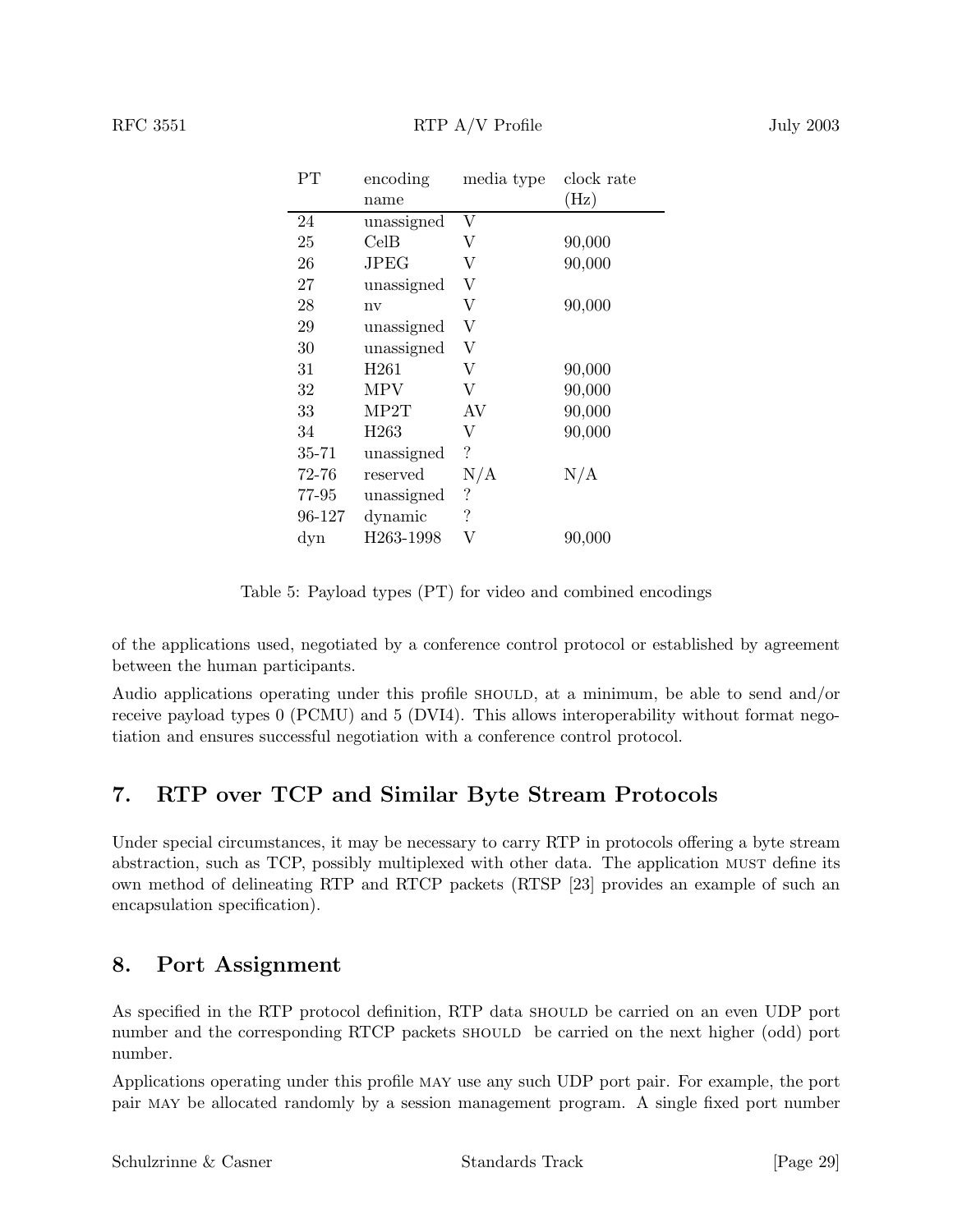pair cannot be required because multiple applications using this profile are likely to run on the same host, and there are some operating systems that do not allow multiple processes to use the same UDP port with different multicast addresses.

However, port numbers 5004 and 5005 have been registered for use with this profile for those applications that choose to use them as the default pair. Applications that operate under multiple profiles may use this port pair as an indication to select this profile if they are not subject to the constraint of the previous paragraph. Applications need not have a default and may require that the port pair be explicitly specified. The particular port numbers were chosen to lie in the range above 5000 to accommodate port number allocation practice within some versions of the Unix operating system, where port numbers below 1024 can only be used by privileged processes and port numbers between 1024 and 5000 are automatically assigned by the operating system.

# **9. Changes from RFC 1890**

This RFC revises RFC 1890. It is mostly backwards-compatible with RFC 1890 except for functions removed because two interoperable implementations were not found. The additions to RFC 1890 codify existing practice in the use of payload formats under this profile. Since this profile may be used without using any of the payload formats listed here, the addition of new payload formats in this revision does not affect backwards compatibility. The changes are listed below, categorized into functional and non-functional changes.

Functional changes:

- Section 11, "IANA Considerations" was added to specify the registration of the name for this profile. That appendix also references a new Section 3 "Registering Additional Encodings" which establishes a policy that no additional registration of static payload types for this profile will be made beyond those added in this revision and included in Tables 4 and 5. Instead, additional encoding names may be registered as MIME subtypes for binding to dynamic payload types. Non-normative references were added to RFC 3555 [7] where MIME subtypes for all the listed payload formats are registered, some with optional parameters for use of the payload formats.
- Static payload types 4, 16, 17 and 34 were added to incorporate IANA registrations made since the publication of RFC 1890, along with the corresponding payload format descriptions for G723 and H263.
- Following working group discussion, static payload types 12 and 18 were added along with the corresponding payload format descriptions for QCELP and G729. Static payload type 13 was assigned to the Comfort Noise (CN) payload format defined in RFC 3389. Payload type 19 was marked reserved because it had been temporarily allocated to an earlier version of Comfort Noise present in some draft revisions of this document.
- The payload format for G721 was renamed to G726-32 following the ITU-T renumbering, and the payload format description for G726 was expanded to include the -16, -24 and -40 data rates. Because of confusion regarding draft revisions of this document, some implementations of these G726 payload formats packed samples into octets starting with the most significant bit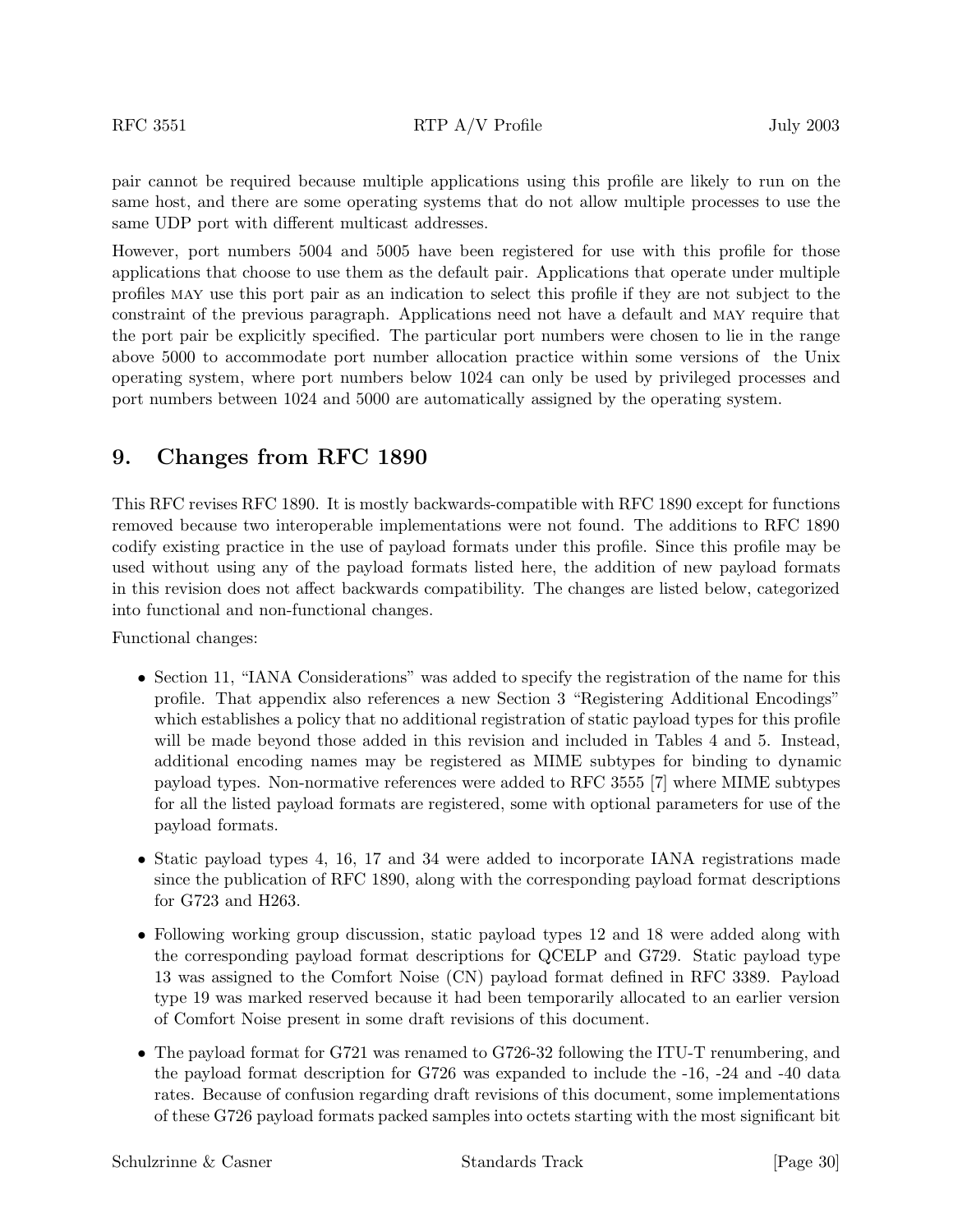rather than the least significant bit as specified here. To partially resolve this incompatibility, new payload formats named AAL2-G726-16, -24, -32 and -40 will be specified in a separate document (see note in Section 4.5.4), and use of static payload type 2 is deprecated as explained in Section 6.

- Payload formats G729D and G729E were added following the ITU-T addition of Annexes D and E to Recommendation G.729. Listings were added for payload formats GSM-EFR, RED, and H263-1998 published in other documents subsequent to RFC 1890. These additional payload formats are referenced only by dynamic payload type numbers.
- The descriptions of the payload formats for G722, G728, GSM, VDVI were expanded.
- The payload format for 1016 audio was removed and its static payload type assignment 1 was marked "reserved" because two interoperable implementations were not found.
- Requirements for congestion control were added in Section 2.
- This profile follows the suggestion in the revised RTP spec that RTCP bandwidth may be specified separately from the session bandwidth and separately for active senders and passive receivers.
- The mapping of a user pass-phrase string into an encryption key was deleted from Section 2 because two interoperable implementations were not found.
- The "quadrophonic" sample ordering convention for four-channel audio was removed to eliminate an ambiguity as noted in Section 4.1.

Non-functional changes:

- In Section 4.1, it is now explicitly stated that silence suppression is allowed for all audio payload formats. (This has always been the case and derives from a fundamental aspect of RTP's design and the motivations for packet audio, but was not explicit stated before.) The use of comfort noise is also explained.
- In Section 4.1, the requirement level for setting of the marker bit on the first packet after silence for audio was changed from "is" to "SHOULD be", and clarified that the marker bit is set only when packets are intentionally not sent.
- Similarly, text was added to specify that the marker bit should be set to one on the last packet of a video frame, and that video frames are distinguished by their timestamps.
- RFC references are added for payload formats published after RFC 1890.
- The security considerations and full copyright sections were added.
- According to Peter Hoddie of Apple, only pre-1994 Macintosh used the 22254.54 rate and none the 11127.27 rate, so the latter was dropped from the discussion of suggested sampling frequencies.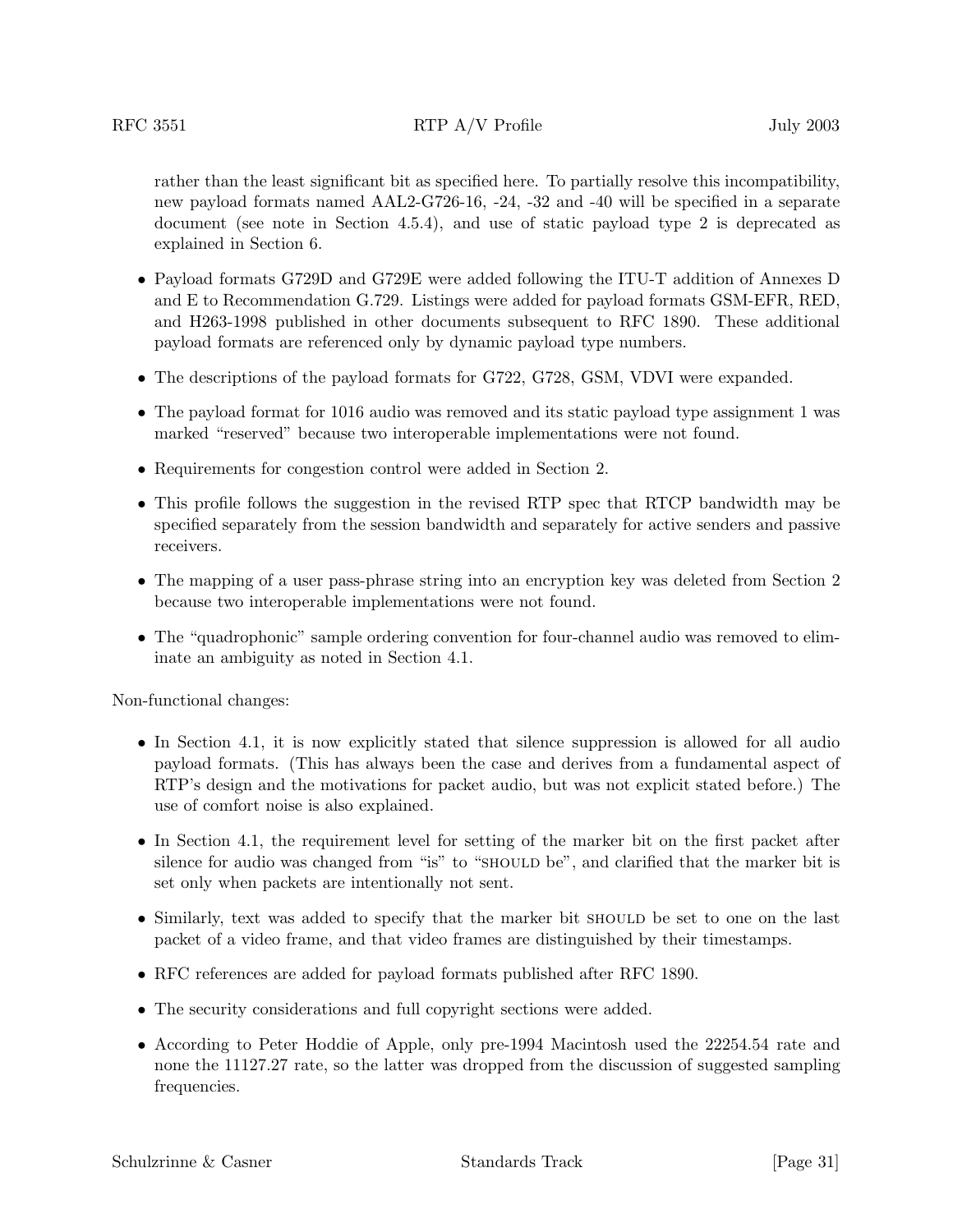- Table 1 was corrected to move some values from the "ms/packet" column to the "default ms/packet" column where they belonged.
- Since the Interactive Multimedia Association ceased operations, an alternate resource was provided for a referenced IMA document.
- A note has been added for G722 to clarify a discrepancy between the actual sampling rate and the RTP timestamp clock rate.
- Small clarifications of the text have been made in several places, some in response to questions from readers. In particular:
	- **–** A definition for "media type" is given in Section 1.1 to allow the explanation of multiplexing RTP sessions in Section 6 to be more clear regarding the multiplexing of multiple media.
	- **–** The explanation of how to determine the number of audio frames in a packet from the length was expanded.
	- **–** More description of the allocation of bandwidth to SDES items is given.
	- **–** A note was added that the convention for the order of channels specified in Section 4.1 may be overridden by a particular encoding or payload format specification.
	- **–** The terms must, should, may, etc. are used as defined in RFC 2119.
- A second author for this document was added.

# **10. Security Considerations**

Implementations using the profile defined in this specification are subject to the security considerations discussed in the RTP specification [1]. This profile does not specify any different security services. The primary function of this profile is to list a set of data compression encodings for audio and video media.

Confidentiality of the media streams is achieved by encryption. Because the data compression used with the payload formats described in this profile is applied end-to-end, encryption may be performed after compression so there is no conflict between the two operations.

A potential denial-of-service threat exists for data encodings using compression techniques that have non-uniform receiver-end computational load. The attacker can inject pathological datagrams into the stream which are complex to decode and cause the receiver to be overloaded.

As with any IP-based protocol, in some circumstances a receiver may be overloaded simply by the receipt of too many packets, either desired or undesired. Network-layer authentication may be used to discard packets from undesired sources, but the processing cost of the authentication itself may be too high. In a multicast environment, source pruning is implemented in IGMPv3 (RFC 3376) [24] and in multicast routing protocols to allow a receiver to select which sources are allowed to reach it.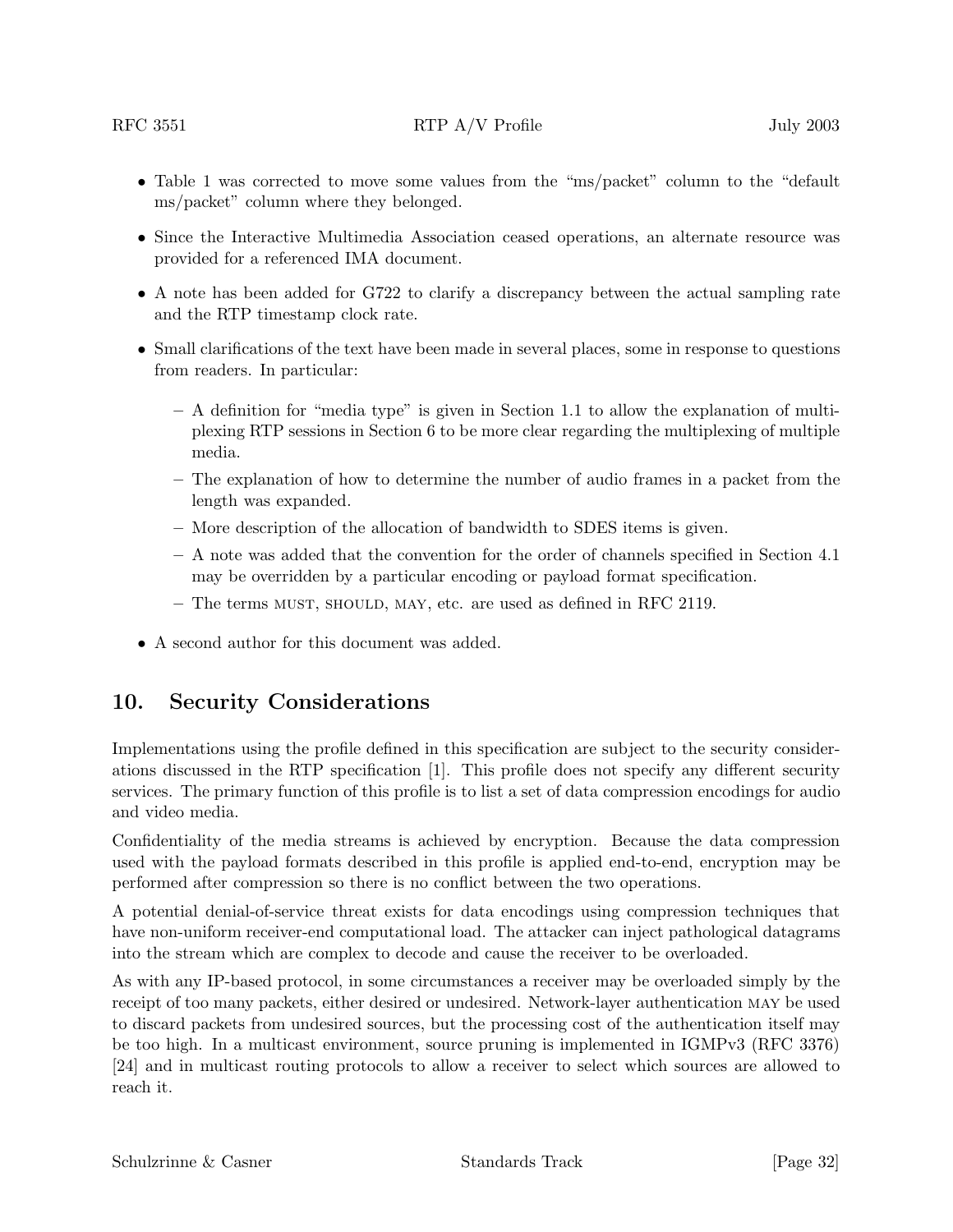# **11. IANA Considerations**

The RTP specification establishes a registry of profile names for use by higher-level control protocols, such as the Session Description Protocol (SDP), RFC 2327 [6], to refer to transport methods. This profile registers the name "RTP/AVP".

Section 3 establishes the policy that no additional registration of static RTP payload types for this profile will be made beyond those added in this document revision and included in Tables 4 and 5. IANA may reference that section in declining to accept any additional registration requests. In Tables 4 and 5, note that types 1 and 2 have been marked reserved and the set of "dyn" payload types included has been updated. These changes are explained in Sections 6 and 9.

# **12. References**

#### **12.1 Normative References**

- [1] Schulzrinne, H., Casner, S., Frederick, R. and V. Jacobson, "RTP: A Transport Protocol for Real-Time Applications", RFC 3550, July 2003.
- [2] Bradner, S., "Key Words for Use in RFCs to Indicate Requirement Levels", BCP 14, RFC 2119, March 1997.
- [3] Apple Computer, "Audio Interchange File Format AIFF-C", August 1991. (also ftp://ftp.sgi.com/sgi/aiff-c.9.26.91.ps.Z).

## **12.2 Informative References**

- [4] Braden, R., Clark, D. and S. Shenker, "Integrated Services in the Internet Architecture: an Overview", RFC 1633, June 1994.
- [5] Blake, S., Black, D., Carlson, M., Davies, E., Wang, Z. and W. Weiss, "An Architecture for Differentiated Service", RFC 2475, December 1998.
- [6] Handley, M. and V. Jacobson, "SDP: Session Description Protocol", RFC 2327, April 1998.
- [7] Casner, S. and P. Hoschka, "MIME Type Registration of RTP Payload Types", RFC 3555, July 2003.
- [8] Freed, N., Klensin, J. and J. Postel, "Multipurpose Internet Mail Extensions (MIME) Part Four: Registration Procedures", BCP 13, RFC 2048, November 1996.
- [9] Zopf, R., "Real-time Transport Protocol (RTP) Payload for Comfort Noise (CN)", RFC 3389, September 2002.
- [10] Deleam, D. and J.-P. Petit, "Real-time implementations of the recent ITU-T low bit rate speech coders on the TI TMS320C54X DSP: results, methodology, and applications", in *Proc. of International Conference on Signal Processing, Technology, and Applications (ICSPAT)*, (Boston, Massachusetts), pp. 1656–1660, October 1996.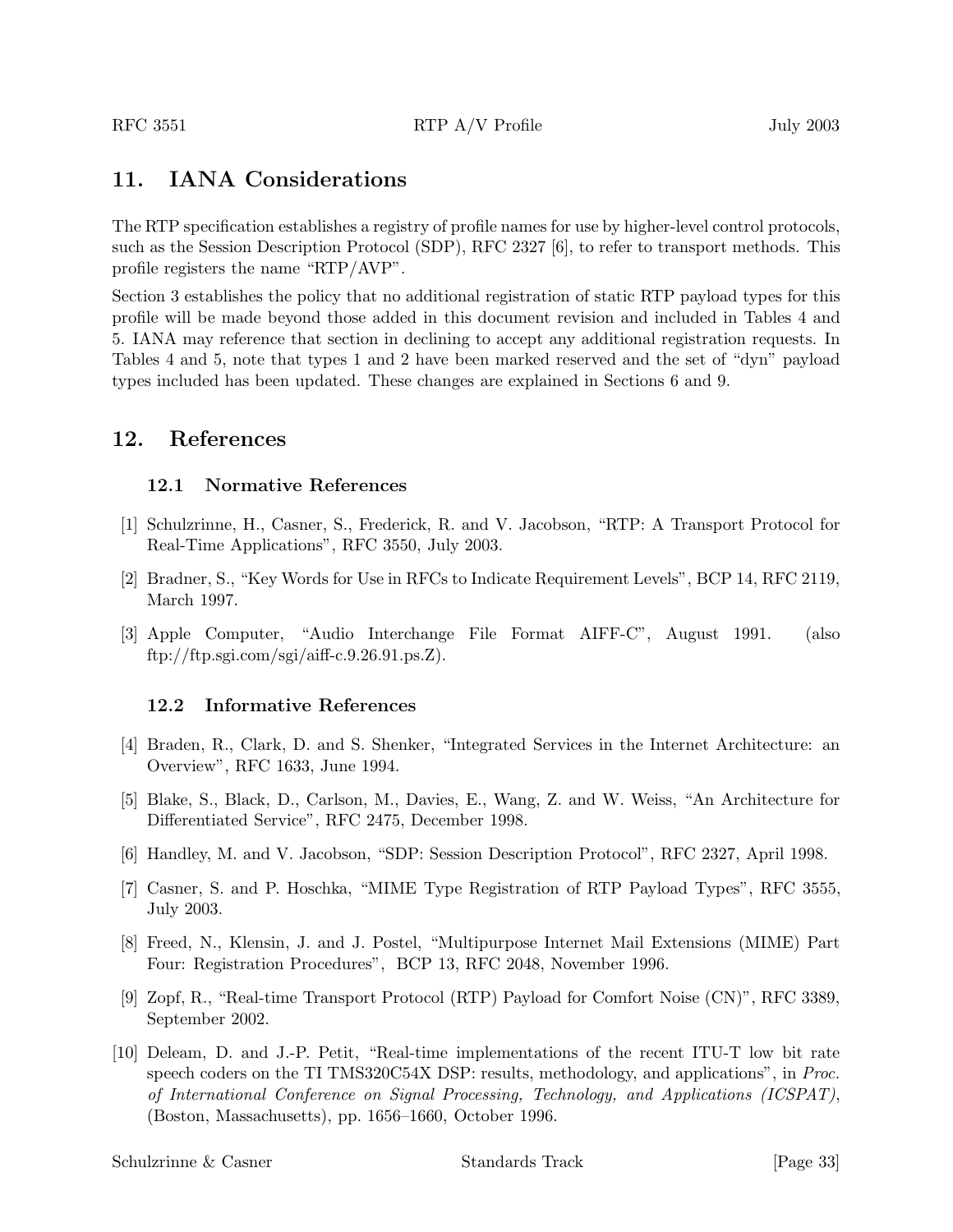- [11] Mouly, M. and M.-B. Pautet, *The GSM system for mobile communications*. Lassay-les-Chateaux, France: Europe Media Duplication, 1993.
- [12] Degener, J., "Digital Speech Compression", *Dr. Dobb's Journal,* December 1994.
- [13] Redl, S., Weber, M. and M. Oliphant, *An Introduction to GSM*. Boston: Artech House, 1995.
- [14] Hoffman, D., Fernando, G., Goyal, V. and M. Civanlar, "RTP Payload Format for MPEG1/MPEG2 Video", RFC 2250, January 1998.
- [15] Jayant, N. and P. Noll, *Digital Coding of Waveforms—Principles and Applications to Speech and Video*. Englewood Cliffs, New Jersey: Prentice-Hall, 1984.
- [16] McKay, K., "RTP Payload Format for PureVoice(tm) Audio", RFC 2658, August 1999.
- [17] Perkins, C., Kouvelas, I., Hodson, O., Hardman, V., Handley, M., Bolot, J.-C., Vega-Garcia, A. and S. Fosse-Parisis, "RTP Payload for Redundant Audio Data", RFC 2198, September 1997.
- [18] Speer, M. and D. Hoffman, "RTP Payload Format of Sun's CellB Video Encoding", RFC 2029, October 1996.
- [19] Berc, L., Fenner, W., Frederick, R., McCanne, S. and P. Stewart, "RTP Payload Format for JPEG-Compressed Video", RFC 2435, October 1998.
- [20] Turletti, T. and C. Huitema, "RTP Payload Format for H.261 Video Streams", RFC 2032, October 1996.
- [21] Zhu, C., "RTP Payload Format for H.263 Video Streams", RFC 2190, September 1997.
- [22] Bormann, C., Cline, L., Deisher, G., Gardos, T., Maciocco, C., Newell, D., Ott, J., Sullivan, G., Wenger, S. and C. Zhu, "RTP Payload Format for the 1998 Version of ITU-T Rec. H.263 Video (H.263+)", RFC 2429, October 1998.
- [23] Schulzrinne, H., Rao, A. and R. Lanphier, "Real Time Streaming Protocol (RTSP)", RFC 2326, April 1998.
- [24] Cain, B., Deering, S., Kouvelas, I., Fenner, B. and A. Thyagarajan, "Internet Group Management Protocol, Version 3", RFC 3376, October 2002.

## **13. Current Locations of Related Resources**

Note: Several sections below refer to the *ITU-T Software Tool Library* (STL). It is available from the ITU Sales Service, Place des Nations, CH-1211 Geneve 20, Switzerland (also check http://www.itu.int). The ITU-T STL is covered by a license defined in ITU-T Recommendation G.191, *"Software tools for speech and audio coding standardization".*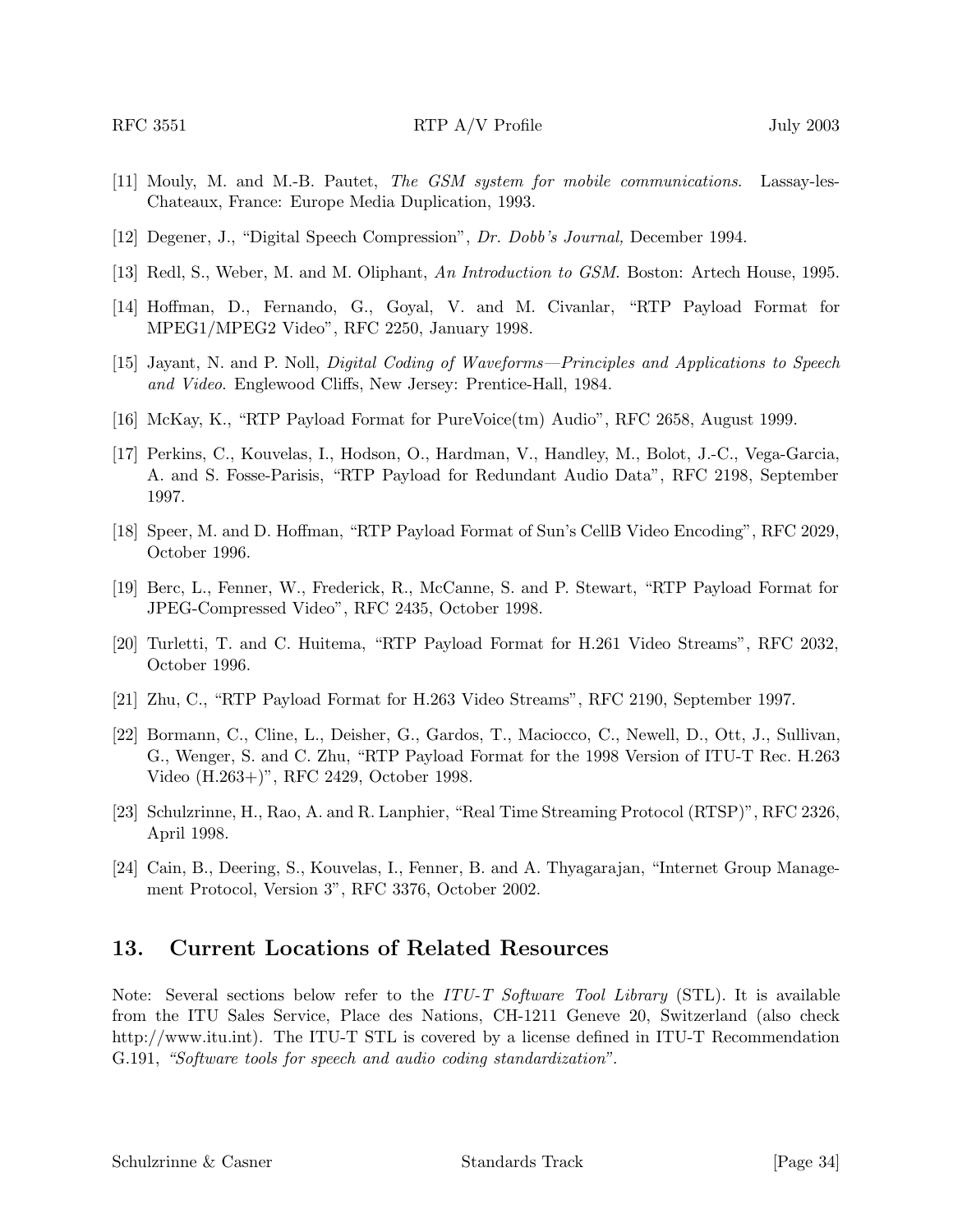# **DVI4**

An archived copy of the document *IMA Recommended Practices for Enhancing Digital Audio Compatibility in Multimedia Systems (version 3.0),* which describes the IMA ADPCM algorithm, is available at:

http://www.cs.columbia.edu/~hgs/audio/dvi/

An implementation is available from Jack Jansen at

ftp://ftp.cwi.nl/local/pub/audio/adpcm.shar

## **G722**

An implementation of the G.722 algorithm is available as part of the ITU-T STL, described above.

## **G723**

The reference C code implementation defining the G.723.1 algorithm and its Annexes A, B, and C are available as an integral part of Recommendation G.723.1 from the ITU Sales Service, address listed above. Both the algorithm and C code are covered by a specific license. The ITU-T Secretariat should be contacted to obtain such licensing information.

## **G726**

G726 is specified in the ITU-T Recommendation G.726, "40, 32, 24, and 16 kb/s Adaptive Differential Pulse Code Modulation (ADPCM)". An implementation of the G.726 algorithm is available as part of the ITU-T STL, described above.

## **G729**

The reference C code implementation defining the G.729 algorithm and its Annexes A through I are available as an integral part of Recommendation G.729 from the ITU Sales Service, listed above. Annex I contains the integrated C source code for all G.729 operating modes. The G.729 algorithm and associated C code are covered by a specific license. The contact information for obtaining the license is available from the ITU-T Secretariat.

## **GSM**

A reference implementation was written by Carsten Bormann and Jutta Degener (then at TU Berlin, Germany). It is available at

http://www.dmn.tzi.org/software/gsm/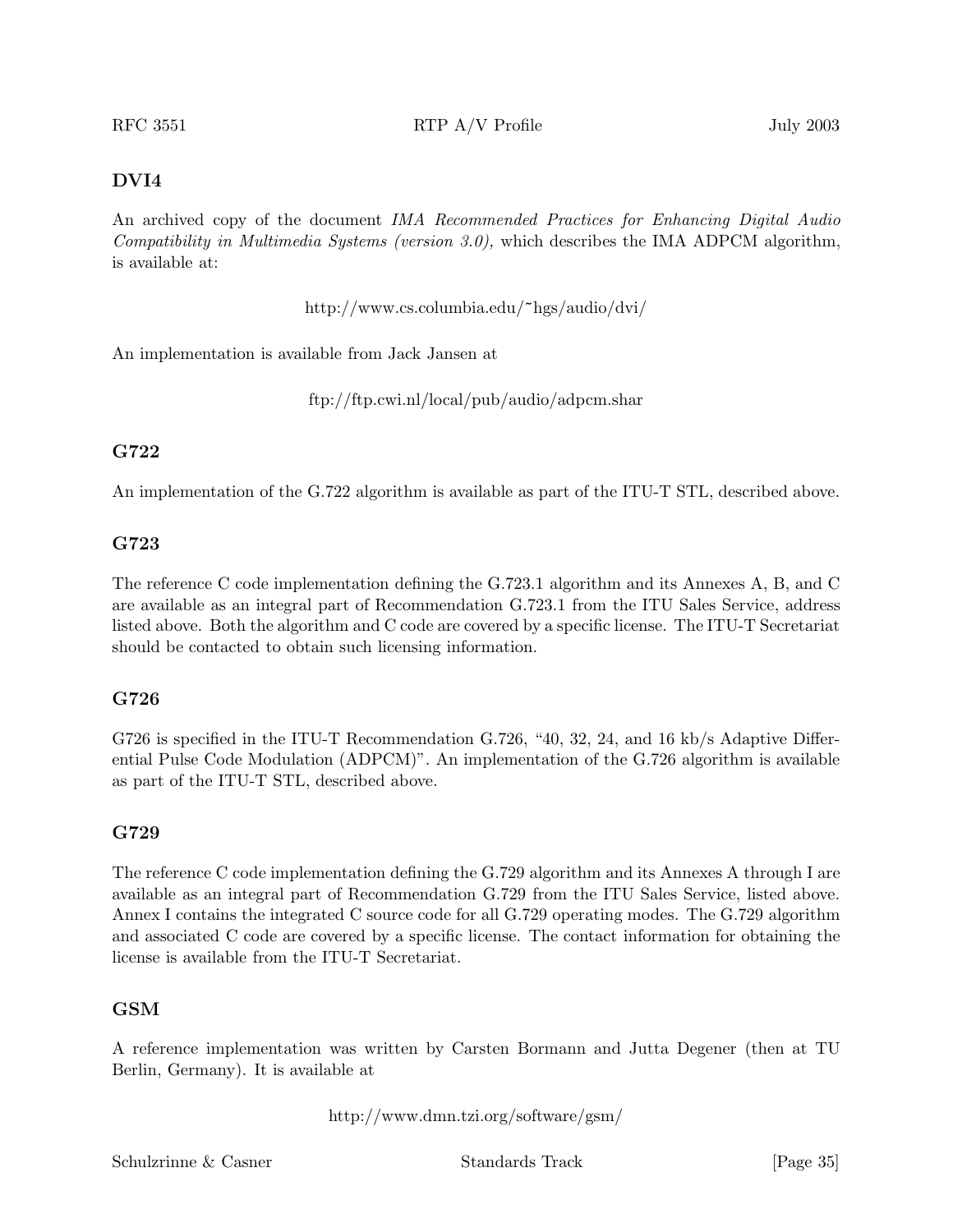Although the RPE-LTP algorithm is not an ITU-T standard, there is a C code implementation of the RPE-LTP algorithm available as part of the ITU-T STL. The STL implementation is an adaptation of the TU Berlin version.

# **LPC**

An implementation is available at

ftp://parcftp.xerox.com/pub/net-research/lpc.tar.Z

#### **PCMU, PCMA**

An implementation of these algorithms is available as part of the ITU-T STL, described above.

# **14. Acknowledgments**

The comments and careful review of Simao Campos, Richard Cox and AVT Working Group participants are gratefully acknowledged. The GSM description was adopted from the *IMTC Voice over IP Forum Service Interoperability Implementation Agreement* (January 1997). Fred Burg and Terry Lyons helped with the G.729 description.

# **15. Intellectual Property Rights Statement**

The IETF takes no position regarding the validity or scope of any intellectual property or other rights that might be claimed to pertain to the implementation or use of the technology described in this document or the extent to which any license under such rights might or might not be available; neither does it represent that it has made any effort to identify any such rights. Information on the IETF's procedures with respect to rights in standards-track and standards-related documentation can be found in BCP-11. Copies of claims of rights made available for publication and any assurances of licenses to be made available, or the result of an attempt made to obtain a general license or permission for the use of such proprietary rights by implementors or users of this specification can be obtained from the IETF Secretariat.

The IETF invites any interested party to bring to its attention any copyrights, patents or patent applications, or other proprietary rights which may cover technology that may be required to practice this standard. Please address the information to the IETF Executive Director.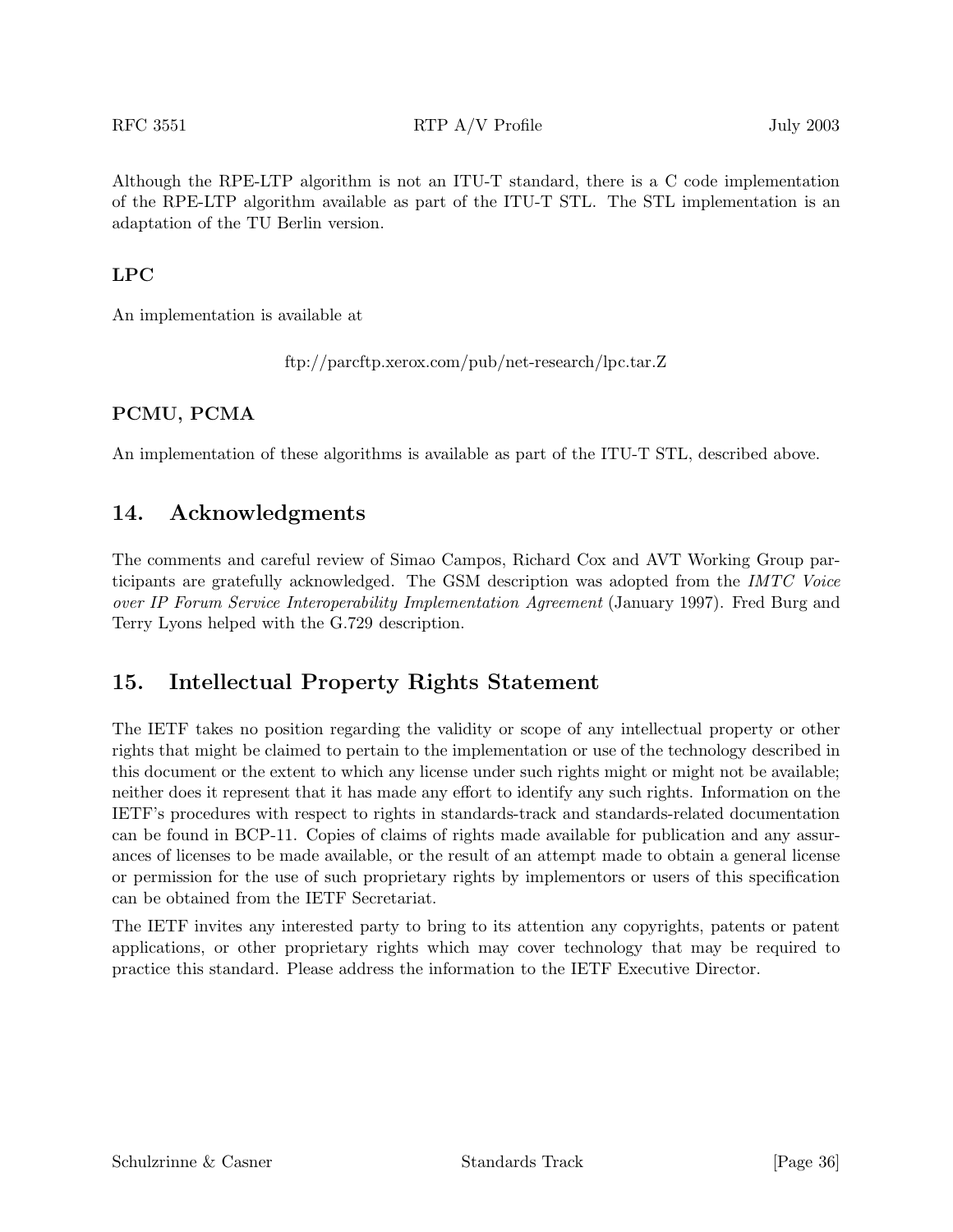# **16. Authors' Addresses**

Henning Schulzrinne Department of Computer Science Columbia University 1214 Amsterdam Avenue New York, NY 10027 United States

EMail: schulzrinne@cs.columbia.edu

Stephen L. Casner Packet Design 3400 Hillview Avenue, Building 3 Palo Alto, CA 94304 United States

EMail: casner@acm.org